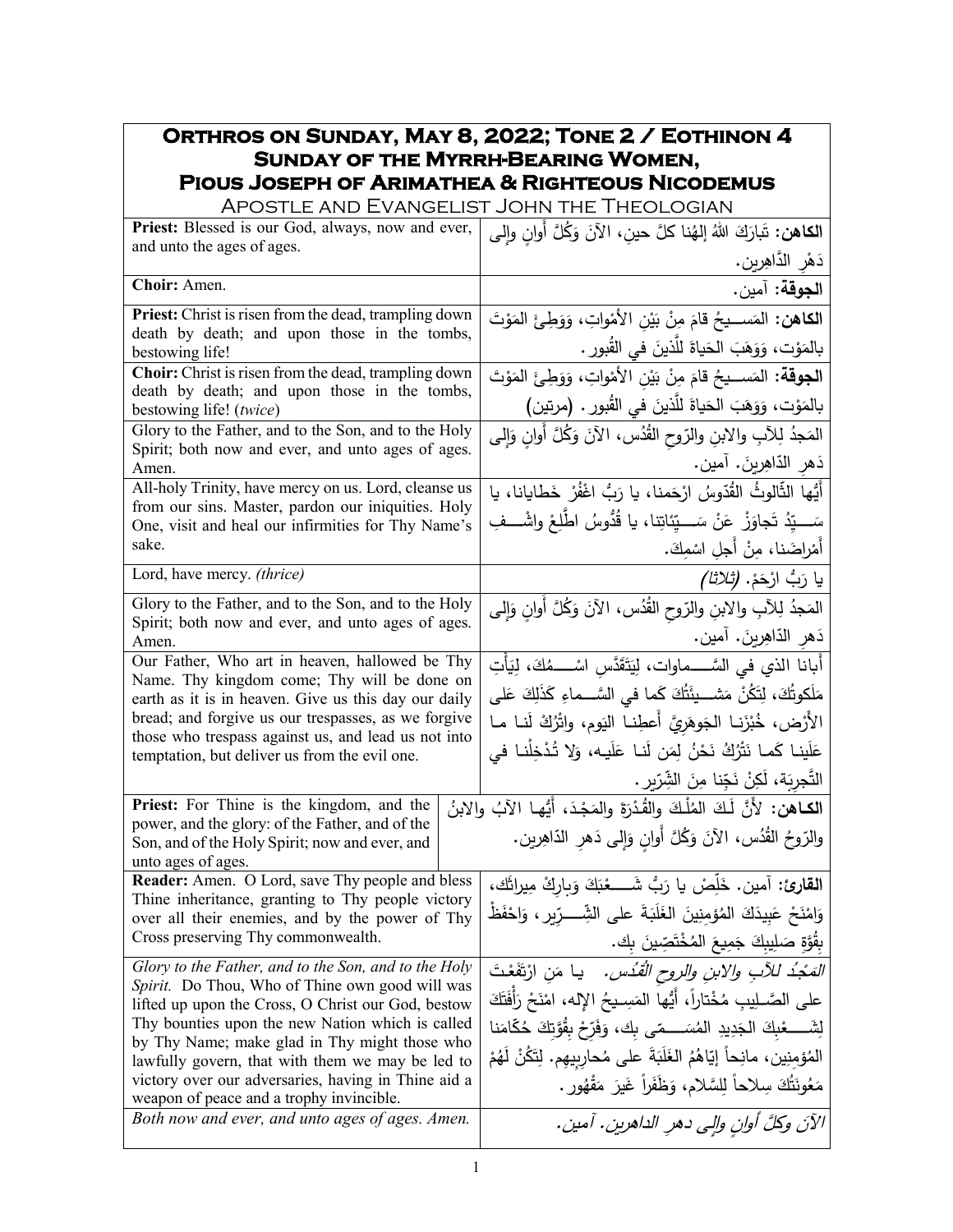| أَيَّتُها الشَّـــفِيعَةُ الرَّهِيبَةُ غَيرُ المَخْذُولةِ، يا والِدَةَ الإلهِ<br>confusion, despise not our petitions, O Good and<br>الكُلِّيَّةَ التَّسْبِيحِ، لا تُعْرِضِي يا صالِحَةُ عَنْ تَوَسُّلاتِنا،<br>All-praised Theotokos; establish the way of the |                            |  |
|-----------------------------------------------------------------------------------------------------------------------------------------------------------------------------------------------------------------------------------------------------------------|----------------------------|--|
|                                                                                                                                                                                                                                                                 |                            |  |
| Orthodox; save those who have been called upon<br>بَلْ وَطِّدِي سِـيرَةَ المُسْـتَقِيمِى الرَّأِي، وَخَلِّصِــى الَّذِينَ                                                                                                                                       |                            |  |
| to govern us, leading us to that victory which is<br>أَمَرْتِ أَنْ يَتَمَلَّكُوا، وَامْنَحِيهِم الغَلَبَةَ مِنَ السَّــماء، بِما<br>from heaven, for thou art she who gavest birth to                                                                           |                            |  |
| God, and alone art blessed.<br>أَنَّكِ وَلَدْتِ الإِلهَ، أَيَّتُها المُبارَكَةُ وَحْدَكِ.                                                                                                                                                                       |                            |  |
| <b>LITANY</b>                                                                                                                                                                                                                                                   |                            |  |
| Priest: Have mercy on us, O God, according to Thy<br>ا <b>لكاهن:</b> إِرْحَمْنا يا اللهُ بِعَظِيمِ رَحْمَتِكَ، نَطْلُبُ إِلَيكَ<br>great mercy, we pray Thee, hear us, and have mercy.                                                                          |                            |  |
|                                                                                                                                                                                                                                                                 | فَاسْتَجِبْ وَارْحَمْ.     |  |
| ا <b>لجوقة:</b> يا رَبُّ ارْحَم. (ثلاثاً <i>)</i><br>Choir: Lord, have mercy. (thrice)                                                                                                                                                                          |                            |  |
| ا <b>لكاهن:</b> وَأَيضاً نَطْلُبُ مِنْ أَجْلِ المَسِيحِيِّينَ الحَسَنِي العِبادَةِ الأُرثِوذُكسِيِّين.<br>Priest: Again we pray for all<br>pious and Orthodox Christians.                                                                                       |                            |  |
| <b>Choir:</b> Lord, have mercy. <i>(thrice)</i><br>ِ ا <b>لجوقة:</b> يا رَبُّ ارْحَم. (ثلاثاً <i>)</i>                                                                                                                                                          |                            |  |
| الكاهن: وَأَيضاً نَطْلُبُ مِنْ أَجْلِ أَبِينا ومِتْروبوليتِنا<br>Priest: Again we pray for our Father and<br>(فَلان)<br>Metropolitan ______, our Bishop                                                                                                         |                            |  |
| ورَئِيسِ كَهَنَتِنا (فُلان)، وَكُلِّ إِخْوَتِنا في المَسِيحِ.<br>and all our brotherhood in Christ.                                                                                                                                                             |                            |  |
| ا <b>لجوقة:</b> يا رَبُّ ارْحَم. (ثلاثاً <i>)</i><br><b>Choir:</b> Lord, have mercy. <i>(thrice)</i>                                                                                                                                                            |                            |  |
| ا <b>لكاهن:</b> لأَنَّكَ إِلهٌ رَحِيمٌ وَمُحِبٌّ لِلبَشَرِ ، وَلَكَ نُرْسِلُ المَجْدَ<br>Priest: For Thou art a merciful God and lovest<br>mankind, and unto Thee we ascribe glory to the                                                                       |                            |  |
| أَيُّها الآبُ وَالإِبْنُ وَالرُّوحُ القُدُسِ، الآنَ وَكُلَّ أُوانِ وَإِلى<br>Father and to the Son and to the Holy Spirit, now and                                                                                                                              |                            |  |
| ever, and unto ages of ages.                                                                                                                                                                                                                                    | دَهْرِ الدَّاهِرِينِ.      |  |
| Choir: Amen.                                                                                                                                                                                                                                                    | ا <b>لجوقة:</b> آمين.      |  |
| Choir: Amen. Bless, father, in the Name of the Lord.<br>ا <b>لجوقة:</b> آمين، بِاسْم الزَّبِّ بارِكْ يا أب.                                                                                                                                                     |                            |  |
| Priest: Glory to the Holy, Consubstantial,<br>ا <b>لكاهن:</b> المَجدُ لِلثالُوثِ القُدُّوسِ، الواحِدِ في الجَوْهَرِ ، المُحْيي،<br>Life-giving, and Undivided Trinity, always,                                                                                  |                            |  |
| غَيرِ المُنْقَسِم، كُلَّ حِين، الآنَ وَكُلَّ أُوانٍ وَإِلى دَهْرِ الدَّاهِرِين.<br>now and ever, and unto ages of ages.                                                                                                                                         |                            |  |
| Choir: Amen.                                                                                                                                                                                                                                                    | ا <b>لجوقة:</b> آمين.      |  |
| Glory to God in the highest, and on earth peace,<br>المَجْدُ للهِ في العُلى، وَعَلى الأَرْضِ السَّلامُ، وَفي النَّاسِ<br>and good will toward men. (thrice)                                                                                                     |                            |  |
| O Lord, open Thou my lips, and my mouth shall                                                                                                                                                                                                                   | المَسَرّة. <i>(ثلاثاً)</i> |  |
| يا رَبُّ افْتَحْ شَفَتَيَّ فَيُخْبِرَ ۖ فَمِ<br>show forth Thy praise. (twice)<br>ـ ، ىتَسْجَتِك. (مَرَّتَيْن)                                                                                                                                                  |                            |  |
| <b>PSALM3</b>                                                                                                                                                                                                                                                   |                            |  |
| O Lord, why are they multiplied that afflict me?<br>يا رَبُّ لِماذا كَثُرَ  الَّذِينَ يُحْزِنُونَنِي؟ كَثيرونَ قاموا عَلَيّ.<br>Many rise up against me. Many say unto my soul:                                                                                 |                            |  |
| كَثيرونَ يَقولونَ لِنَفْسي لا خَلاصَ لَهُ بِإِلْهِه. وأَنْتَ يا<br>There is no salvation for him in his God. But                                                                                                                                                |                            |  |
| Thou, O Lord, art my helper, my glory, and the<br>رَبُّ، ناصِري وَمَجْدِي وَرافِعُ رأسي. بِصَوْتي إلى الرَّبِّ<br>lifter up of my head. I cried unto the Lord with my                                                                                           |                            |  |
| صَرَخْتُ، فَأَجابَنِي مِنْ جَبَلِ قُدْسِه. أنا رَقَدْتُ ونِمْتُ<br>voice, and He heard me out of His holy mountain.                                                                                                                                             |                            |  |
| I laid me down and slept; I awoke, for the Lord<br>ثُمَّ قُمْتُ، لأَنَّ الرَّبَّ يَنصُرُنِي. فَلا أخافُ مِن رِبْواتِ<br>will help me. I will not be afraid of ten thousands                                                                                     |                            |  |
| of people that set themselves against me round<br>الشَّعبِ المُحيطينَ بي، المُتوازرينَ عليّ. قُمْ يا رَبُّ،                                                                                                                                                     |                            |  |
| about. Arise, O Lord, save me, O my God, for<br>خَلِّصْنِي يا إِلْهِي، فَإِنَّكَ ضَرَبْتَ كُلَّ مَنْ يُعادِيني<br>Thou hast smitten all who without cause are mine                                                                                              |                            |  |
| enemies; the teeth of sinners hast Thou broken.<br>باطلاً، وَسَحَقْتَ أَسْنانَ الخَطَأَة. لِلرَّبِّ الخَلاصُ وعلى                                                                                                                                               |                            |  |
| Salvation is of the Lord, and Thy blessing is upon<br>Thy people.                                                                                                                                                                                               | شَعبك بَرَكَتُك.           |  |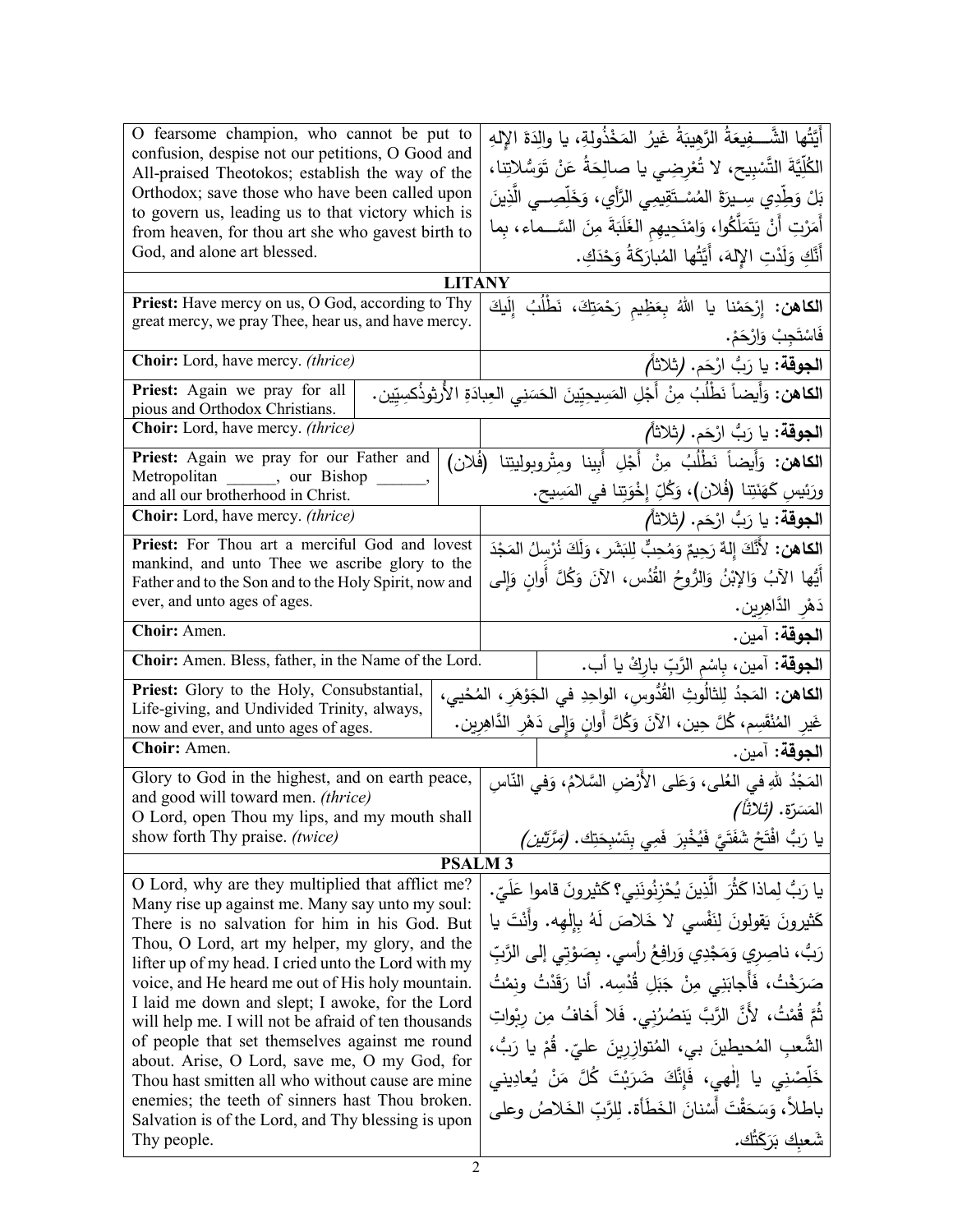| I laid me down and slept; I awoke, for the Lord                                                                                                                                                                                                                                                                                                                                                                                                                                                                                                                                                                                                                                                                                                                                                                                                                                                                                                                                                                                                                                                                                                                                                             | أَنا رَقَدْتُ وَنِمْتُ ثُمَّ قُمْتُ، لأَنَّ الرَّبَّ يَنْصُرُني.                                                                                                                                                                                                                                                                                                                                                                                                                                                                                                                                                                                                                                                                                                                                                                                                                                                                                                                                                                                                                                                                                                                                                                                                  |  |
|-------------------------------------------------------------------------------------------------------------------------------------------------------------------------------------------------------------------------------------------------------------------------------------------------------------------------------------------------------------------------------------------------------------------------------------------------------------------------------------------------------------------------------------------------------------------------------------------------------------------------------------------------------------------------------------------------------------------------------------------------------------------------------------------------------------------------------------------------------------------------------------------------------------------------------------------------------------------------------------------------------------------------------------------------------------------------------------------------------------------------------------------------------------------------------------------------------------|-------------------------------------------------------------------------------------------------------------------------------------------------------------------------------------------------------------------------------------------------------------------------------------------------------------------------------------------------------------------------------------------------------------------------------------------------------------------------------------------------------------------------------------------------------------------------------------------------------------------------------------------------------------------------------------------------------------------------------------------------------------------------------------------------------------------------------------------------------------------------------------------------------------------------------------------------------------------------------------------------------------------------------------------------------------------------------------------------------------------------------------------------------------------------------------------------------------------------------------------------------------------|--|
| will help me.                                                                                                                                                                                                                                                                                                                                                                                                                                                                                                                                                                                                                                                                                                                                                                                                                                                                                                                                                                                                                                                                                                                                                                                               |                                                                                                                                                                                                                                                                                                                                                                                                                                                                                                                                                                                                                                                                                                                                                                                                                                                                                                                                                                                                                                                                                                                                                                                                                                                                   |  |
| <b>PSALM 37</b><br>O Lord, rebuke me not in Thine anger, nor chasten                                                                                                                                                                                                                                                                                                                                                                                                                                                                                                                                                                                                                                                                                                                                                                                                                                                                                                                                                                                                                                                                                                                                        |                                                                                                                                                                                                                                                                                                                                                                                                                                                                                                                                                                                                                                                                                                                                                                                                                                                                                                                                                                                                                                                                                                                                                                                                                                                                   |  |
| me in Thy wrath. For Thine arrows are fastened in                                                                                                                                                                                                                                                                                                                                                                                                                                                                                                                                                                                                                                                                                                                                                                                                                                                                                                                                                                                                                                                                                                                                                           | يا رَبُّ، لا بِغَضَبِكَ تُوَبِّخْني، ولا بِرِجْزكَ تُؤَدِّبْني. فَإِنَّ                                                                                                                                                                                                                                                                                                                                                                                                                                                                                                                                                                                                                                                                                                                                                                                                                                                                                                                                                                                                                                                                                                                                                                                           |  |
| me, and Thou hast laid Thy hand heavily upon me.                                                                                                                                                                                                                                                                                                                                                                                                                                                                                                                                                                                                                                                                                                                                                                                                                                                                                                                                                                                                                                                                                                                                                            | سِهامَكَ قد نَشَبَتْ فِيَّ، وَمَكَّنْتَ عليَّ يدَك. لَيْسَ                                                                                                                                                                                                                                                                                                                                                                                                                                                                                                                                                                                                                                                                                                                                                                                                                                                                                                                                                                                                                                                                                                                                                                                                        |  |
| There is no healing in my flesh in the face of Thy                                                                                                                                                                                                                                                                                                                                                                                                                                                                                                                                                                                                                                                                                                                                                                                                                                                                                                                                                                                                                                                                                                                                                          | لِجَسَدِي شِفاءٌ مِنْ وَجْهِ غَضَبِكَ، وَلا سَلامَةٌ في                                                                                                                                                                                                                                                                                                                                                                                                                                                                                                                                                                                                                                                                                                                                                                                                                                                                                                                                                                                                                                                                                                                                                                                                           |  |
| wrath; and there is no peace in my bones in the face                                                                                                                                                                                                                                                                                                                                                                                                                                                                                                                                                                                                                                                                                                                                                                                                                                                                                                                                                                                                                                                                                                                                                        |                                                                                                                                                                                                                                                                                                                                                                                                                                                                                                                                                                                                                                                                                                                                                                                                                                                                                                                                                                                                                                                                                                                                                                                                                                                                   |  |
| of my sins. For mine iniquities are risen higher than<br>my head; as a heavy burden have they pressed                                                                                                                                                                                                                                                                                                                                                                                                                                                                                                                                                                                                                                                                                                                                                                                                                                                                                                                                                                                                                                                                                                       | عِظامي مِنْ وَجْهِ خَطايايِ. لأَنَّ آثامي قَدْ تَعالَتْ                                                                                                                                                                                                                                                                                                                                                                                                                                                                                                                                                                                                                                                                                                                                                                                                                                                                                                                                                                                                                                                                                                                                                                                                           |  |
| heavily upon me. My bruises are become noisome                                                                                                                                                                                                                                                                                                                                                                                                                                                                                                                                                                                                                                                                                                                                                                                                                                                                                                                                                                                                                                                                                                                                                              | فَوقَ رَأْسي، كَحِمْلٍ ثَقيلٍ قَدْ ثَقُلَتْ عَلَيَّ. قَدْ أَنْتَنَتْ                                                                                                                                                                                                                                                                                                                                                                                                                                                                                                                                                                                                                                                                                                                                                                                                                                                                                                                                                                                                                                                                                                                                                                                              |  |
| and corrupt in the face of my folly. I have been                                                                                                                                                                                                                                                                                                                                                                                                                                                                                                                                                                                                                                                                                                                                                                                                                                                                                                                                                                                                                                                                                                                                                            | وقاحَتْ جِراحاتي مِنْ قِبَلِ جَهالَتي. شَقِيتُ وَانْحَنَيْتُ                                                                                                                                                                                                                                                                                                                                                                                                                                                                                                                                                                                                                                                                                                                                                                                                                                                                                                                                                                                                                                                                                                                                                                                                      |  |
| wretched and utterly bowed down until the end; all                                                                                                                                                                                                                                                                                                                                                                                                                                                                                                                                                                                                                                                                                                                                                                                                                                                                                                                                                                                                                                                                                                                                                          | إلى الغايَةِ، والنَّهارَ كُلَّهُ مَشَيْتُ عابِسًا. لأَنَّ مَتْنَىَّ قَدِ                                                                                                                                                                                                                                                                                                                                                                                                                                                                                                                                                                                                                                                                                                                                                                                                                                                                                                                                                                                                                                                                                                                                                                                          |  |
| the day long I went with downcast face. For my                                                                                                                                                                                                                                                                                                                                                                                                                                                                                                                                                                                                                                                                                                                                                                                                                                                                                                                                                                                                                                                                                                                                                              |                                                                                                                                                                                                                                                                                                                                                                                                                                                                                                                                                                                                                                                                                                                                                                                                                                                                                                                                                                                                                                                                                                                                                                                                                                                                   |  |
| healing in my flesh. I am afflicted and humbled                                                                                                                                                                                                                                                                                                                                                                                                                                                                                                                                                                                                                                                                                                                                                                                                                                                                                                                                                                                                                                                                                                                                                             |                                                                                                                                                                                                                                                                                                                                                                                                                                                                                                                                                                                                                                                                                                                                                                                                                                                                                                                                                                                                                                                                                                                                                                                                                                                                   |  |
| exceedingly, I have roared from the groaning of my                                                                                                                                                                                                                                                                                                                                                                                                                                                                                                                                                                                                                                                                                                                                                                                                                                                                                                                                                                                                                                                                                                                                                          |                                                                                                                                                                                                                                                                                                                                                                                                                                                                                                                                                                                                                                                                                                                                                                                                                                                                                                                                                                                                                                                                                                                                                                                                                                                                   |  |
| groaning is not hid from Thee. My heart is                                                                                                                                                                                                                                                                                                                                                                                                                                                                                                                                                                                                                                                                                                                                                                                                                                                                                                                                                                                                                                                                                                                                                                  | كُلُّها أمامَكَ، وتَنَهُّدِي لَمْ يَخْفَ عنك. قَدِ اضْطَرَبَ                                                                                                                                                                                                                                                                                                                                                                                                                                                                                                                                                                                                                                                                                                                                                                                                                                                                                                                                                                                                                                                                                                                                                                                                      |  |
| troubled, my strength hath failed me; and the light                                                                                                                                                                                                                                                                                                                                                                                                                                                                                                                                                                                                                                                                                                                                                                                                                                                                                                                                                                                                                                                                                                                                                         | قَلْبِي وَفارَقَتْنِي قُوَّتِي، وَنُورُ  عَيْنَيَّ أَيْضًا لَمْ يَبْقَ مَعى.                                                                                                                                                                                                                                                                                                                                                                                                                                                                                                                                                                                                                                                                                                                                                                                                                                                                                                                                                                                                                                                                                                                                                                                      |  |
| and my neighbors drew nigh over against me and                                                                                                                                                                                                                                                                                                                                                                                                                                                                                                                                                                                                                                                                                                                                                                                                                                                                                                                                                                                                                                                                                                                                                              | أَصْدِقائي وأَقْرِبائي دَنَوْا مِنِّي وَوَقَفُوا لَدَيَّ، وَجِنْسِي                                                                                                                                                                                                                                                                                                                                                                                                                                                                                                                                                                                                                                                                                                                                                                                                                                                                                                                                                                                                                                                                                                                                                                                               |  |
|                                                                                                                                                                                                                                                                                                                                                                                                                                                                                                                                                                                                                                                                                                                                                                                                                                                                                                                                                                                                                                                                                                                                                                                                             |                                                                                                                                                                                                                                                                                                                                                                                                                                                                                                                                                                                                                                                                                                                                                                                                                                                                                                                                                                                                                                                                                                                                                                                                                                                                   |  |
|                                                                                                                                                                                                                                                                                                                                                                                                                                                                                                                                                                                                                                                                                                                                                                                                                                                                                                                                                                                                                                                                                                                                                                                                             |                                                                                                                                                                                                                                                                                                                                                                                                                                                                                                                                                                                                                                                                                                                                                                                                                                                                                                                                                                                                                                                                                                                                                                                                                                                                   |  |
| craftinesses all the day long did they meditate. But                                                                                                                                                                                                                                                                                                                                                                                                                                                                                                                                                                                                                                                                                                                                                                                                                                                                                                                                                                                                                                                                                                                                                        |                                                                                                                                                                                                                                                                                                                                                                                                                                                                                                                                                                                                                                                                                                                                                                                                                                                                                                                                                                                                                                                                                                                                                                                                                                                                   |  |
|                                                                                                                                                                                                                                                                                                                                                                                                                                                                                                                                                                                                                                                                                                                                                                                                                                                                                                                                                                                                                                                                                                                                                                                                             |                                                                                                                                                                                                                                                                                                                                                                                                                                                                                                                                                                                                                                                                                                                                                                                                                                                                                                                                                                                                                                                                                                                                                                                                                                                                   |  |
|                                                                                                                                                                                                                                                                                                                                                                                                                                                                                                                                                                                                                                                                                                                                                                                                                                                                                                                                                                                                                                                                                                                                                                                                             |                                                                                                                                                                                                                                                                                                                                                                                                                                                                                                                                                                                                                                                                                                                                                                                                                                                                                                                                                                                                                                                                                                                                                                                                                                                                   |  |
|                                                                                                                                                                                                                                                                                                                                                                                                                                                                                                                                                                                                                                                                                                                                                                                                                                                                                                                                                                                                                                                                                                                                                                                                             |                                                                                                                                                                                                                                                                                                                                                                                                                                                                                                                                                                                                                                                                                                                                                                                                                                                                                                                                                                                                                                                                                                                                                                                                                                                                   |  |
| I hoped, O Lord; Thou wilt hearken unto me, O                                                                                                                                                                                                                                                                                                                                                                                                                                                                                                                                                                                                                                                                                                                                                                                                                                                                                                                                                                                                                                                                                                                                                               |                                                                                                                                                                                                                                                                                                                                                                                                                                                                                                                                                                                                                                                                                                                                                                                                                                                                                                                                                                                                                                                                                                                                                                                                                                                                   |  |
| Lord my God. For I said: Let never mine enemies                                                                                                                                                                                                                                                                                                                                                                                                                                                                                                                                                                                                                                                                                                                                                                                                                                                                                                                                                                                                                                                                                                                                                             |                                                                                                                                                                                                                                                                                                                                                                                                                                                                                                                                                                                                                                                                                                                                                                                                                                                                                                                                                                                                                                                                                                                                                                                                                                                                   |  |
|                                                                                                                                                                                                                                                                                                                                                                                                                                                                                                                                                                                                                                                                                                                                                                                                                                                                                                                                                                                                                                                                                                                                                                                                             |                                                                                                                                                                                                                                                                                                                                                                                                                                                                                                                                                                                                                                                                                                                                                                                                                                                                                                                                                                                                                                                                                                                                                                                                                                                                   |  |
| am ready for scourges, and my sorrow is                                                                                                                                                                                                                                                                                                                                                                                                                                                                                                                                                                                                                                                                                                                                                                                                                                                                                                                                                                                                                                                                                                                                                                     |                                                                                                                                                                                                                                                                                                                                                                                                                                                                                                                                                                                                                                                                                                                                                                                                                                                                                                                                                                                                                                                                                                                                                                                                                                                                   |  |
| continually before me. For I will declare mine                                                                                                                                                                                                                                                                                                                                                                                                                                                                                                                                                                                                                                                                                                                                                                                                                                                                                                                                                                                                                                                                                                                                                              |                                                                                                                                                                                                                                                                                                                                                                                                                                                                                                                                                                                                                                                                                                                                                                                                                                                                                                                                                                                                                                                                                                                                                                                                                                                                   |  |
|                                                                                                                                                                                                                                                                                                                                                                                                                                                                                                                                                                                                                                                                                                                                                                                                                                                                                                                                                                                                                                                                                                                                                                                                             | فَأَحياءُ، وَهُمْ أَشَدُّ مِنِّى، وقَدْ كَثُرَ الَّذِينَ يُبْغِضونَنِي                                                                                                                                                                                                                                                                                                                                                                                                                                                                                                                                                                                                                                                                                                                                                                                                                                                                                                                                                                                                                                                                                                                                                                                            |  |
| I, and they that hated me unjustly are multiplied.                                                                                                                                                                                                                                                                                                                                                                                                                                                                                                                                                                                                                                                                                                                                                                                                                                                                                                                                                                                                                                                                                                                                                          |                                                                                                                                                                                                                                                                                                                                                                                                                                                                                                                                                                                                                                                                                                                                                                                                                                                                                                                                                                                                                                                                                                                                                                                                                                                                   |  |
|                                                                                                                                                                                                                                                                                                                                                                                                                                                                                                                                                                                                                                                                                                                                                                                                                                                                                                                                                                                                                                                                                                                                                                                                             |                                                                                                                                                                                                                                                                                                                                                                                                                                                                                                                                                                                                                                                                                                                                                                                                                                                                                                                                                                                                                                                                                                                                                                                                                                                                   |  |
|                                                                                                                                                                                                                                                                                                                                                                                                                                                                                                                                                                                                                                                                                                                                                                                                                                                                                                                                                                                                                                                                                                                                                                                                             |                                                                                                                                                                                                                                                                                                                                                                                                                                                                                                                                                                                                                                                                                                                                                                                                                                                                                                                                                                                                                                                                                                                                                                                                                                                                   |  |
| unto my help, O Lord of my salvation.                                                                                                                                                                                                                                                                                                                                                                                                                                                                                                                                                                                                                                                                                                                                                                                                                                                                                                                                                                                                                                                                                                                                                                       |                                                                                                                                                                                                                                                                                                                                                                                                                                                                                                                                                                                                                                                                                                                                                                                                                                                                                                                                                                                                                                                                                                                                                                                                                                                                   |  |
|                                                                                                                                                                                                                                                                                                                                                                                                                                                                                                                                                                                                                                                                                                                                                                                                                                                                                                                                                                                                                                                                                                                                                                                                             |                                                                                                                                                                                                                                                                                                                                                                                                                                                                                                                                                                                                                                                                                                                                                                                                                                                                                                                                                                                                                                                                                                                                                                                                                                                                   |  |
|                                                                                                                                                                                                                                                                                                                                                                                                                                                                                                                                                                                                                                                                                                                                                                                                                                                                                                                                                                                                                                                                                                                                                                                                             |                                                                                                                                                                                                                                                                                                                                                                                                                                                                                                                                                                                                                                                                                                                                                                                                                                                                                                                                                                                                                                                                                                                                                                                                                                                                   |  |
|                                                                                                                                                                                                                                                                                                                                                                                                                                                                                                                                                                                                                                                                                                                                                                                                                                                                                                                                                                                                                                                                                                                                                                                                             |                                                                                                                                                                                                                                                                                                                                                                                                                                                                                                                                                                                                                                                                                                                                                                                                                                                                                                                                                                                                                                                                                                                                                                                                                                                                   |  |
|                                                                                                                                                                                                                                                                                                                                                                                                                                                                                                                                                                                                                                                                                                                                                                                                                                                                                                                                                                                                                                                                                                                                                                                                             |                                                                                                                                                                                                                                                                                                                                                                                                                                                                                                                                                                                                                                                                                                                                                                                                                                                                                                                                                                                                                                                                                                                                                                                                                                                                   |  |
| My soul hath thirsted for Thee; how often hath my                                                                                                                                                                                                                                                                                                                                                                                                                                                                                                                                                                                                                                                                                                                                                                                                                                                                                                                                                                                                                                                                                                                                                           |                                                                                                                                                                                                                                                                                                                                                                                                                                                                                                                                                                                                                                                                                                                                                                                                                                                                                                                                                                                                                                                                                                                                                                                                                                                                   |  |
| flesh longed after Thee in a land barren and                                                                                                                                                                                                                                                                                                                                                                                                                                                                                                                                                                                                                                                                                                                                                                                                                                                                                                                                                                                                                                                                                                                                                                |                                                                                                                                                                                                                                                                                                                                                                                                                                                                                                                                                                                                                                                                                                                                                                                                                                                                                                                                                                                                                                                                                                                                                                                                                                                                   |  |
|                                                                                                                                                                                                                                                                                                                                                                                                                                                                                                                                                                                                                                                                                                                                                                                                                                                                                                                                                                                                                                                                                                                                                                                                             | الماء. هٰكذا ظَهَرْتُ لَكَ في القُدْسِ لأَعايِنَ قُوَّتَكَ                                                                                                                                                                                                                                                                                                                                                                                                                                                                                                                                                                                                                                                                                                                                                                                                                                                                                                                                                                                                                                                                                                                                                                                                        |  |
| loins are filled with mocking, and there is no<br>heart. O Lord, before Thee is all my desire, and my<br>of mine eyes, even this is not with me. My friends<br>stood, and my nearest of kin stood afar off. And<br>they that sought after my soul used violence; and<br>they that sought evils for me spake vain things, and<br>as for me, like a deaf man I heard them not, and<br>was as a speechless man that openeth not his<br>mouth. And I became as a man that heareth not, and<br>that hath in his mouth no reproofs. For in Thee have<br>rejoice over me; yea, when my feet were shaken,<br>those men spake boastful words against me. For I<br>iniquity, and I will take heed concerning my sin.<br>But mine enemies live and are made stronger than<br>They that render me evil for good slandered me,<br>because I pursued goodness. Forsake me not, O<br>Lord my God, depart not from me. Be attentive<br>Forsake me not, O Lord my God, depart not from<br>me. Be attentive unto my help, O Lord of my<br>salvation.<br><b>PSALM 62</b><br>O God, my God, unto Thee I rise early at dawn.<br>untrodden and unwatered. So in the sanctuary<br>have I appeared before Thee to see Thy power and | امْتَلأَ مَهازِئَ وليسَ لِجَسَدِي شِفاء. شَقِيتُ وَاتَّضَعْتُ<br>جِدًّا، وَكُنْتُ أَئِنُّ مِنْ تَنَهُّدِ قَلْبِي. يا رَبُّ، إِنَّ بُغْيَتِي<br>وَقَفَ مِنِّي بَعِيدًا. وَأَجْهَدَنِي الَّذِينَ يَطْلُبُونَ نَفْسِي،<br>وَالِمُلْتَمِسُونَ لِيَ الشَّرَّ تَكَلَّمُوا بِالْباطِلِ، وَغُشُوشًا طُولَ<br>النَّهار دَرَسُوا. أمّا أنا فَكَأَصَمَّ لا يَسْمَعُ، وَكَأَخْرَسَ لا<br>يَفْتَحُ فاه. وصِرْتُ كالْسان لا يَسْمَعُ ولا في فَمِهِ<br>تَبْكِيتٌ. لأَنِّى عَلَيْكَ، يا رَبُّ، تَوَكَّلتُ، أَنْتَ تَستَجِيبُ<br>لمي يا رَبِّي وإلهي. لأَنِّي قُلتُ لا يَشْمَتْ بِي أعدائي،<br>وعِنْدَما زَلَّتْ قَدَمايَ عَظَّمُوا عَلَيَّ الكَلامِ. لأُنِّي أَنا<br>لِلضَّرْبِ مُسْتَعِدٌّ، وَوَجَعِي لَدَيَّ في كُلِّ حِين. لأَنِّي أَنا<br>أُخْبِرُ بِإِثْمِي، وَأَهتَمُّ مِنْ أَجْلِ خَطِيئتي. أَمّا أَعدائي<br>ظُلْمًا، الَّذِينَ جازَونِي بَدَلَ الخَيرِ شَرًّا، مَحَلُوا بِيُ<br>لأجلِ ابْتِغائي الصَّلاحِ. فَلا تُهْمِلْني يا رَبِّي وَإِلْهِي<br>ولا تَتَباعَدْ عَنِّي. أَسْرِعْ إِلَى مَعُونَتي يا رَبَّ خَلاصي.<br>فَلا تُهْمِلْني يا رَبِّي وَإِلْهِي ولا تَتَباعَدْ عَنِّي. أَسْرِعْ إلى<br>مَعُونَتي يا رَبَّ خَلاصي.<br>يا أللهُ إلْهي إليكَ أَبْتَكِرٍ . عَطِشَتْ إِلَيكَ نَفْسِي، وَاشْتاقَ<br>إِلَيكَ جَسَدي، في أَرضِ بَرِّيَّةٍ وَغَيرِ مَسلَوكَةٍ وَعادِمَةِ |  |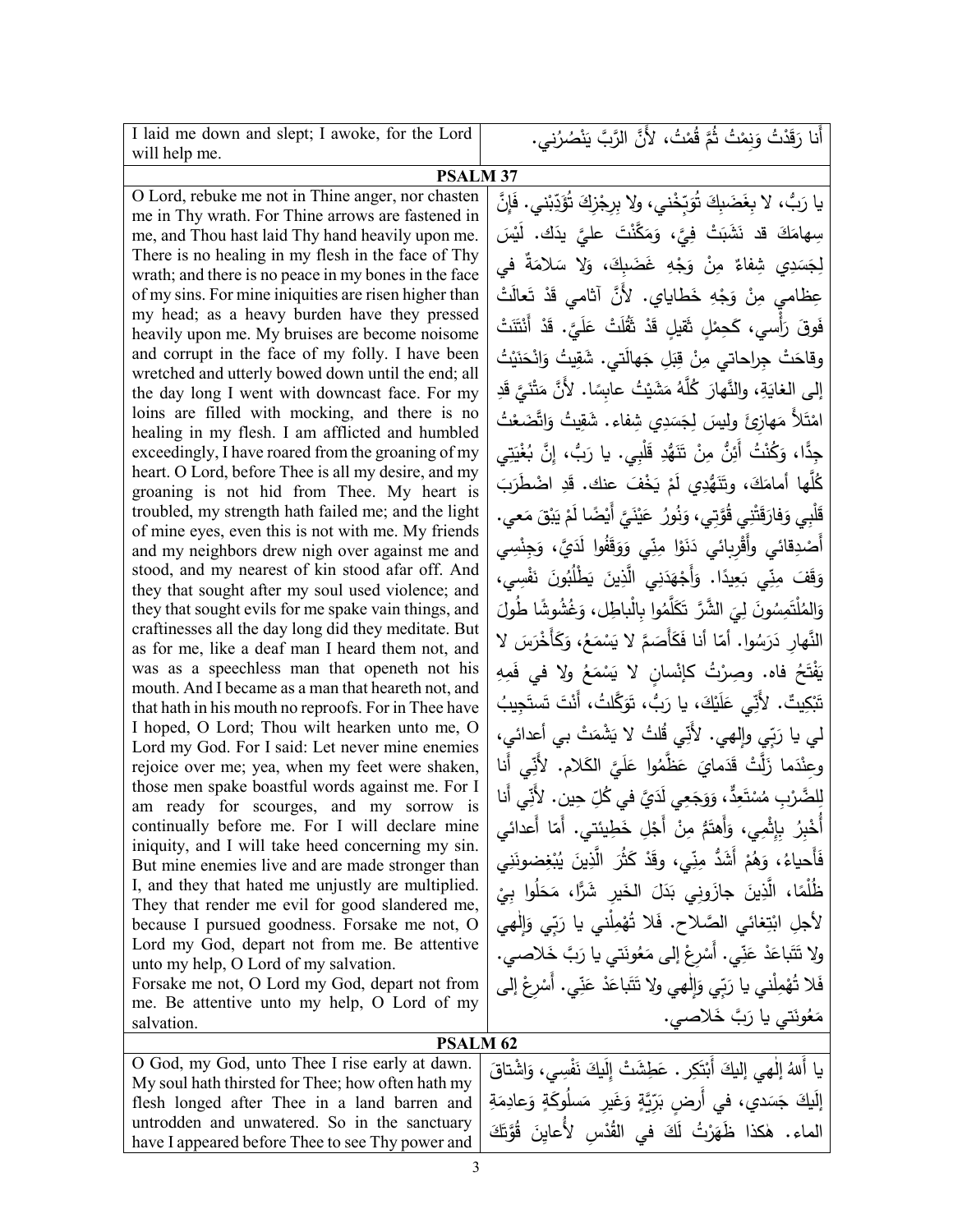| Thy glory. For Thy mercy is better than lives; my<br>lips shall praise Thee. So shall I bless Thee in my<br>life, and in Thy name will I lift up my hands. As<br>with marrow and fatness let my soul be filled, and<br>with lips rejoicing shall my mouth praise Thee. If<br>I remembered Thee on my bed, at the dawn I<br>meditated on Thee. For Thou art become my<br>helper; in the shelter of Thy wings will I rejoice.<br>My soul hath cleaved after Thee; Thy right hand<br>hath been quick to help me. But as for these, in<br>vain have they sought after my soul; they shall go<br>into the nethermost parts of the earth, they shall be<br>surrendered unto the edge of the sword; portions<br>for foxes shall they be. But the king shall be glad<br>in God, everyone shall be praised that sweareth by<br>Him; for the mouth of them is stopped that speak<br>unjust things.<br>At the dawn I meditated on Thee. For Thou art<br>become my helper; in the shelter of Thy wings<br>will I rejoice. My soul hath cleaved after Thee;<br>Thy right hand hath been quick to help me.<br>Glory to the Father, and to the Son, and to the | وَمَجْدَك. لأَنَّ رَحْمَتَكَ أَفْضَلُ مِنَ الْحَياةِ، وَشَفَتَيَّ<br>تُسَبِّحانِك. هٰكذا أُبارِكُكَ في حَياتي وَبِاسْمِكَ أَرْفَعُ يَدَيّ،<br>فَتَمتَلئُ نَفْسِي كَما مِنْ شَحْمٍ ودَسَم، وَبِشِفاهِ الإِبْتِهاج<br>يُسَبِّحُكَ فَمـى. إذا ذَكَرْتُكَ علـى فِراشِـى، هَذَذْتُ بِكَ فـى<br>الأَسْحارِ ، لأَنَّكَ صِرْتَ لِي عَونَا وَبِظِلِّ جَناحَيكَ<br>أَسْتَتِر . إِلْتَصَقَتْ نَفْسِي بِكَ، وَإِيّايَ عَضَدَتْ يَمِينُك.<br>أَمّا الَّذِينَ يَطلُبُونَ نَفسي باطِلاً، فَسَيَدْخُلونَ في أسافِلِ<br>الأرض، وَيُدفَعُونَ إِلَى أَيدِي السُّيوفِ، وَيَكُونُونَ<br>أَنْصِبَةً لِلْثَعالبِ. أَمّا المَلِكُ فيُسَرُّ بالله، وَيُمتَدَحُ كُلُّ<br>مَنْ يَحْلِفُ بِهِ، لأَنَّهُ قَدْ سُدَّتْ أَفْواهُ المُتَكَلِّمِينَ بِالظَّلْمِ.<br>هَذَنْتُ بِكَ في الأَسْحارِ ۖ لأَنَّكَ صِرْتَ لِي عَوْنًا، وَبِظِلِّ<br>جَناحَيكَ أَستَتِر . إلْتَصَقَتْ نَفْسِي بِكَ، وَإِيّايَ عَضَدَتْ<br>يَمِينُك.<br>المَجْدُ للِآبِ وَالِإِبْنِ وَالرُّوحِ الْقُدْسِ. الآنَ وَكُلَّ أُوانِ، |
|-------------------------------------------------------------------------------------------------------------------------------------------------------------------------------------------------------------------------------------------------------------------------------------------------------------------------------------------------------------------------------------------------------------------------------------------------------------------------------------------------------------------------------------------------------------------------------------------------------------------------------------------------------------------------------------------------------------------------------------------------------------------------------------------------------------------------------------------------------------------------------------------------------------------------------------------------------------------------------------------------------------------------------------------------------------------------------------------------------------------------------------------------|----------------------------------------------------------------------------------------------------------------------------------------------------------------------------------------------------------------------------------------------------------------------------------------------------------------------------------------------------------------------------------------------------------------------------------------------------------------------------------------------------------------------------------------------------------------------------------------------------------------------------------------------------------------------------------------------------------------------------------------------------------------------------------------------------------------------------------------------------------------------------------------------------------------------------------------------------------------------|
| Holy Spirit; both now and ever, and unto ages of                                                                                                                                                                                                                                                                                                                                                                                                                                                                                                                                                                                                                                                                                                                                                                                                                                                                                                                                                                                                                                                                                                |                                                                                                                                                                                                                                                                                                                                                                                                                                                                                                                                                                                                                                                                                                                                                                                                                                                                                                                                                                      |
| ages. Amen.<br>Alleluia, Alleluia, Alleluia. Glory to Thee, O God.                                                                                                                                                                                                                                                                                                                                                                                                                                                                                                                                                                                                                                                                                                                                                                                                                                                                                                                                                                                                                                                                              | وَالِي دَهْرِ الذَّاهِرِينَ. آمين.                                                                                                                                                                                                                                                                                                                                                                                                                                                                                                                                                                                                                                                                                                                                                                                                                                                                                                                                   |
| (THRICE)                                                                                                                                                                                                                                                                                                                                                                                                                                                                                                                                                                                                                                                                                                                                                                                                                                                                                                                                                                                                                                                                                                                                        | هَلِلوبِيا، هَلِلوبِيا، هَلِلوبِيا، المَجْدُ لَكَ يا الله. (ثلاثاً)                                                                                                                                                                                                                                                                                                                                                                                                                                                                                                                                                                                                                                                                                                                                                                                                                                                                                                  |
| Lord, have mercy. (THRICE)                                                                                                                                                                                                                                                                                                                                                                                                                                                                                                                                                                                                                                                                                                                                                                                                                                                                                                                                                                                                                                                                                                                      | يا رَبُّ ارْحَم. (ثلاثاً)                                                                                                                                                                                                                                                                                                                                                                                                                                                                                                                                                                                                                                                                                                                                                                                                                                                                                                                                            |
| Glory to the Father, and to the Son, and to the<br>Holy Spirit.                                                                                                                                                                                                                                                                                                                                                                                                                                                                                                                                                                                                                                                                                                                                                                                                                                                                                                                                                                                                                                                                                 | المَعجُد للِأَبِ والابنِ والرّوحِ القُدُسِ.                                                                                                                                                                                                                                                                                                                                                                                                                                                                                                                                                                                                                                                                                                                                                                                                                                                                                                                          |
|                                                                                                                                                                                                                                                                                                                                                                                                                                                                                                                                                                                                                                                                                                                                                                                                                                                                                                                                                                                                                                                                                                                                                 | <b>PSALM 87</b>                                                                                                                                                                                                                                                                                                                                                                                                                                                                                                                                                                                                                                                                                                                                                                                                                                                                                                                                                      |
| Both now and ever, and unto ages of ages. Amen.                                                                                                                                                                                                                                                                                                                                                                                                                                                                                                                                                                                                                                                                                                                                                                                                                                                                                                                                                                                                                                                                                                 | الآنَ وكلَّ أُوانٍ، وإلى دَهْرِ الدَّاهرينِ. آمين.                                                                                                                                                                                                                                                                                                                                                                                                                                                                                                                                                                                                                                                                                                                                                                                                                                                                                                                   |
| O Lord God of my salvation, by day have I cried                                                                                                                                                                                                                                                                                                                                                                                                                                                                                                                                                                                                                                                                                                                                                                                                                                                                                                                                                                                                                                                                                                 |                                                                                                                                                                                                                                                                                                                                                                                                                                                                                                                                                                                                                                                                                                                                                                                                                                                                                                                                                                      |
| and by night before Thee. Let my prayer come<br>before Thee, bow down Thine ear unto my                                                                                                                                                                                                                                                                                                                                                                                                                                                                                                                                                                                                                                                                                                                                                                                                                                                                                                                                                                                                                                                         | يا رَبُ إلٰهَ خلاصي، في النَّهارِ صَرَخْتُ وفي اللَّيلِ                                                                                                                                                                                                                                                                                                                                                                                                                                                                                                                                                                                                                                                                                                                                                                                                                                                                                                              |
| supplication, for filled with evils is my soul, and                                                                                                                                                                                                                                                                                                                                                                                                                                                                                                                                                                                                                                                                                                                                                                                                                                                                                                                                                                                                                                                                                             | أمامَكَ، فَلْتَدْخُلْ قُدّامَكَ صَلاتي، أَمِلْ أُذُنَكَ إلى طَلِبَتِي،                                                                                                                                                                                                                                                                                                                                                                                                                                                                                                                                                                                                                                                                                                                                                                                                                                                                                               |
| my life unto Hades hath drawn nigh. I am                                                                                                                                                                                                                                                                                                                                                                                                                                                                                                                                                                                                                                                                                                                                                                                                                                                                                                                                                                                                                                                                                                        | فَقَدِ امْتَلَأَتْ مِنَ الشُّرُورِ نَفسي، وَدَنَتْ مِنَ الْجَحيمِ                                                                                                                                                                                                                                                                                                                                                                                                                                                                                                                                                                                                                                                                                                                                                                                                                                                                                                    |
| counted with them that go down into the pit; I am<br>become as a man without help, free among the                                                                                                                                                                                                                                                                                                                                                                                                                                                                                                                                                                                                                                                                                                                                                                                                                                                                                                                                                                                                                                               | حَياتي. حُسِبْتُ مَعَ المُنْحَدِرِينَ في الجُبِّ، صِرْتُ مِثْلَ                                                                                                                                                                                                                                                                                                                                                                                                                                                                                                                                                                                                                                                                                                                                                                                                                                                                                                      |
| dead, like the bodies of the slain that sleep in the                                                                                                                                                                                                                                                                                                                                                                                                                                                                                                                                                                                                                                                                                                                                                                                                                                                                                                                                                                                                                                                                                            |                                                                                                                                                                                                                                                                                                                                                                                                                                                                                                                                                                                                                                                                                                                                                                                                                                                                                                                                                                      |
| grave, whom Thou rememberest no more, and                                                                                                                                                                                                                                                                                                                                                                                                                                                                                                                                                                                                                                                                                                                                                                                                                                                                                                                                                                                                                                                                                                       | إِنْسانٍ لَيْسَ لَهُ مُعِينٌ ، مَطْرُوِهَا بَينَ الأَمْواتِ مثلَ القَتلى                                                                                                                                                                                                                                                                                                                                                                                                                                                                                                                                                                                                                                                                                                                                                                                                                                                                                             |
| they are cut off from Thy hand. They laid me in<br>the lowest pit, in darkness and in the shadow of                                                                                                                                                                                                                                                                                                                                                                                                                                                                                                                                                                                                                                                                                                                                                                                                                                                                                                                                                                                                                                             | الرّاقدِينَ في القُبُورِ ، الَّذِينَ لا تَذْكُرُهُمْ أَيضًا، وَهُمْ مِنْ                                                                                                                                                                                                                                                                                                                                                                                                                                                                                                                                                                                                                                                                                                                                                                                                                                                                                             |
| death. Against me is Thine anger made strong,                                                                                                                                                                                                                                                                                                                                                                                                                                                                                                                                                                                                                                                                                                                                                                                                                                                                                                                                                                                                                                                                                                   | يَدِكَ مُقْصَون. جَعَلُونى فى جُبِّ أَسْفَلِ السّافِلِين، فى                                                                                                                                                                                                                                                                                                                                                                                                                                                                                                                                                                                                                                                                                                                                                                                                                                                                                                         |
| and all Thy billows hast Thou brought upon me.                                                                                                                                                                                                                                                                                                                                                                                                                                                                                                                                                                                                                                                                                                                                                                                                                                                                                                                                                                                                                                                                                                  |                                                                                                                                                                                                                                                                                                                                                                                                                                                                                                                                                                                                                                                                                                                                                                                                                                                                                                                                                                      |
| Thou hast removed my friends afar from me;                                                                                                                                                                                                                                                                                                                                                                                                                                                                                                                                                                                                                                                                                                                                                                                                                                                                                                                                                                                                                                                                                                      | ظُلُماتِ المَوْتِ وَظِلالِهِ. عَلَيَّ اسْتَقَرَّ غَضَبُكَ، وَجَمِيعُ                                                                                                                                                                                                                                                                                                                                                                                                                                                                                                                                                                                                                                                                                                                                                                                                                                                                                                 |
| they have made me an abomination unto<br>themselves. I have been delivered up, and have                                                                                                                                                                                                                                                                                                                                                                                                                                                                                                                                                                                                                                                                                                                                                                                                                                                                                                                                                                                                                                                         | أَهْوالِكَ أَجَزْتَها عَلَىّ. أَبْعَدْتَ عَنِّي مَعارفي، جَعَلُونِي                                                                                                                                                                                                                                                                                                                                                                                                                                                                                                                                                                                                                                                                                                                                                                                                                                                                                                  |
| not come forth; mine eyes are grown weak from                                                                                                                                                                                                                                                                                                                                                                                                                                                                                                                                                                                                                                                                                                                                                                                                                                                                                                                                                                                                                                                                                                   | لَهُمْ رَجاسَةً. قَدْ أَسلِمْتُ وَما خَرَجْتُ، وَعَيناىَ ضَعُفَتا                                                                                                                                                                                                                                                                                                                                                                                                                                                                                                                                                                                                                                                                                                                                                                                                                                                                                                    |
| poverty. I have cried unto Thee, O Lord, the                                                                                                                                                                                                                                                                                                                                                                                                                                                                                                                                                                                                                                                                                                                                                                                                                                                                                                                                                                                                                                                                                                    |                                                                                                                                                                                                                                                                                                                                                                                                                                                                                                                                                                                                                                                                                                                                                                                                                                                                                                                                                                      |
| whole day long; I have stretched out my hands                                                                                                                                                                                                                                                                                                                                                                                                                                                                                                                                                                                                                                                                                                                                                                                                                                                                                                                                                                                                                                                                                                   |                                                                                                                                                                                                                                                                                                                                                                                                                                                                                                                                                                                                                                                                                                                                                                                                                                                                                                                                                                      |
| unto Thee. Nay, for the dead wilt Thou work                                                                                                                                                                                                                                                                                                                                                                                                                                                                                                                                                                                                                                                                                                                                                                                                                                                                                                                                                                                                                                                                                                     | مِنَ المَسكَنةِ. صَرَخْتُ إليكَ، يا رَبُّ، النَّهارَ كُلَّهُ واليكَ<br>بَسَطْتُ يَدَيّ. أَلَعَلَّكَ لِلأَمواتِ تَصنَعُ العَجائِبَ؟ أَم                                                                                                                                                                                                                                                                                                                                                                                                                                                                                                                                                                                                                                                                                                                                                                                                                               |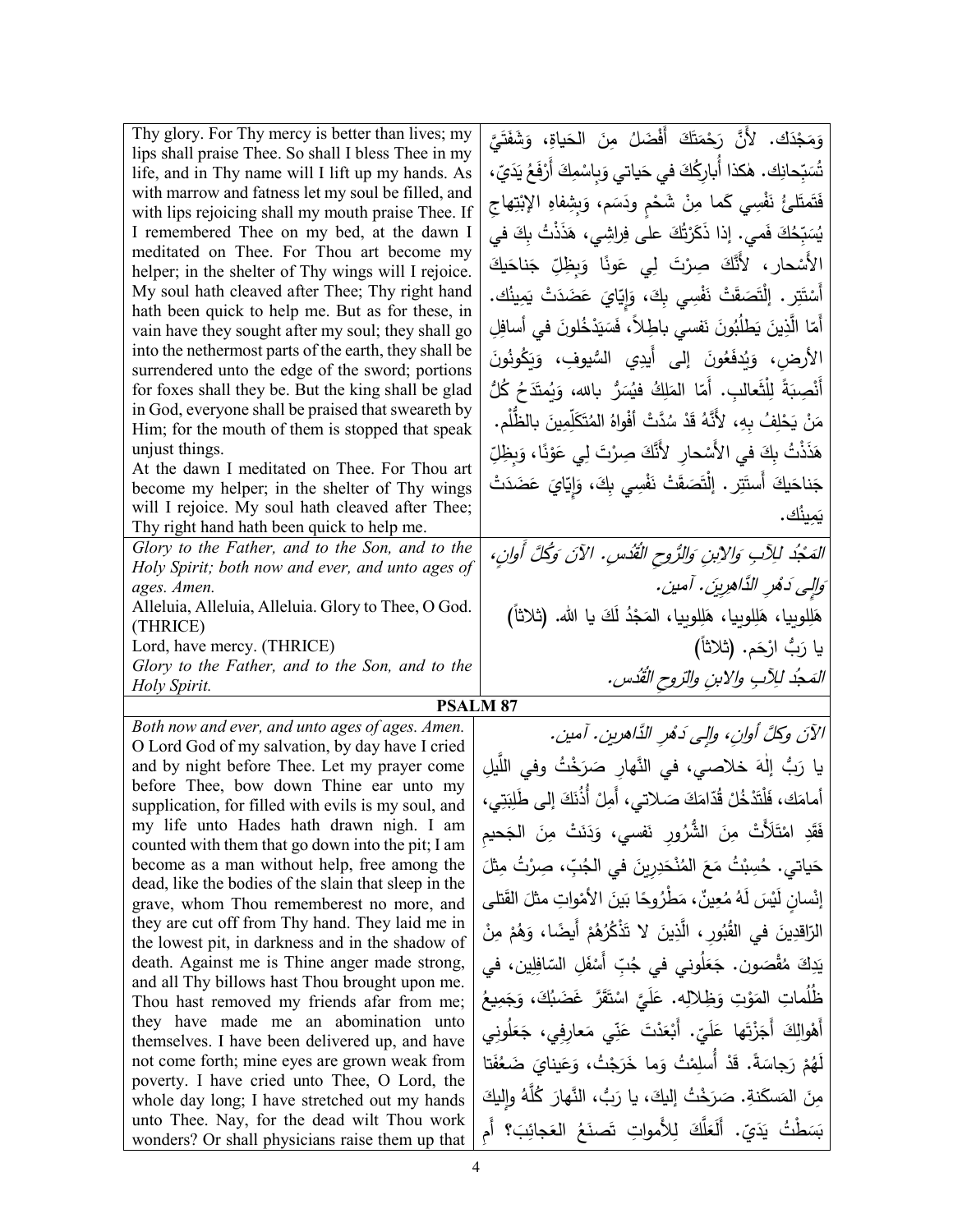they may give thanks unto Thee? Nay, shall any in the grave tell of Thy mercy, and of Thy truth in that destruction? Nay, shall Thy wonders be known in that darkness, and Thy righteousness in that land that is forgotten? But as for me, unto Thee, O Lord, have I cried; and in the morning shall my prayer come before Thee. Wherefore, O Lord, dost Thou cast off my soul and turnest Thy face away from me? A poor man am I, and in troubles from my youth; yea, having been exalted, I was humbled and brought to distress. Thy furies have passed upon me, and Thy terrors have sorely troubled me. They came round about me like water, all the day long they compassed me about together. Thou hast removed afar from me friend and neighbor, and mine acquaintances because of my misery.

O Lord God of my salvation, by day have I cried and by night before Thee. Let my prayer come before Thee, bow down Thine ear unto my supplication.

Bless the Lord, O my soul, and all that is within me bless His holy name. Bless the Lord, O my soul, and forget not all that He hath done for thee, Who is gracious unto all thine iniquities, Who healeth all thine infirmities, Who redeemeth thy life from corruption, Who crowneth thee with mercy and compassion, Who fulfilleth thy desire with good things; thy youth shall be renewed as the eagle's. The Lord performeth deeds of mercy, and executeth judgment for all them that are wronged. He hath made His ways known unto Moses, unto the sons of Israel the things that He hath willed. Compassionate and merciful is the Lord, long-suffering and plenteous in mercy; not unto the end will He be angered; neither unto eternity will He be wroth. Not according to our iniquities hath He dealt with us, neither according to our sins hath He rewarded us. For according to the height of heaven from the earth, the Lord hath made His mercy to prevail over them that fear Him. As far as the east is from the west, so far hath He removed our iniquities from us. Like as a father hath compassion upon his sons, so hath the Lord had compassion upon them that fear Him; for He knoweth whereof we are made, He hath remembered that we are dust. As for man, his days are as the grass; as a flower of the field, so shall he blossom forth. For when the wind is passed over it, then it shall be gone, and no longer will it know the place thereof. But the mercy of the Lord

الأَطِبّاءُ يُقِيمُونَهُمْ، فَيَعترِفُونَ لَك؟ هَلْ يُحَدِّثُ أَحَدٌ في القبرِ بِرَحمَتِكَ، وفي الهلاكِ بحقِّكَ؟ هل تُعرَفُ في ةِ عَجائِبُكَ، وَعَدْلُكَ في أَرضٍ مَنْسِيَّة؟ وأنا إليْكَ، ْ مَةِ<br>م الظُّلمَ َخَتْ فَتَبْلُغُكَ في الغَداةِ صَلاتي. لِماذا، يا .<br>. <sub>َ</sub><br>سَرَء َرَبُّ، صَر يا رَد مُّصِي نَفْسي وَتَصْرِفُ وَجْهَكَ عَنِّي؟ فَقِيرٌ أنا، ق <u>بّ</u> َ ُّب، ت ر وفي الشّقاءِ مُنذ شَبابي، وحينَ ارْتَفَعْتُ اتّضَعْتُ ءَ<br>ا َضع ئتُ اتَّ<br>ِ ةُ<br>مُعْ َف ت .<br>ا لشَّقاءِ مُا ْت. عَلَيَّ جازَ رِجْزُكَ، وَمُفْزِعاتُك أَزْعَجَتْنِي. ؾٞۛۯڐ َ َحَمَّا ت َ و أَحاطَتْ بي كالماءِ، والنَّهارَ كُلَّهُ اكْتَنفَتْنِي مَعًا. أَبْعَدْتَ عَنِّي الصَّدِيقَ وَالقَرِيبَ وَمَعارِفِي مِنَ الشَّقاء. َ يا رَبُّ إِلٰهَ خَلاصي، في النَّهارِ صَرَخْتُ وفي اللَّيلِ أمامَك، فَلْتَدْخُلْ قُدّامَكَ صَلاتي، أَمِلْ أَذُنَكَ إلى طَلِبَتِي.

## **PSALM 102**

بارِكي يا نَفسي الرَّبَّ، وَيا جَمِيعَ ما في داخِلي اسْمَهُ القُدُّوس. بارِكي يا نَفسي الرَّبَّ، ولا تَنسَيْ جَمِيعَ<br>مَسْمَد مُكافَأتِه. الَّذي يَغفِرُ جَمِيعَ آثامِك، الَّذي يَشْفي جَميعَ<br>ِ أَمْراضِكِ، الَّذِي يُنَجِّي مِنَ الفَسادِ حياتَكِ، الَّذي يُكَلِّلُكِ بالرَّحمَةِ وَالرَّأْفة، الَّذي يُشْبِعُ بالخَيْراتِ شَهَواتِكِ، فَيَتَجَدَّدُ كَالنَّسِرِ شَبابُكِ. الرَّبُّ صانِعُ الرَّحَماتِ والقَضاءِ لِجَميعِ كالتس المَظْلومين. عَرَّفَ مُوسى طُرُقَهُ، وَبَنِي إِسْرائيلَ َحِيمٌ وَرَؤُوفٌ، طَوِيلُ الأَناةِ وَدَ مَثِيئاتِه. الرَّبُّ رَحِيمٌ وَرَؤُوفٌ، طَوِيلُ الأَّناةِ وَكَثِيرُ ً<br>ً الرَّحْمَة، لَيْسَ إلى الإِنْقِضاءِ يَسْخَطُ، ولا إلى الدَّهرِ يَحْقِد. لا على حَسْبِ أثامِنَا صَنَعَ مَعَنا، ولا على حَسْبِ خَطايانا جَازانا. لأَنَّهُ بِمِقْدارِ ارْتِفاعِ السَّماءِ عَنِ .<br>ا الأرض، قَوّى الرَّبُّ رَحْمَتَهُ على الَّذِينَ يَتَّقُونَهُ، وَبِمِقْدارِ بُعْدِ المَشْرِقِ مِنَ المَغْرِبِ أَبْعَدَ عَنّا سَيِّئاتِنا. كَما يَتَزَأَّفُ الأَبُ بِالبَنِينَ، يَتَرَأَّفُ الرَّبُّ بِخائفيه، لأَنَّهُ عَرَفَ جَبْلَتَنا **ٔ** وَذَكَرَ أَنَّنا تُرابٌ نَحْنُ. الإِنْسانُ كَالعُشْبِ أَيّامُهُ وَكَزَهرِ الْحَقلِ كذلكَ يُزْهِر ، 'لأَنَّهُ إذا هَبَّتْ فيهِ الرِّيحُ ليسَ يَثْبُتُ<br>-ولا يُعرَفُ أيضًا مَوضِعُه. أمّا رَحمَةُ الرَّبِّ فَهِيَ مُنذُ<br>م ُ على ُه ْ ل َد َع ،ُ و َه ُون َّق ت َ َ ی ِین ِر َّ ، و�لى الد ِهر ّ على الذ َّ الده<u>ٔ</u>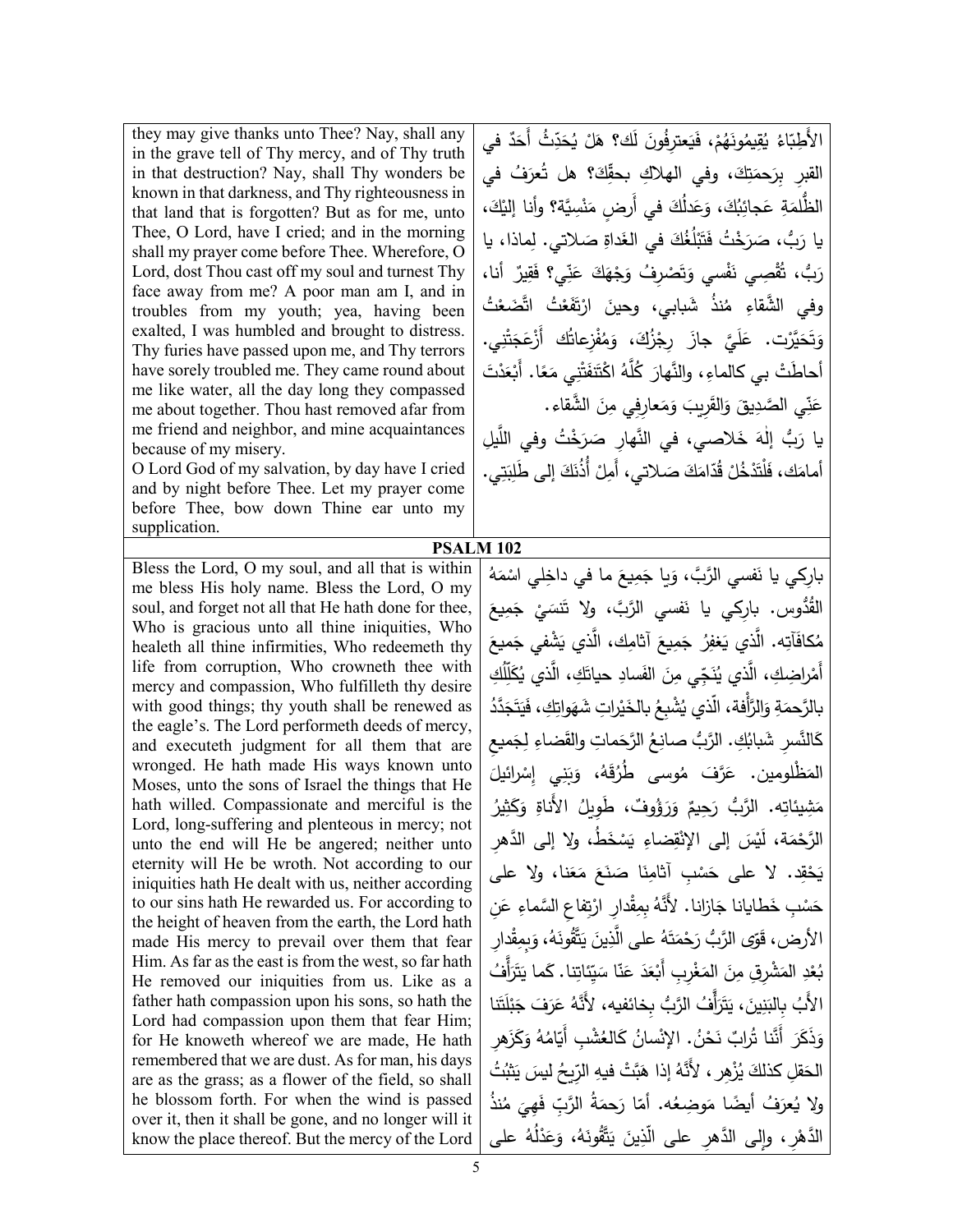| is from eternity, even unto eternity, upon them<br>that fear Him. And His righteousness is upon sons<br>of sons, upon them that keep His testament and<br>remember His commandments to do them. The<br>Lord in heaven hath prepared His throne, and His<br>kingdom ruleth over all. Bless the Lord, all ye His<br>angels, mighty in strength, that perform His word,<br>to hear the voice of His words. Bless the Lord, all<br>ye His hosts, His ministers that do His will. Bless<br>the Lord, all ye His works, in every place of His<br>dominion. Bless the Lord, O my soul.<br>In every place of His dominion, bless the Lord, O<br>my soul.                                                                                                                                                                                                                                                                                                                                                                                                                                                                                                                                                                                                                                                                                                                                                                                                                                                                                                                                        | أَبْناءِ البَنِينَ الحافِظِينَ عَهْدَهُ وَالذّاكِرِينَ وَصاياهُ<br>لِيَصْنَعُوها. الرَّبُّ هَيَّأٌ عَرْشَهُ في السَّماءِ، وَمَملَكَتُهُ<br>تَسُودُ على الجَميع. باركُوا الرَّبَّ يا جَمِيعَ مَلائِكَتِهِ،<br>المُقتَدِرِينَ بِقُوَّةٍ، العامِلِينَ بِكَلِمَتِهِ عِنْدَ سَماعٍ صَوْتِ<br>كَلامِهِ. بارِكوا الرَّبَّ يا جَمِيعَ قُوّاتِهِ، يا خُدّامَهُ العامِلينَ<br>إرادَتَهُ. بارِكُوا الرَّبَّ يا جَمِيعَ أَعمالِهِ، في كُلّ مَوضِع<br>سِيادَتِه. بارِكي يا نَفْسي الرَّبَّ.<br>في كُلِّ مَوضِعٍ سِيادَتِه. بارِكِي يا نفسي الرَّبّ.                                                                                                                                                                                                                                                                                                                                                                                                                                                                                                                                                                                                                                                                                                                                                                                         |
|-----------------------------------------------------------------------------------------------------------------------------------------------------------------------------------------------------------------------------------------------------------------------------------------------------------------------------------------------------------------------------------------------------------------------------------------------------------------------------------------------------------------------------------------------------------------------------------------------------------------------------------------------------------------------------------------------------------------------------------------------------------------------------------------------------------------------------------------------------------------------------------------------------------------------------------------------------------------------------------------------------------------------------------------------------------------------------------------------------------------------------------------------------------------------------------------------------------------------------------------------------------------------------------------------------------------------------------------------------------------------------------------------------------------------------------------------------------------------------------------------------------------------------------------------------------------------------------------|--------------------------------------------------------------------------------------------------------------------------------------------------------------------------------------------------------------------------------------------------------------------------------------------------------------------------------------------------------------------------------------------------------------------------------------------------------------------------------------------------------------------------------------------------------------------------------------------------------------------------------------------------------------------------------------------------------------------------------------------------------------------------------------------------------------------------------------------------------------------------------------------------------------------------------------------------------------------------------------------------------------------------------------------------------------------------------------------------------------------------------------------------------------------------------------------------------------------------------------------------------------------------------------------------------------------------------|
| <b>PSALM 142</b>                                                                                                                                                                                                                                                                                                                                                                                                                                                                                                                                                                                                                                                                                                                                                                                                                                                                                                                                                                                                                                                                                                                                                                                                                                                                                                                                                                                                                                                                                                                                                                        |                                                                                                                                                                                                                                                                                                                                                                                                                                                                                                                                                                                                                                                                                                                                                                                                                                                                                                                                                                                                                                                                                                                                                                                                                                                                                                                                |
| O Lord, hear my prayer, give ear unto my<br>supplication in Thy truth; hearken unto me in Thy<br>righteousness. And enter not into judgment with<br>Thy servant, for in Thy sight shall no man living<br>be justified. For the enemy hath persecuted my<br>soul; he hath humbled my life down to the earth.<br>He hath sat me in darkness as those that have been<br>long dead, and my spirit within me is become<br>despondent; within me my heart is troubled. I<br>remembered days of old, I meditated on all Thy<br>works, I pondered on the creations of Thy hands.<br>I stretched forth my hands unto Thee; my soul<br>thirsteth after Thee like a waterless land. Quickly<br>hear me, O Lord; my spirit hath fainted away.<br>Turn not Thy face away from me, lest I be like<br>unto them that go down into the pit. Cause me to<br>hear Thy mercy in the morning; for in Thee have<br>I put my hope. Cause me to know, O Lord, the<br>way wherein I should walk; for unto Thee have I<br>lifted up my soul. Rescue me from mine enemies,<br>O Lord; unto Thee have I fled for refuge. Teach<br>me to do Thy will, for Thou art my God. Thy good<br>Spirit shall lead me in the land of uprightness; for<br>Thy name's sake, O Lord, shalt Thou quicken me.<br>In Thy righteousness shalt Thou bring my soul out<br>of affliction, and in Thy mercy shalt Thou utterly<br>destroy mine enemies. And Thou shalt cut off all<br>them that afflict my soul, for I am Thy servant.<br>O Lord, give ear unto my supplication and enter<br>not into judgment with Thy servant. (TWICE) | يا رَبُّ استَمِعْ صَــلاتي، وَأَنْصِـتْ بِحَقِّكَ إلى طِلبَتِي.<br>إســــــتَجِبْ لي بِعَدلِكَ، ولا تَدخُلْ في المُحاكَمَةِ مَعَ<br>عَبدِك، فإِنَّه لَنْ يَتَزَكَّى أَمامَكَ أَيُّ حَىّ. لأَنَّ العَدُوَّ قَدِ<br>اضْطَهَدَ نفسي، وَأَذَلَّ إلى الأرضِ حَياتي، وَأجلَسَنِي<br>في الظُلُماتِ مِثْلَ المَوْتي مُنْذُ الدَّهْرِ ، فَضَـــــجِرَتْ<br>رُوحي واضْـــــطرَبَ قَلْبِي في داخِلي. تَذَكَّرتُ الأَيّامَ<br>القَدِيمة. هَذَذْتُ في كُلِّ أعمالِكَ، وَتَأَمَّلْتُ في صَــنائِع<br>يَدَيْك. بَسَــــطْتُ يَدَيَّ إِليكَ وَنَفْسِـــــى لكَ كَأَرْضِ لا<br>تُمطَر . أَسْرِعْ فَاسْتَجِبْ لِي يا رَبُّ، فَقَدْ فَنِيَتْ رُوحي.<br>لا تَصْرِفْ وَجْهَكَ عَنِّى، فَأَشابِهَ الهابِطِينَ في الجُبّ.<br>إِجْعَلني في الغَداةِ مُسْـــتَمِعًا رَحْمَتَكَ، فإنِّي عَلَيكَ<br>تَوَكَّلْتُ. عَرِّفْني يا رَبُّ الطَّريقَ الَّذي أَسلُكُ فيهِ، فَإِنِّي<br>إليكَ رَفَعْتُ نَفســـي. أَنْقِذْنـي من أعدائـي يا رَبُّ، فَإِنِّي<br>قد لَجَأْتُ إِلَيْك. عَلِّمْني أَنْ أَعمَلَ مَرْضـــــاتَكَ، لأَنَّكَ<br>أنتَ إلهي. رُوحُكَ الصّـــــالِحُ يَهْدِيني في أرض<br>مُسْـتَقِيمة. مِنْ أَجْلِ اسْـمِكَ، يا رَبُّ، تُحْيِيني. بِعَدلِكَ<br>تُخرِجُ مِنَ الحُزنِ نَفسي، وَبِرَحمَتِكَ تَستَأْصِلُ أعدائى،<br>وَتُهلِكُ جَمِيعَ الَّذِينَ يُحزِنُونَ نفسى لأَنَّى أنا عبدُك.<br>إستجبْ لي بِعَدْلِكَ، ولا تدخلْ في المُحاكَمَةِ مَعَ عبدِكَ. |
| Thy good Spirit shall lead me in the land of<br>uprightness.                                                                                                                                                                                                                                                                                                                                                                                                                                                                                                                                                                                                                                                                                                                                                                                                                                                                                                                                                                                                                                                                                                                                                                                                                                                                                                                                                                                                                                                                                                                            | (مرّتَين)<br>روحُكَ الصالِحُ يَهْديني في أَرْضِ مُسْتَقيمةٍ.                                                                                                                                                                                                                                                                                                                                                                                                                                                                                                                                                                                                                                                                                                                                                                                                                                                                                                                                                                                                                                                                                                                                                                                                                                                                   |
| Glory to the Father, and to the Son, and to the                                                                                                                                                                                                                                                                                                                                                                                                                                                                                                                                                                                                                                                                                                                                                                                                                                                                                                                                                                                                                                                                                                                                                                                                                                                                                                                                                                                                                                                                                                                                         |                                                                                                                                                                                                                                                                                                                                                                                                                                                                                                                                                                                                                                                                                                                                                                                                                                                                                                                                                                                                                                                                                                                                                                                                                                                                                                                                |
| Holy Spirit; both now and ever, and unto ages of<br>ages. Amen.                                                                                                                                                                                                                                                                                                                                                                                                                                                                                                                                                                                                                                                                                                                                                                                                                                                                                                                                                                                                                                                                                                                                                                                                                                                                                                                                                                                                                                                                                                                         | المَجْدُ للِأَبِ والآبنِ والرّوحِ القُدُسِ. الآنَ وَكُلَّ أُوانِ<br>وَالِي دَهر الدّاهِرِينَ. آمين.                                                                                                                                                                                                                                                                                                                                                                                                                                                                                                                                                                                                                                                                                                                                                                                                                                                                                                                                                                                                                                                                                                                                                                                                                            |
|                                                                                                                                                                                                                                                                                                                                                                                                                                                                                                                                                                                                                                                                                                                                                                                                                                                                                                                                                                                                                                                                                                                                                                                                                                                                                                                                                                                                                                                                                                                                                                                         |                                                                                                                                                                                                                                                                                                                                                                                                                                                                                                                                                                                                                                                                                                                                                                                                                                                                                                                                                                                                                                                                                                                                                                                                                                                                                                                                |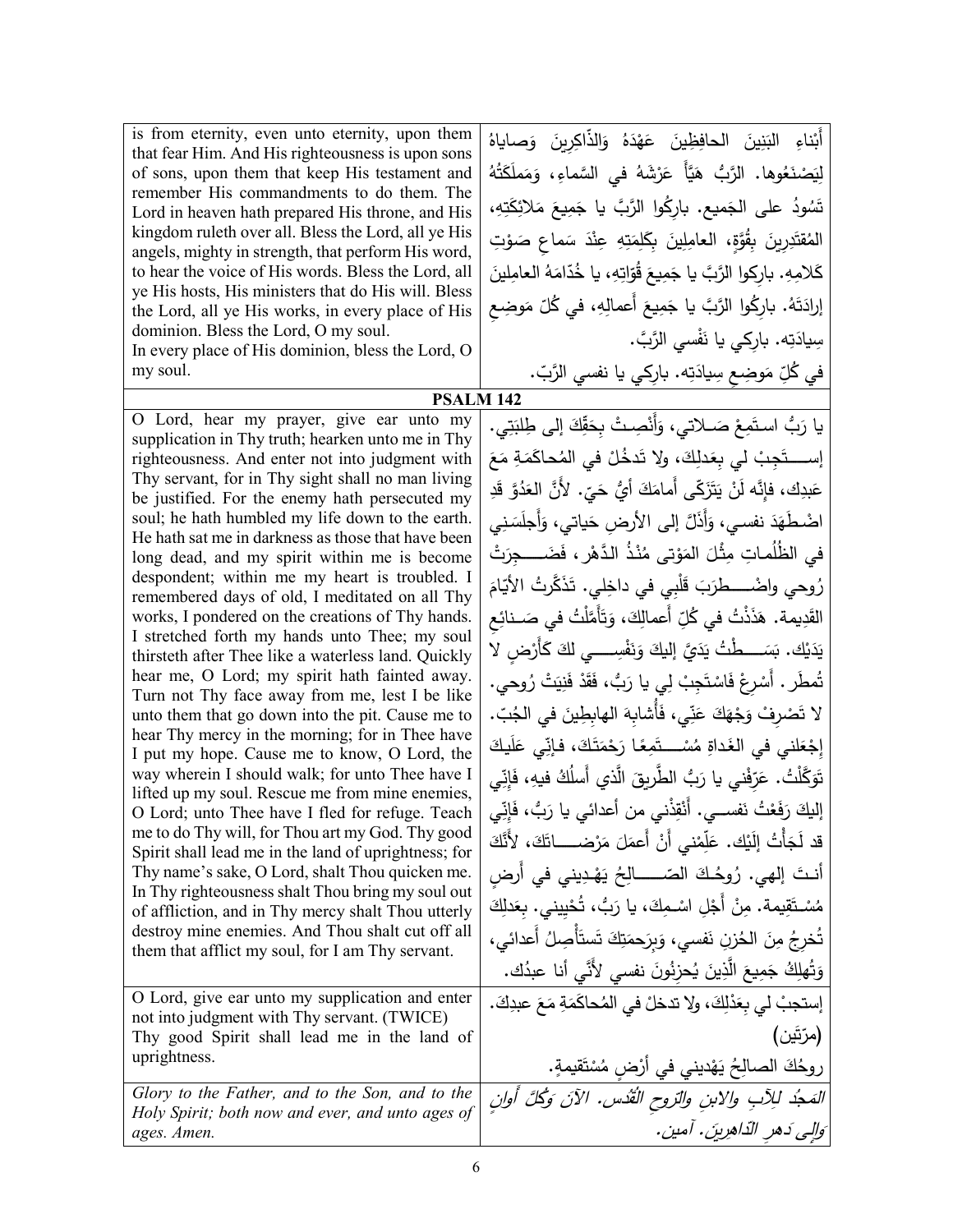| Alleluia, Alleluia, Alleluia. Glory to Thee, O God.<br>(THRICE)                                      | هَلِلوبِيا، هَلِلوبِيا، هَلِلوبِيا، المَجدُ لَكَ يا الله. (ثلاثاً)                     |
|------------------------------------------------------------------------------------------------------|----------------------------------------------------------------------------------------|
| O our God and our Hope, glory to Thee!                                                               | يا إِلَهَنا وَرَجاءَنا المَجدُ لَك.                                                    |
| THE GREAT LITANY                                                                                     |                                                                                        |
| Priest: In peace, let us pray to the Lord.                                                           | ا <b>لكاهن:</b> بِسَلام إلى الرَّبِّ نَطْلُب.                                          |
| Choir: Lord, have mercy. (use this response until<br>noted below)                                    | ا <b>لجوقة:</b> يا رَبُّ ارْحَم. (تُعادُ بعدَ كُلِّ طِلْبة)                            |
| <b>Priest:</b> For the peace from above and the salvation                                            | ا <b>لكاهن:</b> مِنْ أَجْلِ السَّــــلام الَّذِي مِنَ العُلى وَخَلاصِ                  |
| of our souls, let us pray to the Lord.                                                               | نُفُوسِنا، إِلى الرَّبِّ نَطْلُب.                                                      |
| <b>Priest:</b> For the peace of the whole world, the                                                 | <b>الكاهن:</b> مِنْ أَجْلِ سَلام كُلِّ العالَم، وَحُسْن شَاتِ كَنائِسِ                 |
| good estate of the holy churches of God and the<br>union of all, let us pray to the Lord.            | اللهِ المُقَدَّسة، وَاتِّحادِ الجَمِيعِ، إِلى الرَّبِّ نَطْلُبٍ.                       |
| Priest: For this holy house and those who with                                                       | ا <b>لكاهن:</b> مِنْ أَجْلِ هذا البَيتِ المُقَدَّسِ، وَالَّذِينَ يَدْخُلُونَ           |
| faith, reverence and fear of God enter therein, let                                                  |                                                                                        |
| us pray to the Lord.                                                                                 | إِلَيهِ بِإِيْمانٍ وَوَرَعٍ وَخَوْفِ اللهِ، إِلَى الرَّبِّ نَطْلَبٍ.                   |
| <b>Priest:</b> For our father and metropolitan, N., (our                                             | ا <b>لكـاهن</b> : مِنْ أَجْـلِ أبينــا ومِثْروبوليتنــا (فلان) ورَئِيسِ                |
| bishop, N.,) the honorable presbytery, the<br>diaconate in Christ, all the clergy and the            | كَهَنَتِنا (فُلان)، والكَهَنَةِ الْمُكَرَّمِينَ، والشَــمامِســة، خُدّام               |
| people, let us pray to the Lord.                                                                     | المَسيح، وجَميع الإكْليروسِ والشَّعْبِ، إلى الرَّبِّ نَطْلُب.                          |
| Priest: For Metropolitan PAUL, Archbishop                                                            | الكــاهن: مِنْ أَجــلِ المِتْروبوليــتِ بولَسَ والمطران                                |
| JOHN, and for their quick release from                                                               | يُوحَنَّا وفَكِّ أَسْـرِهِما وعَوْدَتِهِما ســالِمَيْنِ، إلى الرَّبِّ                  |
| captivity and safe return, let us pray to the<br>Lord.                                               | نَطْلُبِ.                                                                              |
| Priest: For our country, its president, civil                                                        |                                                                                        |
| authorities and armed forces, let us pray to the                                                     | ا <b>لكاهن:</b> مِنْ أَجْلِ حُكّام هذا البَلَدِ وَمُؤَازَرَتِهِمْ فِي كُلِّ            |
| Lord.                                                                                                | عَمَلٍ صالِحٍ، إِلى الرَّبِّ نَطْلُب.                                                  |
| Priest: For this city and every city and                                                             | ا <b>لكاهن:</b> مِنْ أَجْلِ هذِهِ المَدِينَة، وَجَمِيعِ المُدُنِ وَالقُرى،             |
| countryside and the faithful who dwell therein, let<br>us pray to the Lord.                          | وَالِمُؤْمِنِينَ السّاكِنِينَ فِيها، إِلَى الرَّبِّ نَطْلُب.                           |
| Priest: For healthful seasons, abundance of the                                                      | ا <b>لكاهن:</b> مِنْ أَجْلِ اعْتِدالِ الأَهْوِيَةِ، وَخِصْــــبِ ثِمار                 |
| fruits of the earth and peaceful times, let us pray                                                  | الأَرْضِ وَأَوْقَاتٍ سَلامِيَّةٍ، إِلَى الرَّبِّ نَطْلَب.                              |
| to the Lord.<br>Priest: For travelers by sea, by land and                                            |                                                                                        |
| by air, the sick, the suffering, the captive,                                                        | ا <b>لكــاهن:</b> مِنْ أَجْــلِ المُســـــــافِرِينَ فِي البَحْرِ وَالبَرِّ وَالجَوِّ، |
| and for their salvation, let us pray to the                                                          | وَالمَرْضىي والمُتأَلِّمِين وَالأَسْرِي، وَخَلاصِهِمْ، إِلَى الرَّبِّ نَطْلُبٍ.        |
| Lord.                                                                                                |                                                                                        |
| Priest: For our deliverance from all tribulation,<br>wrath, danger and necessity, let us pray to the | ا <b>لكاهن:</b> مِنْ أَجْلِ نَجاتِنا مِنْ كُلِّ ضِــــيق وَغَضَـــبِ                   |
| Lord.                                                                                                | وَخَطَرٍ وَشَدَّةٍ إِلَى الرَّبِّ نَطْلُبٍ.                                            |
| Priest: Help us; save us; have mercy on us; and<br>keep us, O God, by Thy grace.                     | ا <b>لكاهن:</b> أعْضُدْ وَخَلِّصْ ولِرْحَمْ واحفَظْنا يا اللهُ بنِعْمَتِكَ.            |
| Priest: Calling to remembrance our all-holy,                                                         | ا <b>لكاهن:</b> بَعْدَ ذِكْرِنا الكُلِّيَّةَ القَداسَــــةِ الطَّاهِرَةَ الفائِقَةَ    |
| immaculate, most blessed and glorious Lady, the                                                      |                                                                                        |
| Theotokos and ever-virgin Mary, with all the                                                         |                                                                                        |
|                                                                                                      | البَرَكاتِ المَجِيدة، سَـــيّدَتَنا والِدَةَ الإِلهِ الدّائِمَةَ البَتُولِيَّةِ        |
| saints, let us commend ourselves and each other<br>and all our life unto Christ our God.             | مَرْيَمَ، مَعَ جَمِيعِ القِدِّيسِــين، لِنُوْدِعْ أَنْفُسَــنا وَبَعْضُــنا            |
| Choir: To Thee, O Lord.                                                                              | بَعْضاً وَكُلَّ حَياتِنا لِلْمَسِيحِ الإِله.<br>ا <b>لجوقة:</b> لَكَ يا رَبّ.          |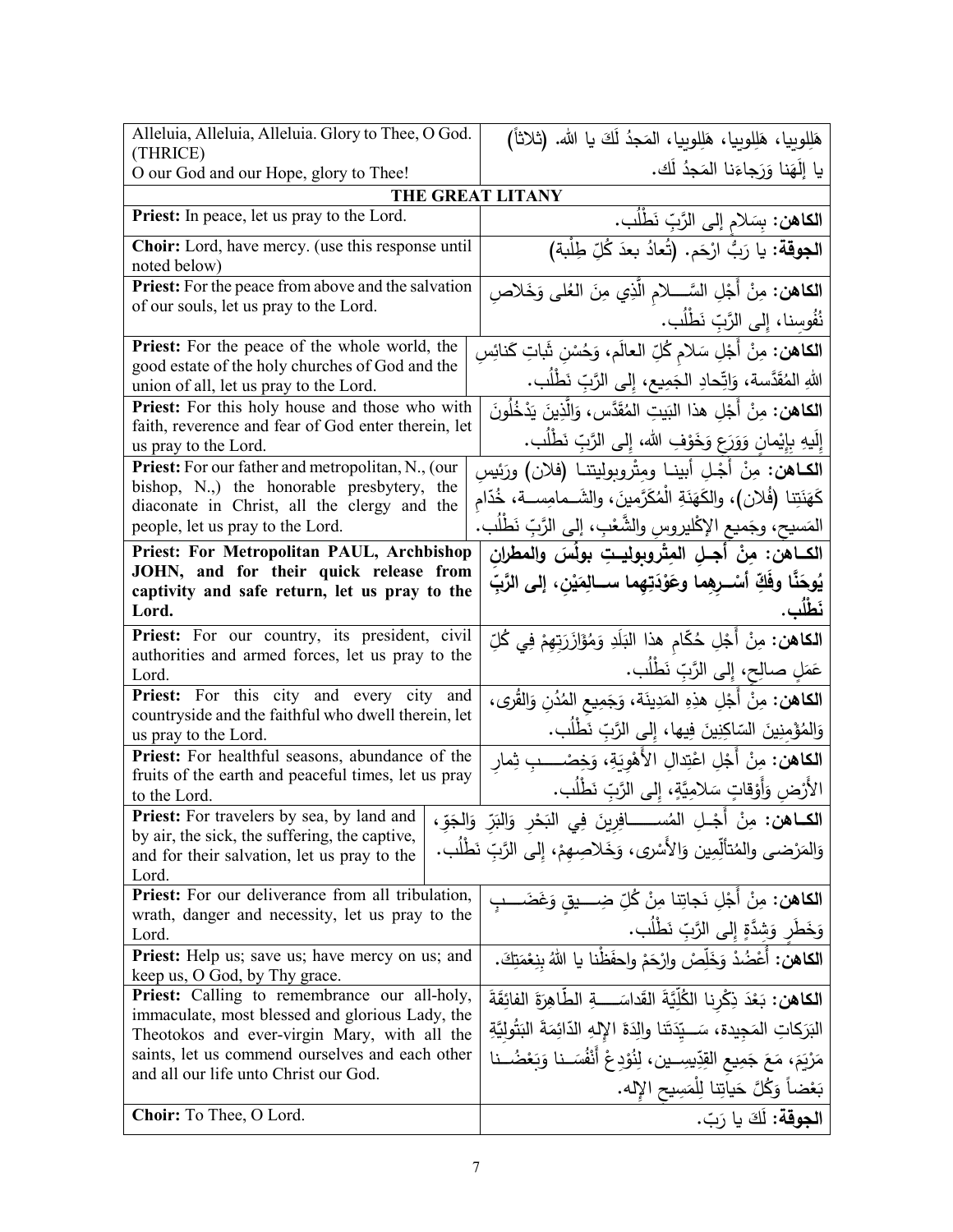| Priest: For unto thee are due all glory,                                                            |  | ا <b>لكاهن:</b> لأَنَّهُ يَنْبَغِي لَكَ كُلُّ تَمْجِيدٍ وَإِكْرامٍ وَسُجُودٍ، أَيُّها الآبُ |  |
|-----------------------------------------------------------------------------------------------------|--|---------------------------------------------------------------------------------------------|--|
| honor and worship, to the Father and to the                                                         |  | وَالِابْنُ وَالرُّوحُ القُدُس، الآنَ وَكُلَّ أُوانِ وَإِلى دَهْرِ الدّاهِرِين.              |  |
| Son and to the Holy Spirit, now and ever,<br>and unto ages of ages.                                 |  |                                                                                             |  |
| Choir: Amen.                                                                                        |  | ا <b>لجوقة:</b> آمين.                                                                       |  |
|                                                                                                     |  | "GOD IS THE LORD" IN TONE TWO                                                               |  |
| Chanter: God is the Lord and hath appeared unto                                                     |  | المُعَرَّقِل: اللهُ الرَّبُّ ظَهَرَ لنا، مُبارَكٌ الآتي باسْم الرَّبّ.                      |  |
| us. Blessed is He that cometh in the Name of the                                                    |  |                                                                                             |  |
| Lord. (Repeat after verses)                                                                         |  | (تعاد <i>بعد الإستيخونات</i> )                                                              |  |
| 1. O give thanks unto the Lord, and call upon His holy Name.                                        |  | 1– إعْتَرِفوا لِلْرَّبِّ وادْعوا باسْمِهِ القُدّوس.                                         |  |
| 2. All nations compassed me about, but in the<br>Name of the Lord will I destroy them.              |  | 2– كلُّ الأُمَمِ أَحاطُوا بي وبِاسْمِ الرَّبِّ قَهَرْتُهُم.                                 |  |
| 3. This is the Lord's doing; it is marvelous in our                                                 |  | 3– مِنْ قِبَلِ الرَّبِّ كَانَتْ هَذَه وَهِيَ عَجِيبةٌ فِي أَعْيُنِنَا.                      |  |
| eyes.                                                                                               |  |                                                                                             |  |
|                                                                                                     |  | RESURRECTIONAL APOLYTIKION IN TONE TWO                                                      |  |
| When Thou didst submit Thyself unto death, O<br>Thou deathless and immortal One, then Thou          |  | عِنْدَما انْحَدَرْتَ إِلَى المَوْتِ، أَيُّها الحَياةُ الذي لا يموت،                         |  |
| didst destroy hell with Thy Godly power. And                                                        |  | حينئـذٍ أَمَـتَّ الْجَحيمَ بِبَرْقٍ لاهوتـك. وعِنْـدَمــا أَقَمْـتَ                         |  |
| when Thou didst raise the dead from beneath                                                         |  | الأَمْواتَ مِنْ تَحْتِ الثَّرى، صَــــرَخَ نَحْوَكَ جَميعُ القُوَّاتِ                       |  |
| the earth, all the powers of Heaven did cry<br>aloud unto Thee: O Christ, Thou giver of life,       |  | السَّماوِيين: أَيُّها المسيحُ اﻹله، مُعْطى الحَياةِ المَجْدُ لك.                            |  |
| glory to Thee.                                                                                      |  |                                                                                             |  |
|                                                                                                     |  | APOLYTIKION OF JOSEPH OF ARIMATHEA IN TONE TWO                                              |  |
| The noble Joseph, taking Thine immaculate Body                                                      |  | إِنَّ يُوسُفَ المُتَّقِى، أَحْدَرَ جَسَدَكَ الطَّاهِرَ مِنَ العودِ،                         |  |
| down from the Tree, and having wrapped It in                                                        |  |                                                                                             |  |
| pure linen and spices, laid It for burial in a new                                                  |  | ولَفَّهُ بِالسَّـــباني النَّقِيَّةِ، وحَنَّطَهُ بِالطَّيبِ، وَجَهَّزَهُ،                   |  |
| tomb. But on the third day Thou didst arise, O                                                      |  | وأَضْــــجَعَهُ في قَبْرِ جَديدٍ. لَكِنَّكَ قُمْتَ لِثَلاثَةِ أَيَّام، يا                   |  |
| Lord, granting to the world Great Mercy.                                                            |  | رَبٌ، مانِحاً العالَمَ الرَّحْمَةَ العُظْمي.                                                |  |
|                                                                                                     |  | APOLYTIKION OF ST. JOHN THE THEOLOGIAN IN TONE TWO                                          |  |
| Glory to the Father, and to the Son, and to the                                                     |  | <i>المَجُد للآبِ والابنِ والروح القُدْسِ.</i> أَيُّها الرَّسولُ                             |  |
| Holy Spirit. O Apostle John, beloved of Christ our                                                  |  |                                                                                             |  |
| God, hasten to deliver a defenseless people. He                                                     |  | المُتَكلِّمُ باللاَّهُوتِ، حَبيبُ المَسيحِ الإِلهِ، أَسْرِعْ وأَنْقِذْ                      |  |
| that allowed thee to recline on His breast receiveth<br>thee bowing in intercession. Implore Him, O |  | شَعْباً لا عُذرَ له. لأنَّ الَّذي تَنازَلَ أنْ تَتَّكئَ عَلَى                               |  |
| Theologian, to dispel the persistent cloud of the                                                   |  | صَدْرِهِ يَقْبَلُكَ مُتَوَسِّلاً. فَابْتَهلْ إِليهِ أَنْ يُشَتِتَ سَحَابةَ                  |  |
| heathen, and ask for us His peace and Great                                                         |  | الشُرورِ والمِحَنِ، طَالباً لنَا السَلامةَ والرَّحْمَةَ العُظْمَىِ.                         |  |
| Mercy.                                                                                              |  |                                                                                             |  |
| APOLYTIKION OF THE MYRRH-BEARING WOMEN IN TONE TWO                                                  |  |                                                                                             |  |
| Both now and ever, and unto ages of ages. Amen.<br>Unto the myrrh-bearing women did the Angel cry   |  | الآنَ وَكُــلَّ أُولِنٍ وَإِلَى دَهْرِ الـدَّاهِرِينَ. آمين. ﴿نَّ                           |  |
| out as he stood by the grave: Myrrh-oils are meet                                                   |  | المَلاكَ قَدْ حَضَـرَ عِنْدَ القَبْرِ ، قَائِلاً لِلْنِسْوَةِ الحامِلاتِ                    |  |
| for the dead, but Christ hath proved to be a                                                        |  | الطَّيب: أمَّــا الطِّيــبُ فَهُوَ لائِقٌ بــالْأَمْواتِ، وأمَّــا                          |  |
| stranger to corruption. But cry out: The Lord is                                                    |  |                                                                                             |  |
| risen, granting to the world Great Mercy.                                                           |  | المَسِـيحُ، فَقَدْ ظَهَرَ غَرِيباً مِنَ الفَسـاد. لَكِن اصْـرُخْنَ                          |  |
|                                                                                                     |  | قَائِلاتٍ: قَدْ قَامَ الرَّبُّ، مانِحاً العالَمَ الرَّحْمَةَ العُظْمي.                      |  |
|                                                                                                     |  | THE LITTLE LITANY                                                                           |  |
| <b>Priest:</b> Again and again, in peace, let us<br>pray to the Lord.                               |  | ا <b>لكاهن:</b> أَيْضاً وأَيْضاً بِسَلامِ إلى الرَّبِّ نَطْلُب.                             |  |
| Choir: Lord, have mercy.                                                                            |  | ا <b>لجوق</b> : يا ربُّ ارْحَمْ.                                                            |  |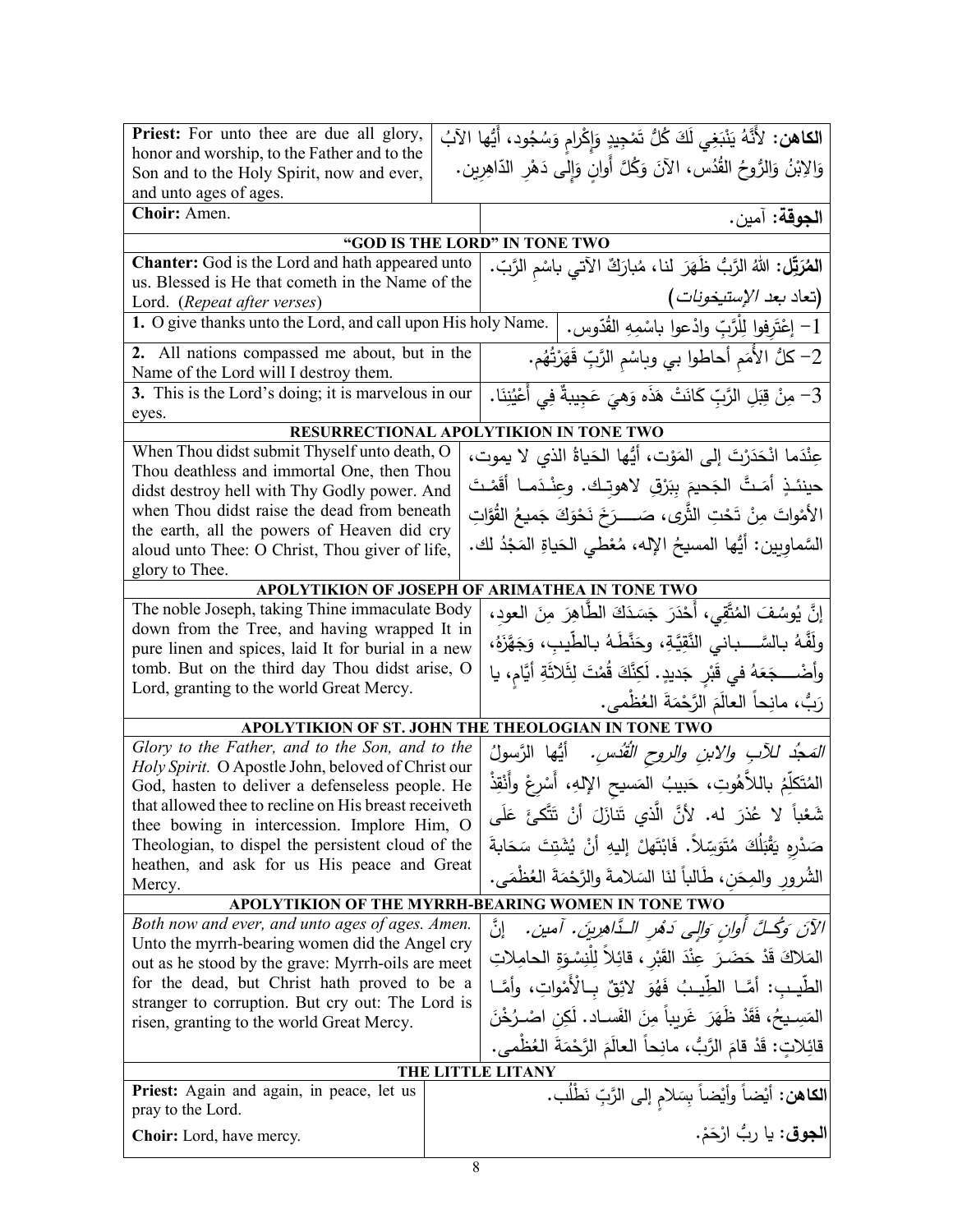| Priest: Help us; save us; have mercy on us;<br>and keep us, O God, by Thy grace.                                                                                                                                                                                                                                                                                                                                                                                                                                                                                                                                                                                                                                                    |  | الكاهن: أَعْضُدْ، وَخَلِّصْ، وارْحَمْ، واحفَظْنا يا اللهُ بِنِعْمَتِكَ.                                                                                                                                                                                                                                                                                                                                                                                                                                                                                                                                                                                     |
|-------------------------------------------------------------------------------------------------------------------------------------------------------------------------------------------------------------------------------------------------------------------------------------------------------------------------------------------------------------------------------------------------------------------------------------------------------------------------------------------------------------------------------------------------------------------------------------------------------------------------------------------------------------------------------------------------------------------------------------|--|-------------------------------------------------------------------------------------------------------------------------------------------------------------------------------------------------------------------------------------------------------------------------------------------------------------------------------------------------------------------------------------------------------------------------------------------------------------------------------------------------------------------------------------------------------------------------------------------------------------------------------------------------------------|
| <b>Choir:</b> Lord, have mercy.                                                                                                                                                                                                                                                                                                                                                                                                                                                                                                                                                                                                                                                                                                     |  | ا <b>لجوق</b> : يا ربُ ارْحَمْ.                                                                                                                                                                                                                                                                                                                                                                                                                                                                                                                                                                                                                             |
| <b>Priest:</b> Calling to remembrance our all-<br>immaculate, most-blessed<br>holy,<br>and<br>glorious Lady the Theotokos and ever-<br>virgin Mary, with all the saints: let us<br>commend ourselves and each other, and all<br>our life unto Christ our God.                                                                                                                                                                                                                                                                                                                                                                                                                                                                       |  | ا <b>لكاهن:</b> بعدَ ذِكْرِنا الكُلِّيَّةَ القَداسَةِ، الطاهِرَةَ، الفائِقَةَ البَرَكاتِ<br>المَجيدة، سيِّدَتَنا والِدَةَ اﻹلهِ الدائِمَةَ البَتولِيَّةِ مَرْيَمَ مَعَ جميعِ<br>القدِّيسين، لِنُوْدِعْ أَنْفُسَنا وبَعْضُنا بَعْضاً وَكُلَّ حَياتِنا لِلْمَسيحِ الإِلهِ.                                                                                                                                                                                                                                                                                                                                                                                    |
| Choir: To Thee, O Lord.                                                                                                                                                                                                                                                                                                                                                                                                                                                                                                                                                                                                                                                                                                             |  | ا <b>لجوق</b> : لكَ يا ربّ.                                                                                                                                                                                                                                                                                                                                                                                                                                                                                                                                                                                                                                 |
| <b>Priest:</b> For Thine is the might, and Thine is<br>the kingdom, and the power and the glory<br>of the Father and of the Son and of the Holy<br>Spirit, now and ever, and unto ages of ages.                                                                                                                                                                                                                                                                                                                                                                                                                                                                                                                                     |  | الكاهن:لأنَّ لكَ العِزَّةَ ولكَ المُلْكَ والقُوَّةَ والمَجْدَ أَيُّها الآبُ والإبنُ<br>والروحُ القُدُسُ، الآنَ وكُلَّ أوانِ وإلى دَهْرِ الدَّاهِرين.<br>ا <b>لجوق</b> : آمين.                                                                                                                                                                                                                                                                                                                                                                                                                                                                               |
| Choir: Amen.                                                                                                                                                                                                                                                                                                                                                                                                                                                                                                                                                                                                                                                                                                                        |  |                                                                                                                                                                                                                                                                                                                                                                                                                                                                                                                                                                                                                                                             |
| O Lord, since Thou didst not prevent the<br>sealing of the tombstone when Thou didst<br>arise, Thou didst bestow on all the rock of<br>fidelity. O Lord, glory to Thee.                                                                                                                                                                                                                                                                                                                                                                                                                                                                                                                                                             |  | <b>KATHISMATA FROM THE PENTECOSTARION (Plain Reading) First Kathisma</b><br>أَيُّها السَّيِّدُ، لمّا لَمْ تَمنَعْ حَجَرَ القَبْرِ مِنْ أَنْ يُخْتَمَ، مَنَحْتَ<br>الْجَمِيعَ بِقِيامَتِكَ صَخْرَةَ الإِيمانِ. فيا رَبُّ، الْمَجْدُ لَكَ.                                                                                                                                                                                                                                                                                                                                                                                                                    |
| Glory to the Father, and to the Son, and to the<br>Holy Spirit. Not having departed from the<br>immaculate bosom of the Father in the highest,<br>Thou didst accept burial and Resurrection in<br>behalf of all. O Lord, glory to Thee.                                                                                                                                                                                                                                                                                                                                                                                                                                                                                             |  | <i>المَجْدُ للآبِ، والابنِ، والروح الْقُدْسِ.</i> لَمَّا قَبِلْتَ الدَّفْنَ<br>والقِيامَةَ مِنْ أَجْلِ الجَميع، لَمْ تُفارِقِ الحِضْنَ الطَّاهِرَ<br>في الأعالي. يا رَبٌّ، المَجْدُ لكَ.                                                                                                                                                                                                                                                                                                                                                                                                                                                                    |
| Both now and ever, and unto ages of ages. Amen.<br>Exceeding glorious beyond the power of thought<br>are thy mysteries, O Theotokos; for being sealed<br>in purity and preserved in virginity, thou wast<br>acknowledged to be in very truth the Mother who<br>didst bring forth the true God. Wherefore, entreat<br>Him to save our souls.                                                                                                                                                                                                                                                                                                                                                                                         |  | الآنَ وكُلَّ أُولِنٍ وَإِلَى دَهْرِ الذَّاهِرِينَ. آمين. أَسْرارُكِ<br>كلُّها يا والدةَ الإِلهِ تَفوقُ كُلَّ عقْلِ وتَسْمو على كُلِّ<br>مَجْدٍ. لأَنَّكِ وأنتِ مَخْتومةُ الطَّهارَةِ، ومَصونةُ البَتوليَّةِ،<br>عُرِفْتِ أُمّاً بِغيرِ رِيْبٍ، وَوَلِدْتِ الإِلهَ الحَقيقيِّ، فإلَيْهِ<br>ابْتَهِلِّي أَنْ يُخَلِّصَ نُفوسَنا.                                                                                                                                                                                                                                                                                                                              |
| <b>Second Kathisma</b><br>The Myrrh-bearing Women, having arisen early                                                                                                                                                                                                                                                                                                                                                                                                                                                                                                                                                                                                                                                              |  |                                                                                                                                                                                                                                                                                                                                                                                                                                                                                                                                                                                                                                                             |
| and beholding the sepulcher empty, said unto the<br>Apostles: The Mighty One hath put down<br>corruption, and He hath carried off them that were<br>held bound in Hades; proclaim ye with boldness<br>that Christ God is risen, granting us Great Mercy.<br>Glory to the Father, and to the Son, and to the<br><i>Holy Spirit.</i> Bringing myrrh for Thy burial, the<br>women came early unto the sepulcher in secret,<br>fearing the remorselessness of the Jews, and<br>foreseeing the secure sentry of the soldiers. Yet<br>their weak nature conquered that of men, for their<br>compassionate purpose was pleasing unto God.<br>Therefore, they cried out as is meet: Arise, O<br>Lord, help us, and redeem us for Thy Name's |  | إِنَّ حامِلاتِ الطِّيبِ، لَمَّا ادَّلَجْنَ وشَاهَدْنَ القَبْرَ فارغاً،<br>قُلْنَ لِلْرُّسُلِ: إِنَّ الْمُقْتَدِرَ أَبِادَ الفَسادَ، واخْتَطفَ الذينَ<br>ِ في الجَحيمِ مِنَ الأَغْلالِ. فَاكْرِزْنَ بِجُرْأَةٍ أَنَّ الْمَسِيحَ<br>الإِلهَ قَدْ قَامَ، مانِحاً إِيَّانا الرَّحْمَةَ العُظْمي.<br><i>التَّحْدُ للآبِ، والابنِ، والروح القدسِ.</i> ﴿ إِنَّ النِّسْوَةَ<br>الحامِلاتِ طُيوباً لِدَفنِكَ، ادَّلَجْنَ سِرّاً إلى قَبْركَ، وكُنَّ<br>خائِفاتٍ مِنْ تَجَبُّرِ اليَهودِ، وتَشَدُّدِ الجُنْدِ الحُرَّاسِ. لَكِنَّ<br>طَبِيعَتَهُنَّ الضَّعيفَةَ غَلَبَتْ شَجاعَةَ الرّجال، لأنَّ<br>عَزْمَهُنَّ الوَدودَ أَرْضىي اللهَ، وباتِّفاقٍ رأي صَرَخْنَ: قُمْ |
| sake.                                                                                                                                                                                                                                                                                                                                                                                                                                                                                                                                                                                                                                                                                                                               |  | يا رَبُّ أَعِنَّا، وافْتَدنِا مِنْ أَجْلِ اسْمِكَ.                                                                                                                                                                                                                                                                                                                                                                                                                                                                                                                                                                                                          |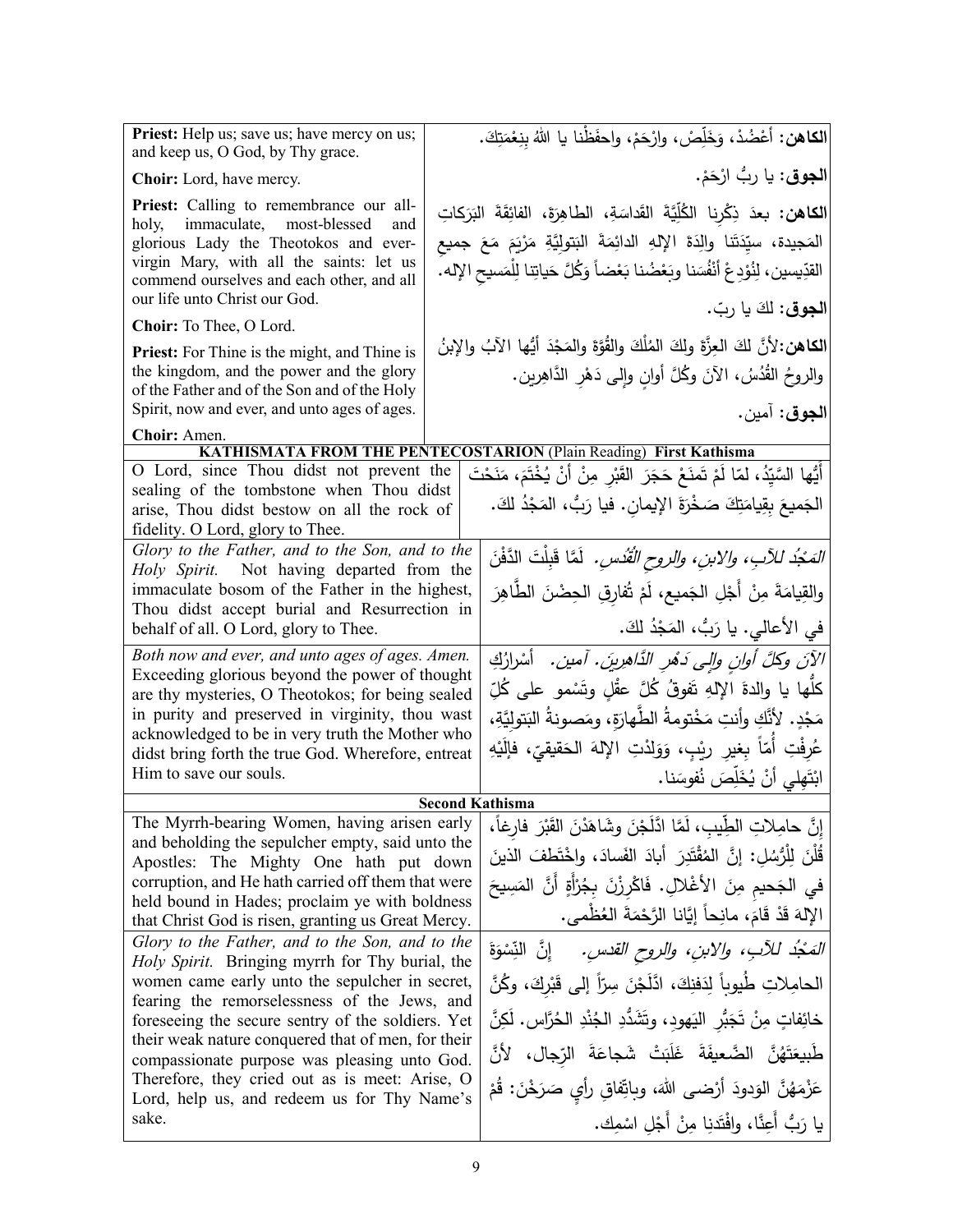| Both now and ever, and unto ages of ages. Amen.<br>Most glorified art thou, O Virgin Theotokos. We                                                                                                                                                                                                                                                                                                                                                                                                                                                                                     | الآنَ وكلَّ أوانِ والٍى دهرِ الداهرينَ. آمين.                                                                                                                                                                                                                                                                                                                                                                                                                                                                                            |
|----------------------------------------------------------------------------------------------------------------------------------------------------------------------------------------------------------------------------------------------------------------------------------------------------------------------------------------------------------------------------------------------------------------------------------------------------------------------------------------------------------------------------------------------------------------------------------------|------------------------------------------------------------------------------------------------------------------------------------------------------------------------------------------------------------------------------------------------------------------------------------------------------------------------------------------------------------------------------------------------------------------------------------------------------------------------------------------------------------------------------------------|
| praise thee, for through the Cross of thy Son,<br>Hades was cast down and death was slain. Having<br>been put to death, we were raised up and deemed<br>worthy of life. We received Paradise, the ancient<br>bliss. Wherefore, in thanksgiving, we glorify<br>Christ our God, since He is mighty and alone<br>abundant in mercy.                                                                                                                                                                                                                                                       | إِنَّكِ فائِقَةُ المَجْدِ، يا والِدَةَ اﻹلهِ العَذْراءُ، فَنُسَـــبّحُكِ.<br>لأنَّ الجَحيمَ بَصَــــــليبِ ابْنِكِ قُهِرَ ، والمَوْتَ أُميتَ،<br>وَنَحْنُ بَعْدَ المَوْتِ بُعِثْنا واسْـــتَحْقَقْنا الحَياةَ، وَنِلْنا<br>فِرْدَوْسَ النَّعيمِ القَديمِ. فَنُمَجِّدُ المَسـيحَ إِلَهَنا شـاكِرينَ،<br>لأَنَّهُ العَزِيزُ ۖ والكَثيرُ ۖ الرَحْمَةِ وَحْدَه.                                                                                                                                                                              |
| Third Kathisma for St. John the Theologian                                                                                                                                                                                                                                                                                                                                                                                                                                                                                                                                             |                                                                                                                                                                                                                                                                                                                                                                                                                                                                                                                                          |
| O Apostle, while leaning on Jesus' breast, as His<br>honored Disciple thou wast made bold to ask Him:<br>Lord, who is it that hereafter betrayeth Thee?<br>Then, by means of the bread He did clearly reveal<br>that to thee; for He loved thee, O glorious, great<br>Theologian John. Wherefore, thou hast taught of<br>God the Word's Incarnation to all the ends of the<br>world, since thou art an initiate of ineffable<br>mysteries. Intercede with Christ our God that<br>forgiveness of all their transgressions be granted<br>to them that with longing keep thy holy memory. | أَيُّها الرَّسولُ المُتَكَلِّمُ باللاهوتِ، لمّا اتَّكَأْتَ على صَدْر<br>يَسوعَ، حائِزاً عندَهُ دالَّةً بِما أنَّكَ تِلْميذُهُ، سَأَلْتَهُ قائلاً: "يا<br>رَبُّ، مَنِ الذي يُسْلِمُكَ؟" وإذْ كُنْتَ مَحْبوباً لَدَيهِ أَيُّها<br>المَجيدُ، أَظْهَرَ لَكَ الأَمْرَ بِالخُبْزاتِ. فَلِذلِكَ بِما أَنَّكَ<br>حَصَلْتَ مُسارًّا في الأمور التي لا تُؤصَفُ، فَأَنْتَ تُعَلِّمُ<br>الأَقْطارَ عَنْ تَجَسُّدِ الكَلِمَة. فَتَشَفَّعْ إلى المَسيحِ الإِلهِ أَنْ<br>يَمْنَحَ غُفْرانَ الزَّلاَتِ لِلْمُعَيِّدِينَ بِشَوقِ لِتِذْكارِكَ المُقَدَّس. |
| Glory to the Father, and to the Son, and to the<br>Holy Spirit. Ye faithful, come, let us honor the                                                                                                                                                                                                                                                                                                                                                                                                                                                                                    | <i>المَجْدُ  للأبِ،  والابنِ،  والروح القـدسِ.       هَلَمُوا  أَيُّهـا</i>                                                                                                                                                                                                                                                                                                                                                                                                                                                              |
| Apostle today, whose memory hath gone forth to<br>the utmost parts of the earth and shineth its light<br>on all. For he was indeed the Lord's divine                                                                                                                                                                                                                                                                                                                                                                                                                                   | المُؤمِنونَ، لِنُكَرِّمْ تَذْكارَ الرَّسولِ، لأنَّهُ قَدْ بَدا اليَوْمَ مُنيراً<br>الجَميعَ في كُلِّ الأَقْطارِ . فإنَّ هذا قدْ ظَهَرَ مُتَكَلِّماً                                                                                                                                                                                                                                                                                                                                                                                      |
| Theologian and was truly shown forth as His<br>friend in the Gospel; and therefore he now gusheth                                                                                                                                                                                                                                                                                                                                                                                                                                                                                      | بِلاهوتِ الرَّبِّ حَقيقيّاً، وصَـــفِيّاً لَهُ في الإِنْجيل. فَلِذلِكَ                                                                                                                                                                                                                                                                                                                                                                                                                                                                   |
| forth cures for them that honor him.                                                                                                                                                                                                                                                                                                                                                                                                                                                                                                                                                   | يُفيضُ الأَشْفيةَ لِمُكَرِّمِيه.                                                                                                                                                                                                                                                                                                                                                                                                                                                                                                         |
| Both now and ever, and unto ages of ages. Amen.<br>Be quick to receive our prayers, O blameless Lady<br>and Queen, and swiftly convey them to thy Son<br>and God, O all-spotless Virgin divinely blest. End<br>the troubles vexing those who flee to thy refuge;<br>scatter every ambush and the wanton presumption<br>of them that have now taken up arms, seeking thy<br>servants' lives.                                                                                                                                                                                            | الآنَ وكلَّ أوانِ والٍى دهرِ الـداهرينَ. آمين.   أيَّتُهـا<br>السَّــيِّدَةُ البَربِئَةُ مِنْ كُلِّ العُيوبِ، تَقَبَّلي سَــربِعاً طَلِباتِنا،<br>وقَدِّميها إلى ابْنِكِ وإِلهِكِ، وكُفِّي مِحَنِ المُسارِعينَ إليكِ،<br>وانْقْضــــــى، يا كُلِّيَّةَ النَّقاوَةِ، حَبْلَ الكَفَرَةِ الذينَ يُحارِبونَ<br>عَبِيدَكِ المُخْلصينِ.                                                                                                                                                                                                        |
| <b>EVLOGETARIA (BENEDICTIONS) IN TONE FIVE</b>                                                                                                                                                                                                                                                                                                                                                                                                                                                                                                                                         |                                                                                                                                                                                                                                                                                                                                                                                                                                                                                                                                          |
| Blessed art Thou, O Lord; teach me Thy statutes.<br>The company of the Angels was amazed when<br>they beheld Thee numbered among the dead. Yet<br>Thyself, O Savior, destroyed the power of death,<br>with Thee raising up Adam and releasing all men<br>from Hell.                                                                                                                                                                                                                                                                                                                    | ُ <i>مْبِأَرْكٌ أَنتَ يارِبُّ عَلَّفِنى حُقوقَكَ.</i> جمْعُ المَلائكةِ<br>انْذَهَلَ مُتَحَيِّراً، عِنْدَ مُشَاهَدَتِهِمْ إِيَّاكَ مَحْسوباً بِينَ<br>الأمواتِ أيُّها المُخَلِّص، وداحِضاً قُوَّةَ المَوتِ، ومُنْهضاً<br>آدَمَ مَعَكَ، ومُعْتِقاً إِيَّانا مِنَ الْجَحيم كافةً.                                                                                                                                                                                                                                                           |
| Blessed art Thou, O Lord; teach me Thy statutes.<br>Wherefore, O Women Disciples, do ye mingle<br>sweet-smelling spices with your tears of pity? The<br>radiant Angel within the sepulcher cried unto the<br>Myrrh-bearing Women:<br>Behold the grave, and<br>understand, for the Savior is risen from the tomb.                                                                                                                                                                                                                                                                       | مُ <i>بارَكٌ أنتَ يا ربُّ عَلَّفِنى حُقوقَك.</i> المَلاكُ اللامِعُ<br>عِنْدَ القَبْرِ تَفَوَّهَ نَحْوَ حامِلاتِ الطِّيبِ قائِلاً: لِمَ تَمْزُجْنَ<br>الطّيوبَ بالدُّموعِ، بِتَرَبٍّ يا تِلْميذات؟ أَنظُرْنَ الـــــلُّحْدَ<br>وافْرَحْنَ، لأَنَّ الْمُخَلِّصَ قَدْ قامَ مِنَ القَبْرِ .                                                                                                                                                                                                                                                  |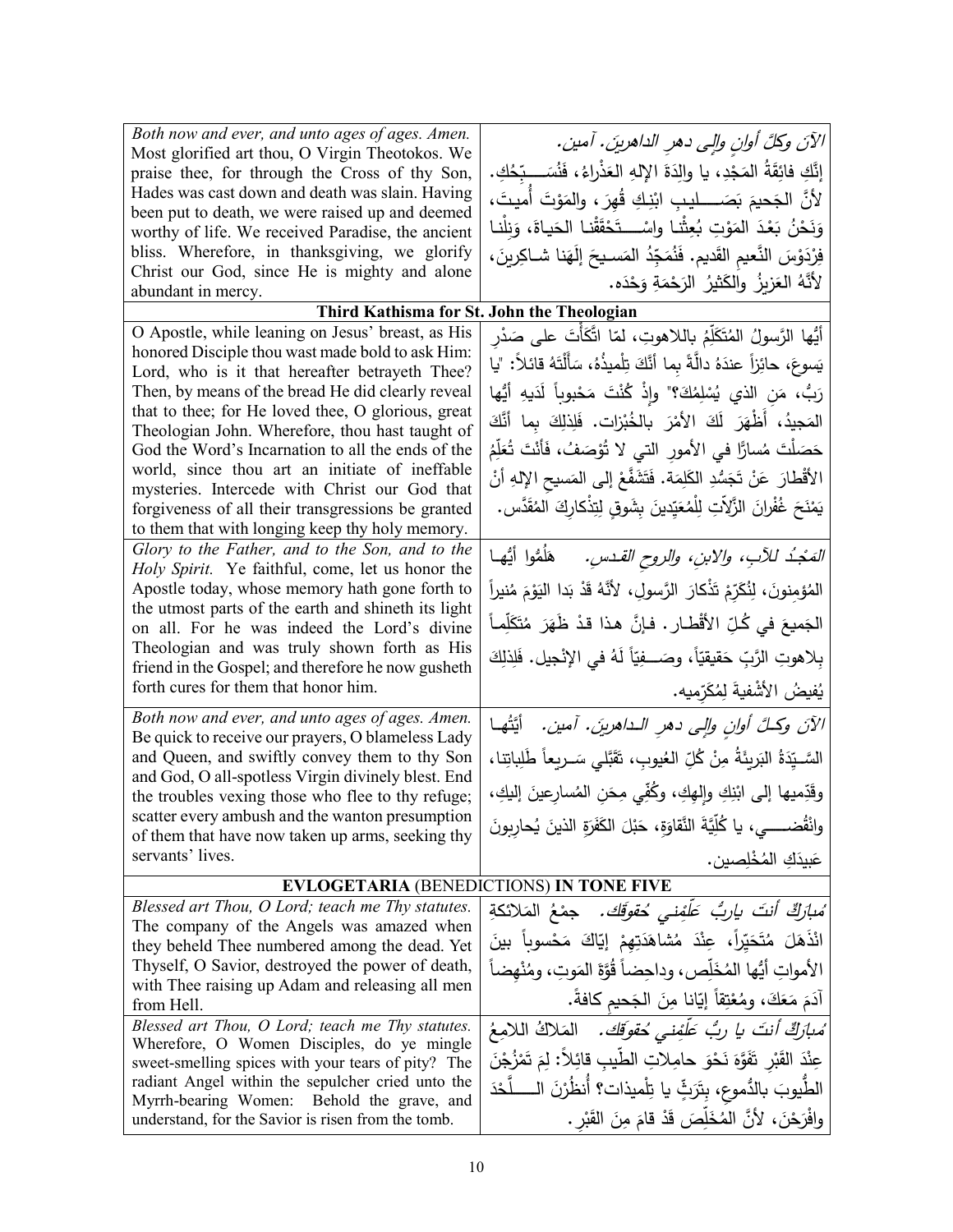| Blessed art Thou, O Lord; teach me Thy statutes.<br>Very early in the morning, did the Myrrh-bearing | ُ <i>مبارَكٌ أنتَ يا ربُ عَلَّفِني حُقوقَك.</i> إنَّ حامِلاتِ<br>الطِّيبِ سَحَراً جِداً، سارَعْنَ إلى قَبْرِكَ نائِحاتٍ. إلاّ أنَّ |
|------------------------------------------------------------------------------------------------------|------------------------------------------------------------------------------------------------------------------------------------|
| Women run lamenting unto Thy tomb. But an<br>Angel came toward them, saying: The time for            |                                                                                                                                    |
| lamentation is passed; weep not, but announce                                                        | المَلاكَ وقَفَ بِهِنَّ، وقالَ لَهُنَّ: زمانُ النَّوْحِ قَدْ كَفَّ                                                                  |
| unto the Apostles the Resurrection.                                                                  | وبَطَلَ فَلا تَبْكينَ، بلْ بَشِّرْنَ الرُّسُلَ بِالْقِيامَةِ.                                                                      |
| Blessed art Thou, O Lord; teach me Thy statutes.                                                     | ُ <i>مبارَكٌ أنتَ يا ربُّ عَلَّفِني حُقوقَك.</i> إنَّ النِّسْوَةَ حامِلاتِ                                                         |
| The Myrrh-bearing Women mourned, as bearing<br>spices they drew near Thy tomb, O Savior. But         | الطِّيبِ، وافَيْنَ بِـالْحَنوطِ إِلَى قَبْرِكَ أَيُّهِــا الْمُخَلِّص.                                                             |
| the Angel spake unto them, saying: Why number                                                        | فَسَمِـعْنَ مَلاكاً مُتَنَغِّـماً نَحْوَهُـنَّ قائلاً: لِمَ تَحْسِبْنَ الْحَيَّ                                                    |
| ye the living among the dead? In that He is God                                                      |                                                                                                                                    |
| He is risen from the grave.                                                                          | مَعَ المَوْتي؟ فَبِما أَنَّهُ إِلهٌ، قَدْ قامَ مِنَ القَبْرِ ناهِضاً.                                                              |
| Glory to the Father, and to the Son, and to the<br>Holy Spirit. We adore the Father, as also His     | المَجْدُ للآبِ، والابنِ، والرّوحِ الْقُدُسِ. ۚ نَسْجُدُ لِلآبِ، ولابْنِهِ،                                                         |
| Son, and the Holy Spirit, the Holy Trinity in one                                                    | ولِروح قُدْسِهِ، ثالوثاً قدُّوساً في جَوْهرِ واحِدٍ، هاتِفينَ مَعَ                                                                 |
| Essence, crying with the Seraphim: Holy, holy,                                                       | السّارافيم: قُدّوسٌ، قُدّوسٌ، قُدّوسٌ أنتَ يا رَبّ.                                                                                |
| holy art Thou, O Lord.                                                                               |                                                                                                                                    |
| Both now and ever, and unto ages of ages.<br>Amen. In that thou didst bear the Giver of Life,        | الآنَ وكُلَّ أُولِنِ وَإِلَى دَمُرِ الدَاهِرِينَ، آمين. ﴿ أَيَّتُهَا الْعَذْرَاءُ،                                                 |
| O Virgin, thou didst redeem Adam from sin,                                                           | لَـــقَدْ وَلَدْتِ مُعْطِيَ الحَياة، وأنْقَـــذْتِ آدَمَ مِـــنَ الخَطيئة،                                                         |
| and didst give to Eve joy in place of sadness;                                                       | ومَنَحْتِ حَوّاءَ الفَرَحَ عِوَضَ الحُزْنِ، لَكِنَّ الإِلهَ والإِنْســــانَ                                                        |
| and He who was incarnate of thee, both God                                                           |                                                                                                                                    |
| and man, hath restored to life those who had<br>fallen therefrom.                                    | الْمُتَجَسِّدَ مِنْكِ، أَرْشَدَهُما إِلَى الْحَياةِ الَّتِي قَدْ تَهَوَّرا مِنْها.                                                 |
| Alleluia, Alleluia, Alleluia. Glory to Thee, O God.                                                  | هَلِلوبِيا، هَلِلوبِيا، هَلِلوبِيا، المَجْدُ لَكَ يا الله. (ثلاثًا )                                                               |
| (THRICE)                                                                                             |                                                                                                                                    |
| O our God and our Hope, glory to Thee!                                                               | يا إلهَنا ورجاءَنا لكَ المَجْد.                                                                                                    |
| Priest: Again and again, in peace, let us pray                                                       | THE LITTLE LITANY                                                                                                                  |
| to the Lord.                                                                                         | ا <b>لكاهن:</b> أيْضاً وأيْضاً بِسَلامِ إلى الرَّبِّ نَطْلُب.                                                                      |
| Choir: Lord, have mercy.                                                                             | ا <b>لجوق</b> : يا ربُ ارْحَمْ.                                                                                                    |
| Priest: Help us; save us; have mercy on us;<br>and keep us, O God, by Thy grace.                     | <b>الكاهن:</b> أعْضُدْ، وَخَلِّصْ، وارْحَمْ، واحفَظْنا يا اللهُ بِنِعْمَتِكَ.                                                      |
| Choir: Lord, have mercy.                                                                             | ا <b>لجوق</b> : يا ربُ ارْحَمْ.                                                                                                    |
| Priest: Calling to remembrance our all-holy,                                                         |                                                                                                                                    |
| immaculate, most-blessed and glorious Lady                                                           | ا <b>لكاهن:</b> بعدَ ذِكْرِنا الكُلِّيَّةَ القَداسَةِ، الطاهِرَةَ، الفائِقَةَ البَرَكاتِ                                           |
| the Theotokos and ever-virgin Mary, with all<br>the saints: let us commend ourselves and             | المَجيدة، سيِّدَتَنا والِدَةَ الإِلهِ الدائِمَةَ البَتوليَّةِ مَرْيَمَ مَعَ جميع                                                   |
| each other, and all our life unto Christ our                                                         | القدِّيسين، لِنودِعْ أنفُسَنا وبَعْضُنا بَعْضاً وَكُلَّ حَياتِنا لِلْمَسيحِ الإله.                                                 |
| God.                                                                                                 | ا <b>لجوق:</b> لكَ يا رب.                                                                                                          |
| Choir: To Thee, O Lord.                                                                              |                                                                                                                                    |
| Priest: For blessed is Thy Name, and<br>glorified is Thy kingdom of the Father and of                | ا <b>لكاهن:</b> 'لأنَّ اسْمَكَ مُبارَكٌ ومُلْكَكَ مُمَجَّدٌ أَيُّها الآبُ والإبنُ والروحُ                                          |
| the Son and of the Holy Spirit, now and ever,                                                        | الْقُدُس، الآنَ وكلَّ أُوانِ وإِلَى دَهْرِ الدَّاهِرِينِ.                                                                          |
| and unto ages of ages.                                                                               | ا <b>لجوق:</b> آمين.                                                                                                               |
| Choir: Amen.                                                                                         |                                                                                                                                    |
| The women went to the tomb after Thy passion to                                                      | <b>SECOND TONE RESURRECTIONAL HYPAKOE (Plain Reading)</b>                                                                          |
| anoint Thy body, O Christ God, where they saw a                                                      | إِنَّ النِّسْوَةَ ذَهَبْنَ إِلَى الْقَبْرِ بَعْدَ الْآلامِ لِكِي يُطْيِّبْنَ جَسَدَكَ                                              |
| vision of angels, and were astonished; for they                                                      | أَيُّها المَسيحُ الإِلهُ، فَشاهَدْنَ في القَبْرِ مَلائِكَةً فَذَهِلْنَ،                                                            |
| heard them crying with a loud voice, The Lord is                                                     | لأَنَهُّنَ سَمِعْنَ مِنْهُمْ صَوْتاً قَائِلاً: إِنَّ الرَّبَّ قَدْ قَامَ، مانِحاً                                                  |
| risen and hath granted the world Great Mercy.                                                        | العالَمَ الرَّحْمَةَ العُظَمى.                                                                                                     |
|                                                                                                      |                                                                                                                                    |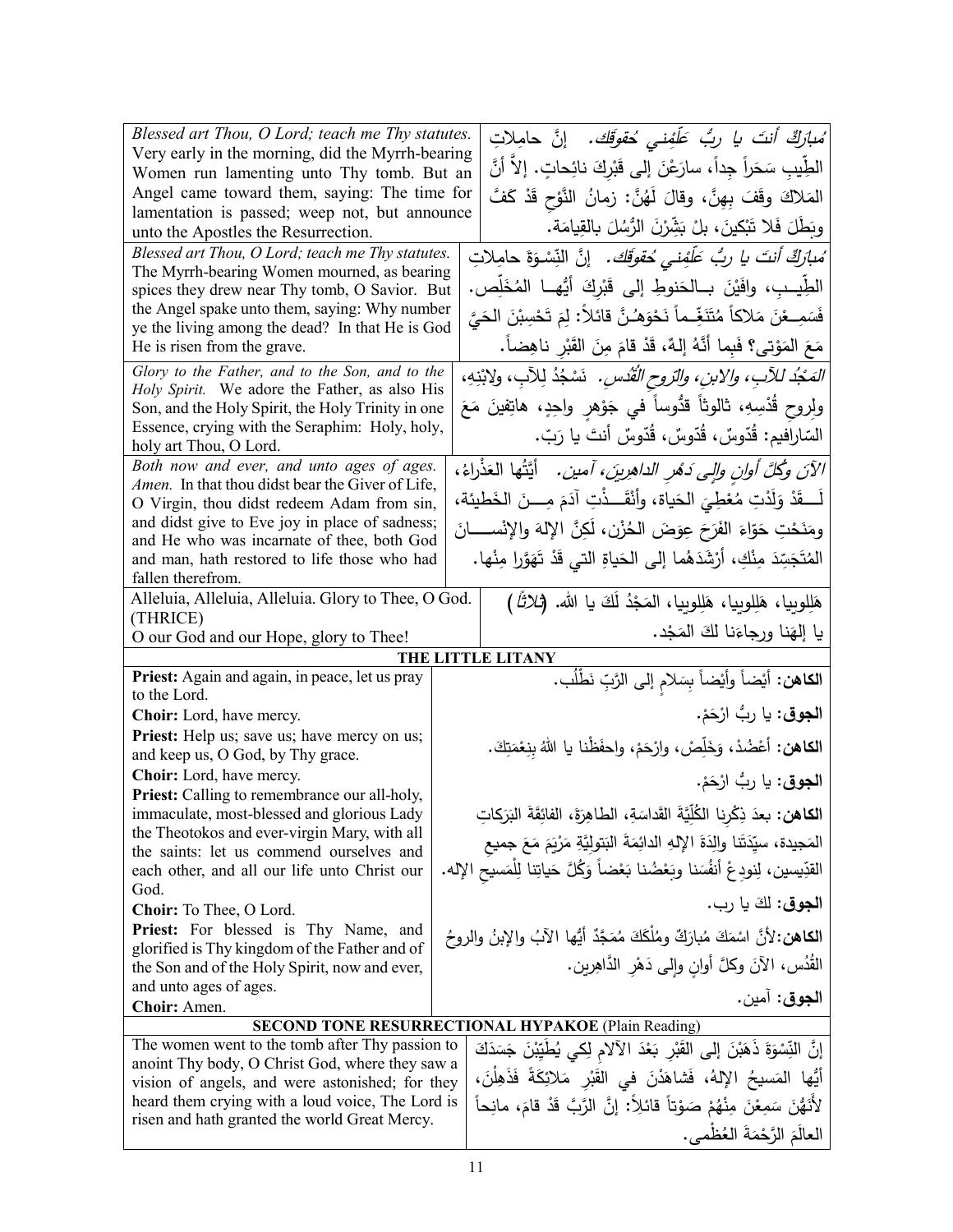|        | <b>SECOND TONE RESURRECTIONAL ANABATHMOI (Plain Reading) First Antiphony</b>                |  |                                                                              |
|--------|---------------------------------------------------------------------------------------------|--|------------------------------------------------------------------------------|
| $+$    | Behold, O Savior, toward heaven I raise the                                                 |  | + أيُّها المُخَلِّصُ، ها أنا مُرسِـلٌ إليكَ عَيْنَىْ قَلْبِى نحوَ            |
|        | eyes of my heart to Thee. Save me by Thine                                                  |  |                                                                              |
|        | illumination.                                                                               |  | السَّماءِ، فَخَلِّصْني بإشْراقاتِك.                                          |
| $^{+}$ | O Christ, have mercy upon us guilty men                                                     |  | + أَيُّها المَســـــيحُ ارْحَمْنا نَحْنُ الْمُذْنِبِينَ إِلَيْكَ كَثِيراً في |
|        | who transgress against Thee often and in<br>every hour. Give us before the end the means    |  | كُلِّ ساعَةٍ. وأَعْطِنا قَبْلَ النِّهايَةِ وسائِلَ التَّوْبِةِ لديْكَ.       |
| $^+$   | of repentance acceptable to Thee.                                                           |  | + المَجْدُ للآبِ، والابنِ، والروح القُدُسِ، الآنَ وكلَّ                      |
|        | Glory to the Father, and to the Son, and to<br>the Holy Spirit; both now and ever, and unto |  | أوانِ والِي دَهُرِ الداهرِينَ. أمينَ.                                        |
|        | ages of ages. Amen.                                                                         |  | + إنَّ النَّمَلُّكَ على الخَليقَةِ وتَقْديسَـــــها وتَحْرِيكَها هُوَ        |
| $^{+}$ | Verily, sovereignty over creation, its<br>sanctification, and its motion are of the Holy    |  | لِلروحِ القُدُسِ، لأنـهُ إلـهٌ مُعـادِلٌ في الـجَوْهَرِ لِلآبِ               |
|        | Spirit; for He is God consubstantial with the                                               |  |                                                                              |
|        | Father and with the Word.                                                                   |  | والكَلمةِ.                                                                   |
|        | <b>Second Antiphony</b>                                                                     |  |                                                                              |
| $^{+}$ | Except the Lord were in our midst, who                                                      |  | + لَوْ لَمْ يَكُنِ الرَّبُ مَعَنا فَمَنْ كانَ كُفْؤاً أنْ يُحْفَظَ ســالِماً |
|        | could have been kept safe from the man-                                                     |  |                                                                              |
|        | destroying enemy?                                                                           |  | مِنَ الْعَدُوِّ قَاتِلِ الإِنْسانِ.                                          |
| $^+$   | Verily, my enemies roar like lions, O<br>Savior. Deliver not Thy servant to their           |  | + يا أَيُّها المُخَلِّصُ، إنَّ أَعْدائي يَزأرونَ عَليَّ كالأَسَــــدِ،       |
|        | teeth.                                                                                      |  | فَلا تَدْفَعْني أنا عَبدَكَ لأَسْنانِهِم.                                    |
| $^{+}$ | Glory to the Father, and to the Son, and to                                                 |  | + المَدْجُدُ للآبِ، والابنِ، والروح النُقُدسِ، الآنَ وكلَّ أوانِ             |
|        | the Holy Spirit; both now and ever, and<br>unto ages of ages. Amen.                         |  | والى دَمُر الداهرينَ. آمينَ.                                                 |
| $^+$   | The Holy Spirit is the element of Life and                                                  |  | + إنَّ الروحَ القُدُسَ هُوَ عُنْصُـــــرُ الحَياةِ والكَرامَة، لأنَّهُ       |
|        | honor; for as God He doth establish all                                                     |  |                                                                              |
|        | creatures and preserve them in the Father                                                   |  | كَإِلَهٍ يُؤيِّدُ المَخْلُوقاتِ بِأَسْرِها ويَصونُها بالآبِ والإِبنِ.        |
|        | and the Son.<br><b>Third Antiphony</b>                                                      |  |                                                                              |
| $^{+}$ | They who put their trust in the Lord are like the                                           |  |                                                                              |
|        | holy mountain; for they are never shaken by the                                             |  | + إِنَّ الْمُتَوَكِّلِينَ على الرَّبِّ يُضــــــاهونَ الْجَبَـلَ             |
|        | attacks of Belial.                                                                          |  | المُقَدَّسَ، فَلا تُزَعْزِعَهُمْ صَدَماتُ الماردِ أبداً.                     |
| $^+$   | They put not forth their hands to evil, who live                                            |  | + لا يَمُدُّ العائشــــونَ إلهِياً أيدِيَهُمْ إلى المَآثِم، لأنَّ            |
|        | the divine life; for Christ God will not deliver<br>His inheritance to the evil ones.       |  | المَسيحَ الإِلهَ لا يَتْرُكُ نَصيبَهُ إِلَى العُصاةِ.                        |
| $^{+}$ | Glory to the Father, and to the Son, and to the                                             |  | + المَجْدُ للآبِ، والابنِ، والروح القُدُسِ، الآنَ وكُلَّ                     |
|        | Holy Spirit; both now and ever, and unto ages                                               |  |                                                                              |
| $^+$   | of ages. Amen.<br>The Holy Spirit is the fount of all wisdom; for                           |  | أُوانِ وَإِلَى دَهْرِ الدَاهِرِينَ. آمين.                                    |
|        | from Him cometh grace to the Apostles; the                                                  |  | + إِنَّ الرُّوحَ الفُدُسَ هو يَنْبوعُ كُلِّ حِكْمةٍ، لأَنَّ منْهُ            |
|        | Martyrs by Him are crowned in their struggles;                                              |  | تَحْصُـــــلُ النِّعْمَةُ لِلْرُّسُــــلِ، والشُّـــــهَداءُ يَتَكَلَّلونَ   |
|        | and the Prophets in foreknowledge look to Him.                                              |  | بالجهادِ، والأنبياءُ يَنْظُرونَ بسابق المَعْرِفة.                            |
|        | PROKEIMENON FOR THE RESURRECTION IN TONE TWO                                                |  |                                                                              |
|        | Arise, O my Lord and God in the precept which                                               |  | إِسْتَيْقِظ يا رَبِّي وإِلهي بالأَمْرِ الذي أَوْصَيْتَ، ومَجْمَعُ            |
|        | Thou hast commanded, and a congregation of                                                  |  |                                                                              |
|        | people shall surround Thee. (TWICE)                                                         |  | الشُّعوبِ يُحيطُ بِكَ. (مرتين)                                               |
|        | <b>Stichos:</b> My Lord and my God, in Thee have I put                                      |  | زنگجاه: رَبِّي والهي عليكَ تَوكَّلْتُ.                                       |
|        | my trust.<br>Arise, O my Lord and God in the precept which                                  |  | إِسْتَيْقِظْ يا رَبِّي وإِلهي بالأَمْرِ الذي أَوْصَيْتَ، ومَجْمَعُ           |
|        | Thou hast commanded, and a congregation of                                                  |  |                                                                              |
|        | people shall surround Thee.                                                                 |  | الشُّعوب يُحيطُ بكَ.                                                         |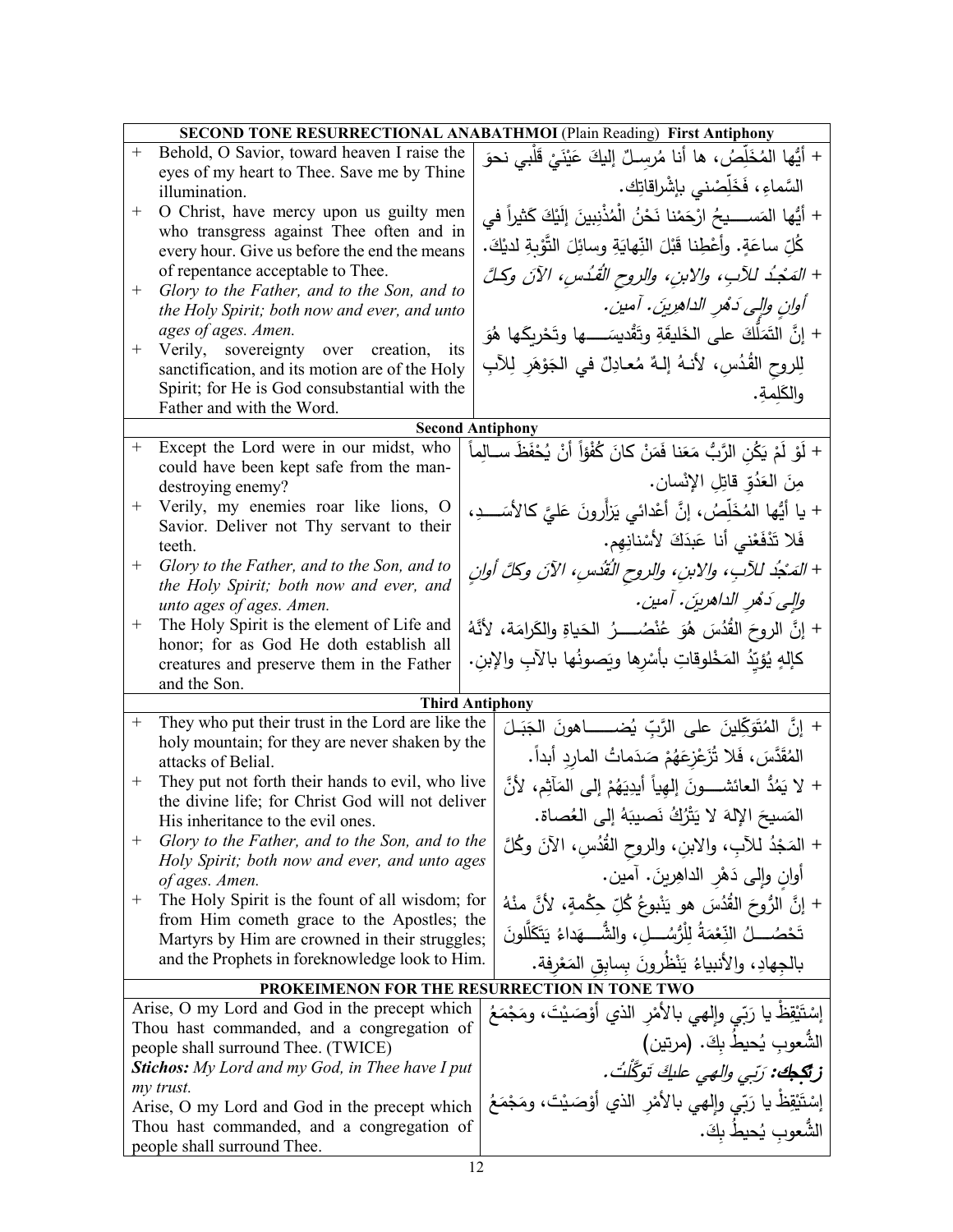| <b>Deacon:</b> Let us pray to the Lord.                                                                      | الشماس: إلى الرَّبِّ نَطْلُب.                                                      |
|--------------------------------------------------------------------------------------------------------------|------------------------------------------------------------------------------------|
| Choir: Lord, have mercy.                                                                                     | ا <b>لمرتل:</b> يا ربُّ ارْحَم.                                                    |
| Priest: For Holy art Thou, O our God, Who restest                                                            | ا <b>لكاهن:</b> لِأَنَّكَ قُدُّوسٌ أَنْتَ يا إِلهَنا، وفي القِدِّيسينَ تَسْتَقِرُّ |
| in the Holies, and unto Thee do we ascribe glory to<br>the Father and to the Son and to the Holy Spirit, now | وتَسْتَرِيحُ، ولَكَ نُرسِلُ المَجْدَ أَيُّها الآبُ، والإِبْنُ، والرّوحُ            |
| and ever, and unto ages of ages.                                                                             | الْقُدُس، الآنَ وكُلَّ أُوانِ وإِلَى دَهْرِ الداهِرين.                             |
| Chanter: Amen. Let everything that hath breath<br>praise the Lord. (twice)                                   | ا <b>لمُرَتِّل:</b> آمين. كُـلُّ نَسَمَةٍ، فَلْتُسَبِّحِ الرَّبَّ. (مرتين)         |
| Praise ye God in His saints; praise Him in the firm<br>foundation of His power.                              | سَبْحوا اللهَ في قَدِيسيهِ سَنَجوهُ في فَلَكِ قُوَّتِه.                            |
| Let everything that hath breath praise the Lord.                                                             | فَلْتُسَبِّحِ الرَّبَّ، كُـلُّ نَسَمَةٍ.                                           |
|                                                                                                              | THE FOURTH EOTHINON GOSPEL                                                         |
| <b>Deacon:</b> And that we may be accounted worthy to                                                        | ا <b>لشماس:</b> مِنْ أَجْلِ أَنْ نَكونَ مُسْتَحِقّينَ لِسَماعِ الإِنْجيلِ          |
| hear the Holy Gospel, let us pray to the Lord our<br>God.                                                    | المُقَدَّس، إلى الرَّبِّ إلهِنا نَطْلُب.                                           |
| <b>Choir:</b> Lord, have mercy. <i>(thrice)</i>                                                              | ا <b>لمرتل:</b> يا ربُ ارْحَمْ. (ثلاثاً)                                           |
| Deacon: Wisdom! Stand upright! Let us hear the<br>Holy Gospel.                                               | ا <b>لشماس:</b> الحِكْمَةُ، فَلْنَستَقِمْ ولْنَسْمَع الإنجيلَ المُقَدَّس.          |
| <b>Priest:</b> Peace be to all.                                                                              | ا <b>لكاهن:</b> السَّلامُ لِجَميعِكُم.                                             |
| Choir: And to thy spirit.                                                                                    | العرتل: ولروحِكَ.                                                                  |
| Priest: The Reading from the Holy Gospel                                                                     | ا <b>لكاهن:</b> فَصْلٌ شَرِيفٌ مِنْ بِشارةِ القِدّيسِ <b>لوقا</b> الإِنْجِلِيّ     |
| according to Saint Luke. (24:1-12)                                                                           | الْبَشْيْرِ وْالْتِّلْمِيْذِ الطَّاهِرِ .                                          |
| Choir: Glory to Thee, O Lord, glory to Thee.                                                                 | ا <b>لمرتل:</b> المَجْدُ لَكَ يا رَبُّ، المَجْدُ لَك.                              |
| Deacon: Let us attend!                                                                                       | الشماس: لِنُصْغ!                                                                   |
| Priest: On the first day of the week, at early                                                               | ا <b>لكاهن:</b> في أوَّلِ الأَسْبوعِ باكراً جِدّاً، أتَتْ نِساءٌ إلى               |
| dawn, the women went to the tomb, taking the<br>spices which they had prepared, and certain                  | القَبْرِ وهُنَّ يَحْمِلْنَ الحَنوطَ الذي أعْدَدْنَهُ، ومَعَهُنَّ أناسٌ             |
| others with them. And they found the stone rolled                                                            | فَوَجَدْنَ الحَجَرَ قَدْ دُحْرِجَ عَنِ القَبرِ . فَدَخَلْنَ، فَلَمْ يَجِدْنَ       |
| away from the tomb; but when they went in, they                                                              | جَسَدَ الرَّبِّ يَسوعٍ وبَيْنَما هُنَّ مُتَحَيِّراتٌ في ذلِكَ، إذا                 |
| did not find the body of the Lord Jesus. While<br>they were perplexed about this, behold, two men            |                                                                                    |
| stood by them in dazzling apparel; and as they                                                               | بِرَجُلَيْنِ قَدْ وَقَفا بِهِنَّ بِلِباسِ بَرَّاقِ وإِذْ كُنَّ خائِفاتٍ ونَكَّسْنَ |
| were frightened and bowed their faces to the                                                                 | وُجوهَهُنَّ إلى الأَرْضِ، قالا لَهُنَّ: "لِماذا تَطْلُبْنَ الْحَيَّ                |
| ground, the men said to them, "Why do you seek<br>the Living among the dead? He is not here, but is          | بَيْنَ الأَمْواتِ؟ إنَّهُ لَيْسَ هَهُنا، لَكِنَّهُ قَدْ قامَ. أَذْكُرْنَ كَيْفَ    |
| risen. Remember how He told you, while He was                                                                | كَلّْمَكُنَّ وَهُوَ بَعْدُ في الْجليلِ، إذْ قالَ إنَّهُ يَنْبَغي لابْن             |
| still in Galilee, that the Son of Man must be                                                                | البَشَرِ أَنْ يُسْلَمَ إِلـى أيدي أُناس خَطَأَةٍ، ويُصْلَبَ، ويَقومَ               |
| delivered into the hands of sinful men, and be<br>crucified, and on the third day rise again." And           | في اليوم الثالث." فذَكَرْنَ كَلامَهُ ورَجِعْنَ مِنَ القَبْرِ ،                     |
| they remembered His words, and returning from                                                                | وأَخْبَرْنَ الأَحَدَ عَشَرَ وجَميعَ الباقينَ بهَذا كُلِّهِ ومَرْيَمُ               |
| the tomb they told all this to the eleven and to all                                                         | المَجْدَلِيَّةُ، وحَنَّةُ، ومربمُ أمُّ يعقوبَ وباقى مَنْ مَعَهُنَّ،                |
| the rest. Now it was Mary Magdalene and Joanna<br>and Mary the mother of James and the other                 |                                                                                    |
| women with them who told this to the apostles;                                                               | هُنَّ اللواتي أَخْبَرْنَ الرُسُلَ بهذا فكانَ عِنْدَهُمْ هَذا الْكَلامُ             |
| but their words seemed to them an idle tale, and                                                             | كالهَذَيان، ولَمْ يُصَدِّقوهُنَّ فَقامَ بُطْرُسُ وأَسْرَعَ إلى القَبْر             |
| they did not believe them. But Peter rose and ran                                                            | وَتَطَلَّعَ، فَرَأَى الأَكْفانَ مَوْضوعَةً وحْدَها. فانْصَرَفَ إلى                 |
| to the tomb; stooping and looking in, he saw the<br>linen cloths by themselves; and he departed,             | مَقَرَّهِ، مُتَعَجّباً مِمَّا كان.                                                 |
| wondering at what had happened.                                                                              |                                                                                    |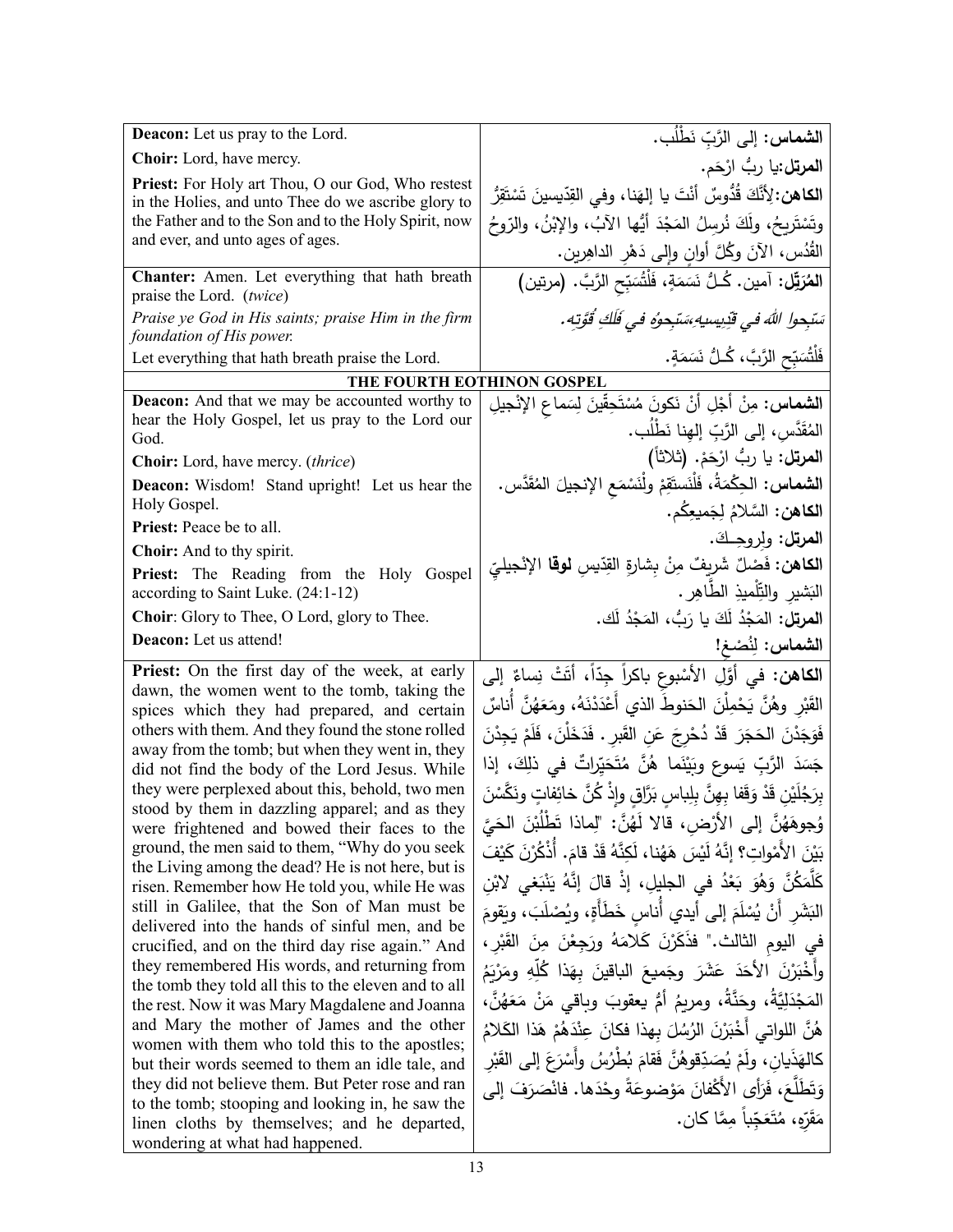| Choir: Glory to Thee, O Lord, glory to Thee.                                                           | ا <b>لمرتل:</b> المَجْدُ لَكَ يا رَبُّ المَجْدُ لَك.                               |
|--------------------------------------------------------------------------------------------------------|------------------------------------------------------------------------------------|
| <b>Reader:</b> In that we have beheld the resurrection                                                 | ا <b>لقارىء :</b> إذْ قَدْ رأينا قِيامَةَ المَسيح، فَلْنَسْجُدْ لِلرَّبِّ          |
| of Christ, let us worship the holy Lord Jesus, the                                                     | القُدُّوسِّ، يَسوعَ المَعْصومِ مِنَ الخَطَأُ وحدَهُ. لِصَليبِكَ                    |
| only sinless One. Thy cross do we adore, O Christ,<br>and Thy holy resurrection we praise and glorify; | أَيُّها المَسيحُ نَسْجُدُ ولقِيامَتِكَ المُقَدَّسَةِ نُسَبِّحُ ونُمَجِّدُ،         |
| for Thou art our God, and we know none other                                                           |                                                                                    |
| beside Thee; we call upon Thy name. O come, all                                                        | لأَنَّكَ أَنتَ هو إلهُنا وآخَرَ سواكَ لا نَعْرِفُ وبِاسْمِكَ                       |
| ye faithful, let us adore Christ's holy resurrection.                                                  | نُسَمّي. هَلَمَّ يا مَعْشَرَ  المؤمنينَ نَسْجُدْ لِقيامَةِ المَسيح                 |
| For lo, through the cross is joy come into all the                                                     | المُقَدَّسة، لأنَّ هوذا بالصليبِ قَدْ أتى الفَرَحُ لِكُلِّ العالَمِ.               |
| world. Ever blessing the Lord, let us sing His<br>resurrection, for in that He endured the cross for   | لِثُبارِكِ الرَّبَّ في كلِّ حينِ ونُسَبِّحْ قِيامَتَهُ، لأنَّهُ إذِ                |
| us, He hath destroyed death by death.                                                                  | احْتَمَلَ الصَّلْبَ مِنْ أَجْلِنا، المَوْتَ بالمَوْتِ حَطَّمْ.                     |
| <b>PSALM 50</b>                                                                                        |                                                                                    |
| Have mercy on me, O God, according to Thy                                                              |                                                                                    |
| Great Mercy; and according to the multitude of                                                         | ارْحَمْني يـا اللهُ بِعَظيمِ رَحْمَتِكَ، وكَمِثْلِ كَثْرَةِ رأفتِكَ                |
| Thy compassions blot out my transgression.                                                             | امْحُ مَأْثِمي.                                                                    |
| Wash me thoroughly from mine iniquity, and                                                             | اغْسِلْني كَثيراً مِنْ إِثْمي، ومِنْ خَطيئَتي طَهِّرْني.                           |
| cleanse me from my sin.                                                                                |                                                                                    |
| For I know mine iniquity, and my sin is ever                                                           | لأنّي أنا عارِفٌ بإثْمي، وخَطيئَتي أمامي في كلِّ حينِ.                             |
| before me.<br>Against Thee only have I sinned and done this evil                                       |                                                                                    |
| before Thee, that Thou mightest be justified in                                                        | إليكَ وحدَكَ أخطأتُ، والشرَّ قُدَّامَكَ صَنَعْتُ، لكَي                             |
| Thy words, and prevail when Thou art judged.                                                           | تَصْدُقَ في أقوالِكَ وتَغْلِبَ في مُحاكَمَتِك.                                     |
| For behold, I was conceived in iniquities, and in                                                      | هاءنذا بالآثام حُبِلَ بي، وبِالخَطايا وَلَدَتْني أَمّي.                            |
| sins did my mother bear me.                                                                            |                                                                                    |
| For behold, Thou hast loved truth; the hidden and                                                      | لأَنَّكَ قَدْ أَحْبَبْتَ الْحقَّ، وأَوْضــَـحْتَ لي غَوامِضَ                       |
| secret things of Thy wisdom hast Thou made                                                             | جِكْمَتِكَ ومَسْتوراتِها.                                                          |
| manifest unto me.<br>Thou shalt sprinkle me with hyssop, and I shall be                                |                                                                                    |
| made clean; Thou shalt wash me, and I shall be                                                         | تَنْضَحُني بالزوفى فأطْهُرُ ، تَغْسِلُني فأبْيَضُ أكثَرَ                           |
| made whiter than snow.                                                                                 | مِنَ الثَّلْجِ.                                                                    |
| Thou shalt make me to hear joy and gladness; the                                                       | تُسْمِعُني بَهْجَةً وسروراً، فَتَبْتَهِجُ عِظامي الذَّليلَة.                       |
| bones that be humbled, they shall rejoice.                                                             |                                                                                    |
| Turn Thy face away from my sins, and blot out all                                                      | اصْرِفْ وجْهَكَ عَنْ خَطايايَ، وامْحُ كُلَّ مأْثِمي.                               |
| mine iniquities.                                                                                       |                                                                                    |
| Create in me a clean heart, O God,<br>and renew a right spirit within me.                              | قَلْباً نَقِيّاً اخْلُقْ فِيَّ يا اللَّهُ، وروحاً مُسْتَقيماً جَدِّدْ في أَحْشائي. |
| Cast me not away from Thy presence,                                                                    | لا تَطْرَحْني مِنْ أمام وَجْهِكَ، وروحُكَ القُدُّوسُ لا تَنْزِعْهُ منّي.           |
| and take not Thy Holy Spirit from me.                                                                  |                                                                                    |
| Restore unto me the joy of Thy salvation, and                                                          | امْنَدْني بَهْجَةَ خلاصِكَ، وبِروحِ رِئاسِيِّ اعْضُدْني.                           |
| with Thy governing Spirit establish me.                                                                |                                                                                    |
| I shall teach transgressors Thy ways, and the                                                          | فَأُعَلِّمَ الأَثَمَةَ طُرُقَكَ، والكَفَرَةُ إلَيْكَ يَرْجِعون.                    |
| ungodly shall turn back unto Thee.                                                                     |                                                                                    |
| Deliver me from blood-guiltiness, O God, Thou<br>God of my salvation; my tongue shall rejoice in       | أَنْقِذْنـى مِنَ الدِّماءِ يا اللهُ إلــــــهَ خَلاصــي، فيَبْتَهِجَ               |
| Thy righteousness.                                                                                     | لِساني بِعَدْلِكَ.                                                                 |
| O Lord, Thou shalt open my lips, and my mouth                                                          | يا رِبُّ افْتَحْ شَفَتَيَّ، فَيُخْبِرَ فَمي بِتَسْبِحَتِكَ.                        |
| shall declare Thy praise.                                                                              |                                                                                    |
| For if Thou hadst desired sacrifice, I had given it;                                                   | لِأَنكَ لَوْ آثَرْتَ الذَّبِيحَةَ، لَكُنْتُ الآنَ أُعْطَى، لكِنَّكَ                |
| with whole-burnt offerings Thou shalt not be                                                           | لا تُسَرُّ بِالْمُحْرَقاتِ.                                                        |
| pleased.                                                                                               |                                                                                    |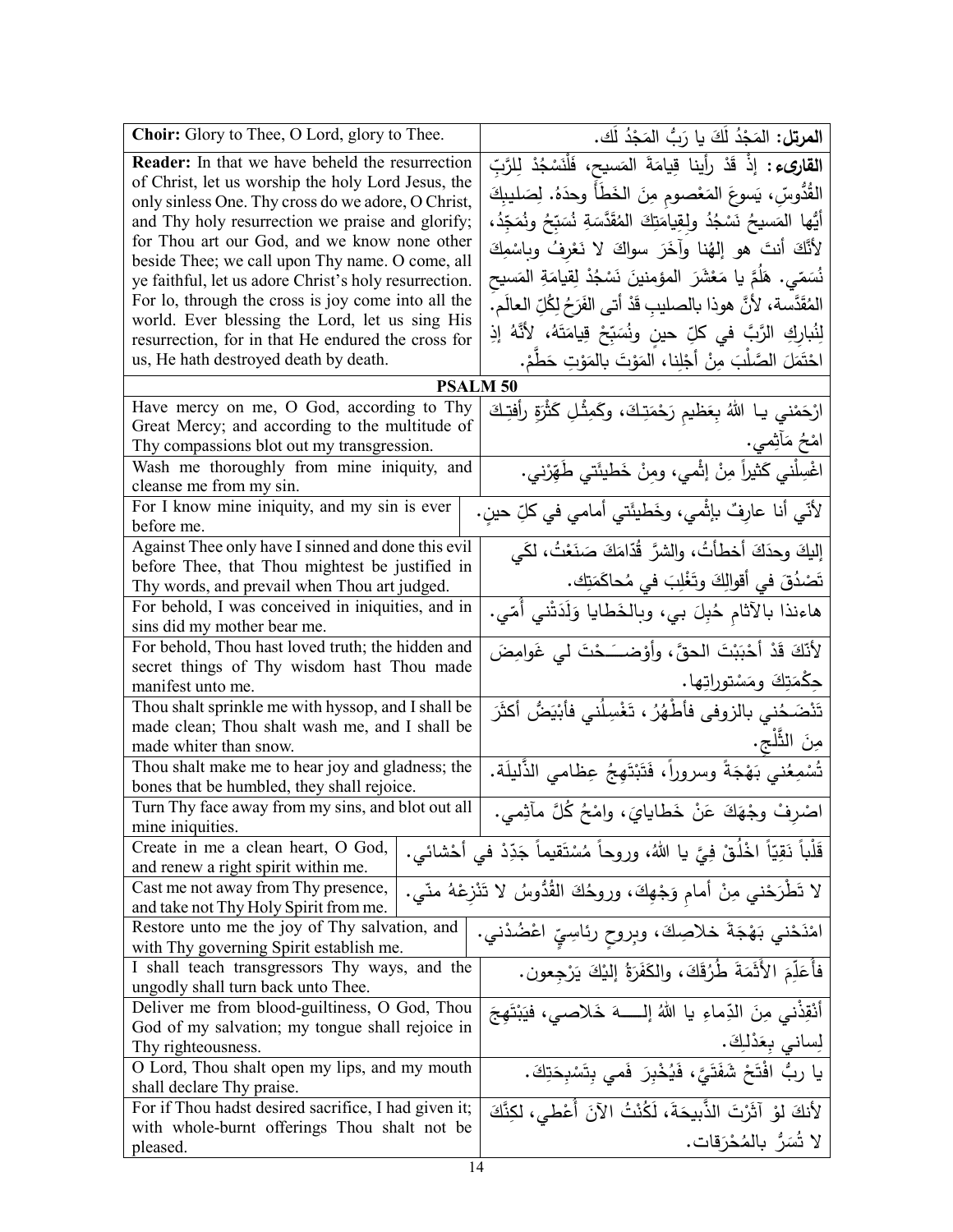| A sacrifice unto God is a broken spirit; a heart that<br>is broken and humbled God will not despise.   | الذبيحَةُ للهِ روحٌ مُنْســَـحِقٌ، القَلْبُ المُتَخشـــِّـعُ                             |
|--------------------------------------------------------------------------------------------------------|------------------------------------------------------------------------------------------|
|                                                                                                        | والمُتَواضِعُ لا يَرْذُلُهُ اللهُ.                                                       |
| Do good, O Lord, in Thy good pleasure unto Zion,                                                       | أَصْلِحْ يا ربُّ بِمَسَرَّتِكَ صِهْيَونَ ولْـــــــتُبْنَ أَسْوارُ                       |
| and let the walls of Jerusalem be built up.                                                            | أورشَليم.                                                                                |
| Then shalt Thou be pleased with a sacrifice<br>righteousness, with oblation and whole-burnt offerings. | حينئذٍ تُسَرُّ بِذَبيحَةِ العَدْلِ قُرْبِاناً ومُحْرَقات.<br>of                          |
| Then shall they offer bullocks upon Thine altar.                                                       | حينئذٍ يُقَرِّبونَ على مَذْبَحِكَ العُجول.                                               |
|                                                                                                        | <b>TROPARIA AFTER PSALM 50 IN TONE TWO</b>                                               |
| Glory to the Father, and to the Son, and to                                                            | <i>المَجْدُ للآبِ، والإبنِ، والروحِ الْقُدُسِ.</i> بِشَفاعَاتِ الرُّسُلِ                 |
| <i>the Holy Spirit.</i> Through the intercessions of                                                   |                                                                                          |
| the Apostles, O Thou Who art merciful, blot                                                            | وطَلِباتِهِم، أيُّها الإلهُ الرَّحوم، امْحُ كَثْرَةَ خَطايانا وزلَّاتِنا.                |
| out the multitude of our transgressions.                                                               |                                                                                          |
| Both now and ever, and unto ages of ages.<br>Amen. Through the intercessions of the                    | الآنَ وكلَّ أوانٍ وإلى دهرِ الداهرينَ. آمين.  بِشَفاعَاتِ والِدَةِ                       |
| Theotokos, O Thou Who art merciful, blot                                                               | الإلهِ وطَلِباتِها، أيُّها الإلهُ الرَّحومِ، امْحُ كَثْرَةَ خَطايانا وزَلَّاتِنا.        |
| out the multitude of our transgressions.                                                               |                                                                                          |
| Have mercy upon me, O God, according to Thy                                                            | يا رَحيُم، ارجَمْني يا اللهُ كَعَظْيم رَجْمَتِكَ، وبِجَسَبِ كَثْرَةِ                     |
| lovingkindness; according to the multitude of Thy                                                      |                                                                                          |
| tender mercies blot out my transgressions.                                                             | <i>َرَأَفَاتِكَ امْحُ مَأْثِمِي.</i> لَقَدْ قامَ يسوعُ مِنَ القبر كَما سَبَقَ            |
| Jesus, having risen from the grave as He foretold,                                                     | فَقالَ، ومَنَحَنا الحياةَ الأَبَدِيَّةَ، والرَّحْمَةَ العُظْمي.                          |
| hath given unto us life eternal and Great Mercy.                                                       |                                                                                          |
|                                                                                                        | THE INTERCESSION                                                                         |
| Deacon: O God, save thy people, and bless<br>thine inheritance. Visit thy world with mercy             | ا <b>لشماس:</b> خَلِّصْ يا اللهُ شعبَكَ، وبارِكْ ميراثَكَ، وافتقِدْ                      |
| and compassions. Exalt the horn of Orthodox                                                            | عالَمَكَ بالرَّحمةِ والرأفاتِ، وارْفَعْ شأنَ المسيحيينَ                                  |
| Christians, and send down upon us thy rich                                                             | الأرثوذُكْسيين، وأسْبِغْ علينا مراحِمَكَ الغَنِيَّة، بِشَفاعاتِ                          |
| mercies, through the intercessions of our all-                                                         |                                                                                          |
| immaculate Lady, the Theotokos and ever-                                                               | سَيِّدَتِنا والِدَةِ الإِلهِ الكُلِّيَّةِ الطَّهارَةِ والدائِمَةِ البَتوليَّةِ مَرْيَمٍ؛ |
| virgin Mary; by the might of the precious and                                                          | وبِقُوَّةِ الصليبِ الكَريمِ المُحْييِ؛ وبطِلْباتِ القُوّاتِ السَّماوِيَّةِ               |
| life-giving cross; by the protection of the                                                            | المُكَرَّمَةِ العادِمَةِ الأجْسادِ؛ والنَّبيِّ الكَريمِ السابِقِ المَجيدِ                |
| honorable bodiless powers of heaven; at the                                                            |                                                                                          |
| supplication of the honorable, glorious<br>Prophet, Forerunner and Baptist John; of the                | يوحنّا المَعْمَدان؛ والقِدّيسَيْن المُشَرَّفَيْن الرَّسولَيْن بُطْرُسَ                   |
| holy, glorious, all-laudable and foremost of the                                                       | وبولُسَ، وسائِر الرُّسُلِ المُشَرَّفينَ الجَديرينَ بِكُلِّ مَديح؛                        |
| apostles, Peter and Paul, and of all the holy<br>apostles; of our fathers among the saints, great      | وآبائِنا القِدّيسينَ مُعَلّمى المَسْكونَةِ رؤساءِ الكَهَنَةِ                             |
| hierarchs and ecumenical teachers Basil the                                                            | الْمُعَظَّمينَ بِاسِيلِيوسَ الكبيرِ، وغريغوريوسَ اللاهوتي،                               |
| Great, Gregory the Theologian and John<br>Chrysostom; Athanasios, Cyril and John the                   | ويوحَنّا الذَهَبِيّ الفَم؛ وآبائِنا القِدّيسينَ أثَناسيوسَ وكيرلِّسَ                     |
| Merciful, patriarchs of Alexandria; Nicholas of                                                        | ويوحَنا الرَّحيم بَطارِكَةِ الإِسْكَنْدَرِيَّة، وأبينا القِديسِ                          |
| Myra in Lycia, Spyridon of Trimythous and                                                              | نيقولاوسَ رَئِيس أساقِفَةِ ميرا الليكِيَّة، واسْبيريدونَ أَسْقُفِ                        |
| Nektarios of Pentapolis, the wonder-workers;<br>of our fathers among the saints Tikhon,                | تْرِيمِيثوسَ، ونِكْتارِيوسَ أَسْقُفِ المُدُنِ الخَمْسِ العَجائِبِيينِ،                   |
| patriarch of Moscow, and Raphael, bishop of                                                            | وأبينا القدّيس تيخون بَطْرِيَرْكِ موسكو ، والقدّيسِ رافائيل                              |
| Brooklyn; of the holy, glorious great martyrs                                                          |                                                                                          |
| George the Trophy-bearer, Demetrios the                                                                | أَسْقُفِ بروكلين؛ والقديسِينَ المجيدينَ الشَّهَداءِ العُظُماءِ                           |
| Myrrh-streaming, Theodore<br>the<br>Soldier,<br>Theodore the General and Menas the Wonder-             | جاورجيوسَ اللابِسِ الظفرِ ،وديميتربِوسَ المُفيضِ                                         |
| worker; of the hieromartyrs Ignatius the God-                                                          | الطيبَ، وثيودورسَ التيروني، وثيودورسَ قائِدِ الجَيْش،                                    |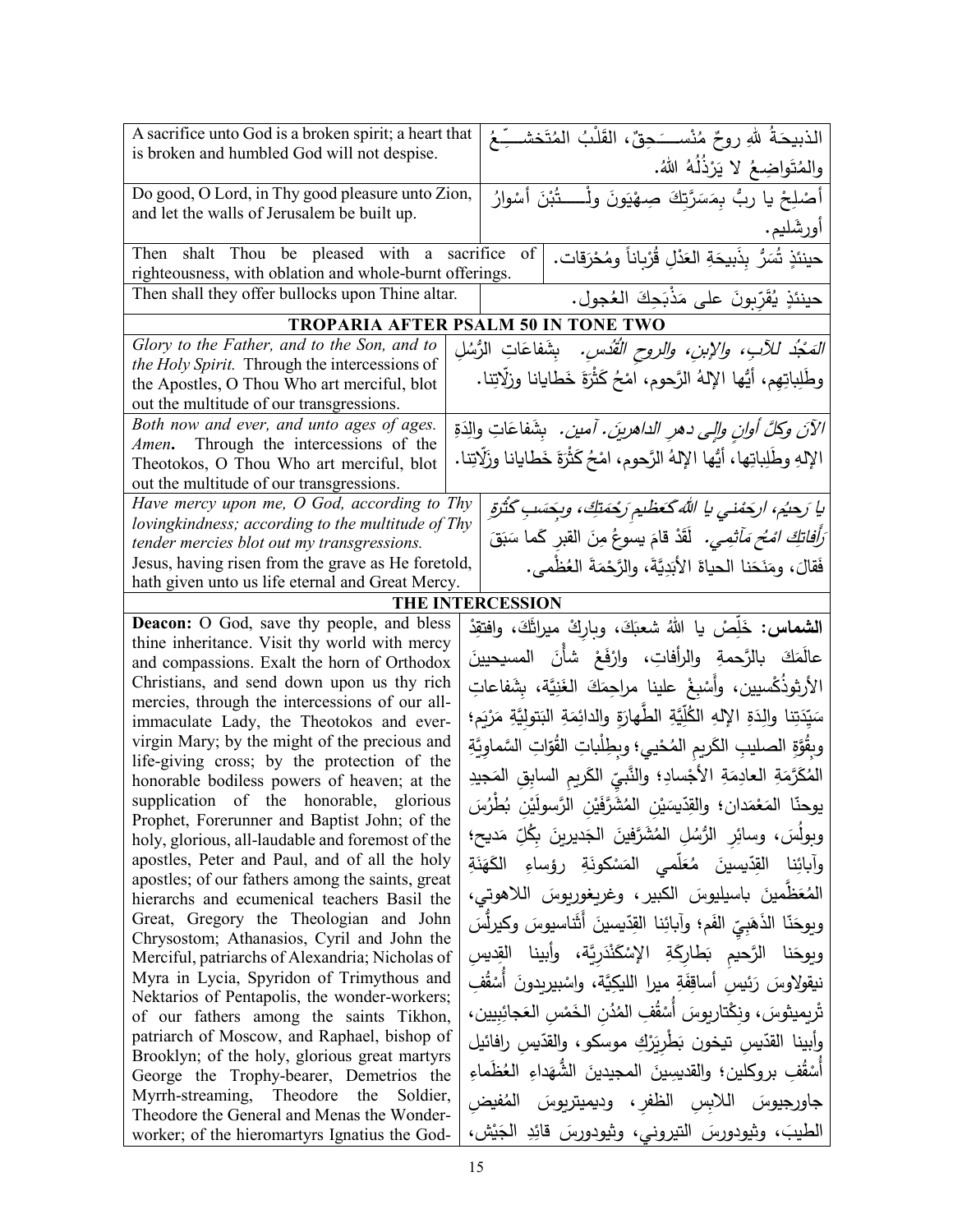| bearer of Antioch, Charalampos<br>and<br>Eleutherios; of the holy, glorious and great<br>women martyrs Thekla, Barbara, Anastasia,<br>Katherine, Kyriaki, Photini, Marina, Paraskeva<br>and Irene; of the holy glorious and right-<br>victorious martyrs; of our venerable and God-<br>bearing fathers who shone in the ascetic life,<br>especially Paisios of Athos; of Saint N., the<br>patron and protector of this holy community;<br>of the holy and righteous ancestors of God, | وميناسَ الصانِع العَجائِب؛ والقِدّيسينَ الشُّهَداءِ إغْناطِيوسَ<br>المُتَوَشِّح بالله، خَرالَمْبوسَ وإلفْتْيربوس؛ والشَّهيداتِ<br>العَظيماتِ تَقْلا، بَرْبِارَة، أَنَسْطاسِيا، كاثْرينا، كيرياكي،<br>فوتيني، مارينا، باراسكيفا، وآيرين؛ والقِدّيسينَ المَجيدينَ<br>الشُّهَداءِ المُتَأَلِّقينَ بِالظِّفَرِ ؛ وآبائِنا الأبرار المُتَوَشِّحينَ بالله؛<br>وخَاصَةَ القِدّيسِ بايِيسِيوسَ الأَثْوسِي، والقدّيسِ (فلان)<br>شَفيع هَذِهِ الكَنيسَةِ المُقَدَّسَة؛ والقِدِّيسَيْنِ الصدِّيقَيْنِ جَدَّي |
|---------------------------------------------------------------------------------------------------------------------------------------------------------------------------------------------------------------------------------------------------------------------------------------------------------------------------------------------------------------------------------------------------------------------------------------------------------------------------------------|---------------------------------------------------------------------------------------------------------------------------------------------------------------------------------------------------------------------------------------------------------------------------------------------------------------------------------------------------------------------------------------------------------------------------------------------------------------------------------------------------|
| Joachim and Anna; of the Pious Joseph of                                                                                                                                                                                                                                                                                                                                                                                                                                              | المسيح الإلهِ يواكيمَ وحَنَّةَ؛ <b>والقِدّيسينَ يوسُفَ الرامِيِّ،</b>                                                                                                                                                                                                                                                                                                                                                                                                                             |
| Arimathea, Righteous Nicodemus and the<br>holy Myrrh-bearing Women; of the Apostle                                                                                                                                                                                                                                                                                                                                                                                                    |                                                                                                                                                                                                                                                                                                                                                                                                                                                                                                   |
| and Evangelist John the Theologian, whose                                                                                                                                                                                                                                                                                                                                                                                                                                             | نيقوديموسَ البارِّ ، وحامِلاتِ الطيبِ؛ والقدّيسِ المجيدِ                                                                                                                                                                                                                                                                                                                                                                                                                                          |
| memory we celebrate today, and of all the                                                                                                                                                                                                                                                                                                                                                                                                                                             | الرَّسُولِ يُوحَنَّا الإِنْجِيليِّ المُتَكَلِّمِ بِاللاَّهُوتِ، الذينَ نُقيمُ                                                                                                                                                                                                                                                                                                                                                                                                                     |
| saints: we beseech Thee, O most merciful                                                                                                                                                                                                                                                                                                                                                                                                                                              | تَذْكارَهُمُ الْيَوْمَ، وجَميع قِدّيسيكَ، نَتَضَرَّعُ إِليكَ أَيُّها الرَّبُّ                                                                                                                                                                                                                                                                                                                                                                                                                     |
| Lord, hearken unto the petitions of us sinners                                                                                                                                                                                                                                                                                                                                                                                                                                        | الجزيلُ الرَّحْمَةِ، فَاسْتَجِبْ لَنا نَحْنُ الخَطَأَةَ الطالِبِينَ إليكَ                                                                                                                                                                                                                                                                                                                                                                                                                         |
| who make our supplications unto Thee, and<br>have mercy upon us.                                                                                                                                                                                                                                                                                                                                                                                                                      |                                                                                                                                                                                                                                                                                                                                                                                                                                                                                                   |
|                                                                                                                                                                                                                                                                                                                                                                                                                                                                                       | وارْحَمْنا.                                                                                                                                                                                                                                                                                                                                                                                                                                                                                       |
| Chanter: Lord, have mercy. Lord, have mercy.<br>Lord, have mercy.(Repeat 4 times)                                                                                                                                                                                                                                                                                                                                                                                                     | المرتل: يا رَبُّ ارْحَمْ، يا رَبُّ ارْحَمْ، يا رَبُّ ارْحَمْ. (4 مرات)                                                                                                                                                                                                                                                                                                                                                                                                                            |
| Priest: Through the mercy and compassions and love                                                                                                                                                                                                                                                                                                                                                                                                                                    | ا <b>لكاهن:</b> بِرَحْمَةِ ورَأفاتِ ابْنِكَ الوَحيدِ ومَحَبَّتِهِ لِلْبَشَرِ ،                                                                                                                                                                                                                                                                                                                                                                                                                    |
| for mankind of Thine Only-begotten Son, with Whom<br>Thou art blessed, together with Thine all-holy, and                                                                                                                                                                                                                                                                                                                                                                              | الذي أنتَ مُبارَكٌ مَعَهُ ومعَ روحِكَ الكُلِّيِّ قُدْسُهُ الصَّالِحِ                                                                                                                                                                                                                                                                                                                                                                                                                              |
| good, and life-giving Spirit: now and ever, and unto                                                                                                                                                                                                                                                                                                                                                                                                                                  | والمُحْيي، الآنَ وكُلَّ أوانِ وإلى دَهْرِ الداهِرين.                                                                                                                                                                                                                                                                                                                                                                                                                                              |
|                                                                                                                                                                                                                                                                                                                                                                                                                                                                                       |                                                                                                                                                                                                                                                                                                                                                                                                                                                                                                   |
| ages of ages.                                                                                                                                                                                                                                                                                                                                                                                                                                                                         |                                                                                                                                                                                                                                                                                                                                                                                                                                                                                                   |
| Choir: Amen.                                                                                                                                                                                                                                                                                                                                                                                                                                                                          | ا <b>لمرتل:</b> آمين.                                                                                                                                                                                                                                                                                                                                                                                                                                                                             |
|                                                                                                                                                                                                                                                                                                                                                                                                                                                                                       | KONTAKION & OIKOS FOR MYRRH-BEARING WOMEN SUNDAY (Plain Reading)                                                                                                                                                                                                                                                                                                                                                                                                                                  |
| When Thou didst cry, Rejoice, unto the Myrrh-                                                                                                                                                                                                                                                                                                                                                                                                                                         | أَيُّها المَسيحُ الإِله، لمّا حَيَّيْتَ حامِلاتِ الطِّيبِ،                                                                                                                                                                                                                                                                                                                                                                                                                                        |
| bearers, Thou didst make the lamentation of Eve                                                                                                                                                                                                                                                                                                                                                                                                                                       |                                                                                                                                                                                                                                                                                                                                                                                                                                                                                                   |
| the first mother to cease by Thy Resurrection, O<br>Christ God. And Thou didst bid Thine Apostles to                                                                                                                                                                                                                                                                                                                                                                                  | أَبْطَلْتَ بِقِيامَتِكَ نَوْحَ حَوّاءَ الأُمِّ الأُولى، وأَمَرْتَهُنَّ                                                                                                                                                                                                                                                                                                                                                                                                                            |
| preach: The Savior is risen from the grave.                                                                                                                                                                                                                                                                                                                                                                                                                                           | أَنْ يُبَشِّرْنَ رُسُلَكَ بِأَنَّ المُخلِّصَ قَدْ قامَ مِنَ الْقَبْرِ .                                                                                                                                                                                                                                                                                                                                                                                                                           |
| As the Myrrh-bearers went to Thy tomb, O Savior,                                                                                                                                                                                                                                                                                                                                                                                                                                      | أَيُّها المُخَلِّصُ، إنَّ حامِلاتِ الطِّيبِ لمَّا أَتَيْنَ                                                                                                                                                                                                                                                                                                                                                                                                                                        |
| they were perplexed in mind and said to<br>themselves: Who will roll the stone away from the                                                                                                                                                                                                                                                                                                                                                                                          | أَنفُسِهِنَّ، وقُلْنَ بَعْضُهُنَّ<br>ضَريحَكَ تَحَيَّرْنَ في                                                                                                                                                                                                                                                                                                                                                                                                                                      |
| sepulcher for us? And looking up, they saw that                                                                                                                                                                                                                                                                                                                                                                                                                                       | لِبَعْض: مَنْ يُدَحْرِجُ لَذا الْحَجَرَ عن القَبْرِ؟                                                                                                                                                                                                                                                                                                                                                                                                                                              |
| the stone was rolled away. They were awestruck                                                                                                                                                                                                                                                                                                                                                                                                                                        |                                                                                                                                                                                                                                                                                                                                                                                                                                                                                                   |
| by the form of the Angel and his raiment. They                                                                                                                                                                                                                                                                                                                                                                                                                                        | فَنَظُرْنَ، وإذا الحَجَرُ قَدْ دُحْرِجَ. فانْدَهَشْنَ مِنْ                                                                                                                                                                                                                                                                                                                                                                                                                                        |
| were taken with trembling and thought to flee; and<br>the youth cried to them: Be not afraid; He Whom                                                                                                                                                                                                                                                                                                                                                                                 | صورَة المَلاكِ وخُلَّتِهِ، وأَخَذَتْهُنَّ الرّعدةُ، وهَمَمْنَ                                                                                                                                                                                                                                                                                                                                                                                                                                     |
| ye seek is risen; come, behold the place where the                                                                                                                                                                                                                                                                                                                                                                                                                                    | بِالْهَرَبِ. فَقَالَ الشَّابُّ لَهُنَّ: لا تَخَفْنَ! لأَنَّ الذي                                                                                                                                                                                                                                                                                                                                                                                                                                  |
| body of Jesus lay, and go quickly, proclaim unto                                                                                                                                                                                                                                                                                                                                                                                                                                      | تَطْلُبْنَهُ قَدْ قام. هَلُمَّ وانْظُرْنَ حَيْثُ كانَ جَسَدُ يسوعَ                                                                                                                                                                                                                                                                                                                                                                                                                                |
| the Disciples: The Savior is risen from the grave.                                                                                                                                                                                                                                                                                                                                                                                                                                    | مَوْضوعاً، وإذْهَبْنَ سَرِيعاً وبَشِّرْنَ تَلاميذَهُ بِأَنَّ                                                                                                                                                                                                                                                                                                                                                                                                                                      |
|                                                                                                                                                                                                                                                                                                                                                                                                                                                                                       |                                                                                                                                                                                                                                                                                                                                                                                                                                                                                                   |
|                                                                                                                                                                                                                                                                                                                                                                                                                                                                                       | الْمُخَلِّصَ قَدْ قَامَ مِنَ القَبْرِ .<br><b>THE SYNAXARION (Plain Reading)</b>                                                                                                                                                                                                                                                                                                                                                                                                                  |
|                                                                                                                                                                                                                                                                                                                                                                                                                                                                                       | On May 8 in the Holy Orthodox Church, we commemorate Venerable Arsenios the Great, and we                                                                                                                                                                                                                                                                                                                                                                                                         |
|                                                                                                                                                                                                                                                                                                                                                                                                                                                                                       | celebrate the Synaxis of the Holy Dust, that is, the Manna, that issued from the grave of the holy and<br>glorious Apostle and Evangelist John the Theologian, the Virgin and Beloved Bosom Friend of Christ.                                                                                                                                                                                                                                                                                     |

*Verses*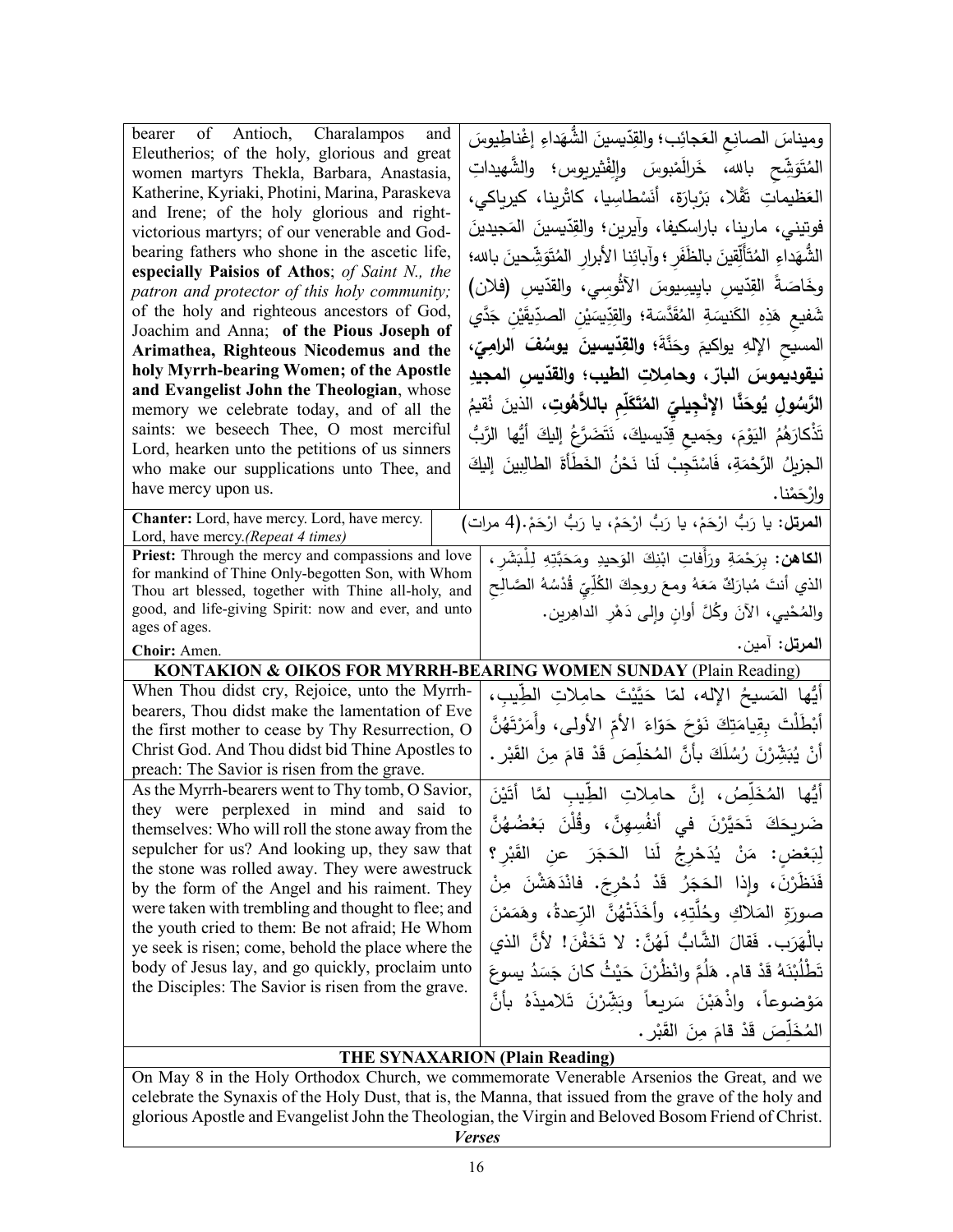Mankind from the manna of thy grave receiveth not food, but health, O initiate of Jesus. On the eighth they bedeck Thunderson's grave with roses.

When St. John was 105 years old, he took seven of his disciples, went outside the city of Ephesus and told the disciples to dig a grave in the form of a cross. Then the old man went down into the grave, from where his soul departed this life. When the faithful later opened St. John's grave, they did not find the body in it. And on May 8 each year a dust arose from the grave, from which those suffering from many diseases were healed.

On this day, the third Sunday of Pascha, we celebrate the feast of the holy Myrrh-bearing women. And we also make commemoration of Joseph of Arimathea, who was a secret disciple, and Nicodemus, who was a disciple by night.

## *Verses*

The women disciples bring myrrh unto Christ; And I bring a hymn as it were myrrh unto them.

The women went to Christ's tomb on Holy Pascha to anoint His body, only to discover it empty. We know the names of only eight of these women: Mary the Theotokos, the "mother" of James and Joses, who were the sons of Joseph the Betrothed from his previous marriage (Matt. 27:56 and Mark 15:40); Mary Magdalene; Mary, the wife of Cleopas; Joanna the wife of Chuza; Salome the mother of the sons of Zebedee; Susanna; and Mary and Martha, the sisters of Lazarus. Joseph was a rich and noble man, and a member of the Privy Council of Jerusalem. He dared to ask Pilate for the undefiled body of our Savior, which he took and buried in his own new tomb. Accompanying Joseph to the sepulcher was Nicodemus, a Jerusalemite who was one of the leaders of the Pharisees. Nicodemus brought 100 pounds of myrrh and aloes to scent and embalm the body of Christ.

By the intercessions of Thy saints, O God, have mercy on us. Amen.

## **THE KATAVASIAE OF THE PASCHAL CANON IN TONE ONE**

|                                                        |  | THE TASCHAE CARON IN TON                                                                                      |
|--------------------------------------------------------|--|---------------------------------------------------------------------------------------------------------------|
| <b>Ode 1.</b> It is the day of Resurrection, let       |  | 1− أَلنِوْمَ يَوْمُ القِيامَةِ فلْنَتَلألأ أيُّها الشُّعوبُ، لأنَّ الفِصْحَ هوَ فِصْحُ                        |
| us be radiant, O ye peoples; Pascha, the               |  | الرَّبِّ، وذلِكَ لأنَّ المَســــيحَ إلهَنا قَدْ أجازَنا مِنَ المؤتِ إلى الحَياة،                              |
| Lord's Pascha; for Christ God hath                     |  |                                                                                                               |
| brought us from death unto life, and                   |  | ومنَ الأرْضِ إلى السَّماء، نَحنُ المُنْشِدينَ نَشيدَ النَّصْرِ والظَّفَرِ .                                   |
| from earth unto Heaven as we sing the                  |  |                                                                                                               |
| triumphal hymn.                                        |  |                                                                                                               |
| Ode 3. Come, let us drink a new drink, not one         |  | هَلُمّوا بنا نَشْرَبُ مَشْروباً جديداً، ليس مُسْتَخْرَجاً $\mathcal{S}$                                       |
| marvelously brought forth from a barren rock, but the  |  |                                                                                                               |
| Source of incorruption, which springeth forth from the |  | بآيَةٍ باهِرَةٍ مِنْ صَخْرةٍ صَمَّاء، لَكنَّهُ يَنْبوعُ عَدَمِ الفَسادِ،                                      |
| grave of Christ, in Whom we are established.           |  | بِفَيَضانِ المَسيحِ مِنَ القَبْرِ ، الذي بِهِ نَتَشَدَّد.                                                     |
| Ode 4. Let the Prophet Habakkuk, the                   |  | لِيَقِفْ مَعَنا على المَحْرِسِ الإِلهيِّ حَبَقوقُ المُتَفَوِّهُ بالإِلهِيّاتِ، $-4$                           |
| proclaimer of divine things, keep the divine           |  |                                                                                                               |
| watch with us, and show forth the radiant              |  | ولَيُرِنا المَلاكَ المُتَّشِـــــحَ الضِّــــــياءَ قائِلاً جِهاراً: اليومَ خَلاصٌ                            |
| Angel who with resounding voice hath                   |  | لِلْعالَمِ، لأنَّ المَسيحَ قَدْ قامَ، بِما أنَّهُ عَلى كُلِّ شَيْئٍ قَديرٍ .                                  |
| declared: Today doth bring salvation to the            |  |                                                                                                               |
| world, for Christ is risen as omnipotent.              |  |                                                                                                               |
| Ode 5. Let us arise in the deep dawn and, instead of   |  | $\mathcal{F} - \mathcal{L}$ َ لِنَبْتَكِرَنَّ مُدَّلِجِينَ دِلْجَـةً عَمِيقَـة، ولْنُقَرّبَنَّ لِلْسَـــدِّدِ |
| myrrh, offer praise to the Master; and we shall see    |  | التَّسْبِيحَ النَّقيّ عِوَضَ الطِّيبِ الزَّكي، ولِّنُعاين المَسـيحَ                                           |
| Christ, the Sun of Righteousness, Who causeth life     |  |                                                                                                               |
| to dawn for all.                                       |  | الذي هوَ شَمْسُ العَدْلِ، مُطْلِعاً الحَياةَ لِلْكُلِّ.                                                       |
| Ode 6. Thou didst descend into the deepest parts       |  | أَيُّها المَســـيحُ، لَقَدْ نَزَلْتَ إلى أســـافِلِ دَرَكاتِ الأَرْضِ، $\delta$                               |
| of the earth, and didst shatter the everlasting        |  | فَسَحَقْتَ الأَمْخالَ الدَّهْرِيَّةَ المُثَبَّتَةَ الضـابطَةَ المُعْتَقَلينَ، وفي                             |
| bars that held fast those that were fettered, O        |  |                                                                                                               |
| Christ. And on the third day, like Jonas from the      |  | اليَوْمِ الثَّالِثِ بَرَزْتَ ناهِضـــــاً مِنَ القَبْرِ كَما بَرَزَ يونانُ مِنَ                               |
| sea monster, Thou didst arise from the grave.          |  | الحُوت.                                                                                                       |
|                                                        |  |                                                                                                               |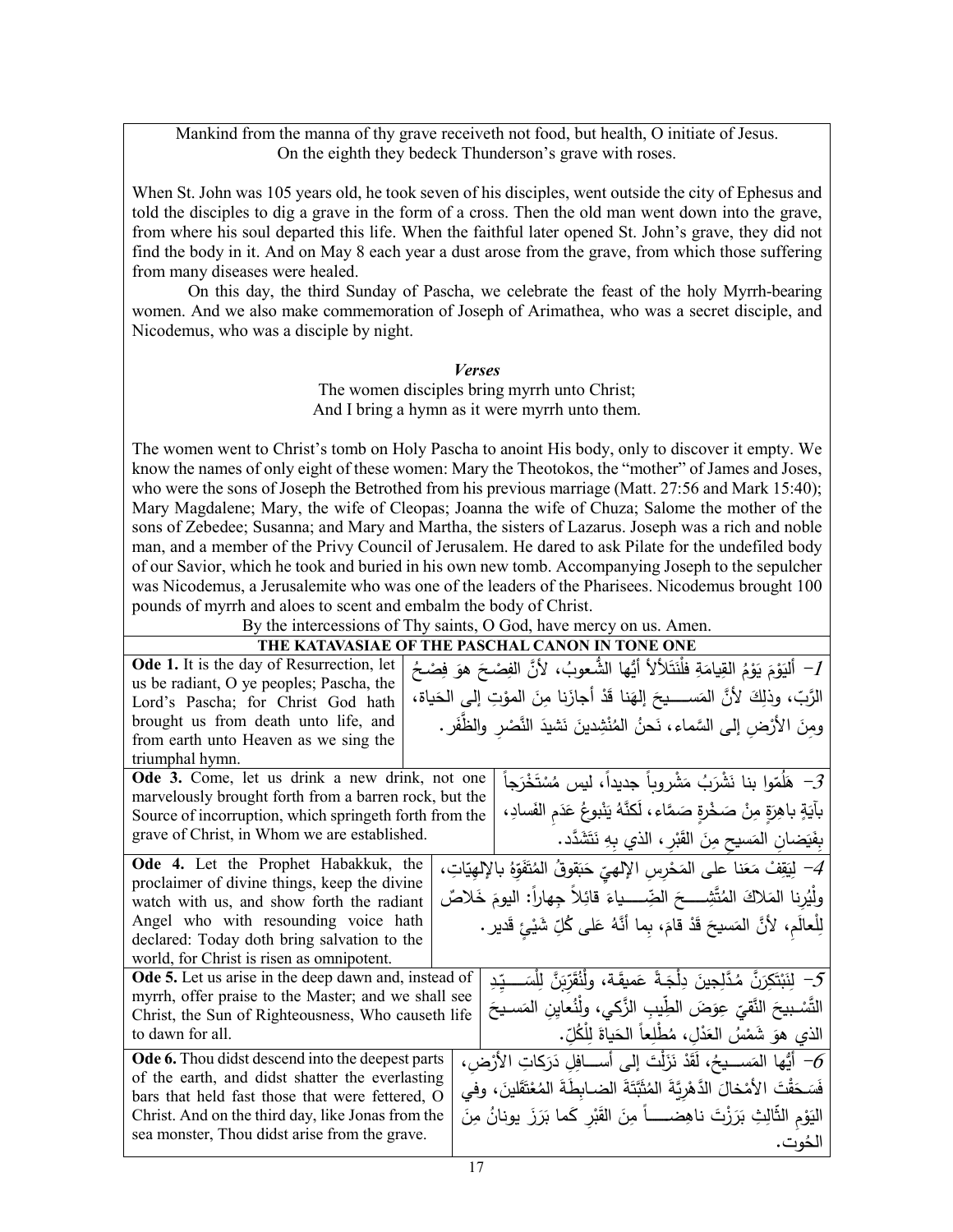| Ode 7. The only blest and most glorious God of<br>our Fathers, Who hath redeemed the Children<br>from the furnace, is become man, and as a mortal<br>doth suffer, and through suffering doth clothe<br>mortality with the grace of incorruption.<br>We praise, we bless, and we worship the Lord.<br><b>Ode 8.</b> This chosen and holy day is the first of the<br>Sabbaths, the queen and lady, the feast of feasts,<br>and the festival of festivals, wherein we bless<br>Christ unto the ages.                                                                                                                                                    | 7– إِنَّ الذي أَنْقَذَ الفِتْيَةَ مِنَ الأَتُونِ لَمّا صارَ إِنْسَاناً،<br>تَأَلَّمَ كَمائِتٍ، وبِآلامِهِ سَرْبَلَ المائِتَ جَمالَ عَدَم الفَسادِ،<br>أَعْنِي بِهِ إِلهَ آبائِنَا الْمُبارَكَ والْمُمَجَّدَ وَحْدَه.<br>ُنَسَبَّ <i>حٍ وَنُناٖرِكُ وَنَسْكُدُ لِلْرَبّ. 8-</i> إِنَّ هَذَا ال <sub>ْ</sub> يَوْمَ المَدْعُوَّ<br>المُقَدَّسَ، الذي هُوَ أَوَّلُ السُّبوتِ ومَلِكُها وسَيِّدُها، إنَّما<br>هُوَ عيدُ الأعْيادِ ومَوْسِمُ المَواسِم، الذي فيهِ نُبارِكُ<br>المَسيحَ إلى الأذْهارِ .                                                                                                                                                                                                                     |
|------------------------------------------------------------------------------------------------------------------------------------------------------------------------------------------------------------------------------------------------------------------------------------------------------------------------------------------------------------------------------------------------------------------------------------------------------------------------------------------------------------------------------------------------------------------------------------------------------------------------------------------------------|-----------------------------------------------------------------------------------------------------------------------------------------------------------------------------------------------------------------------------------------------------------------------------------------------------------------------------------------------------------------------------------------------------------------------------------------------------------------------------------------------------------------------------------------------------------------------------------------------------------------------------------------------------------------------------------------------------------------------|
| <b>Deacon:</b> The Theotokos and Mother of the Light<br>let us honor and magnify in song.                                                                                                                                                                                                                                                                                                                                                                                                                                                                                                                                                            | ا <b>لشماس:</b> لوالدَةِ الإلهِ وأمِّ النورِ بالتسابيح نكرِّمُ<br>مُعَظِمين.                                                                                                                                                                                                                                                                                                                                                                                                                                                                                                                                                                                                                                          |
|                                                                                                                                                                                                                                                                                                                                                                                                                                                                                                                                                                                                                                                      | THE NINTH ODE OF THE PASCHAL CANON IN TONE ONE                                                                                                                                                                                                                                                                                                                                                                                                                                                                                                                                                                                                                                                                        |
| Magnify, O my soul, Him Who suffered willingly,<br>and was buried, and arose from the grave on the<br>third day. Shine, shine, O new Jerusalem, for the<br>glory of the Lord hath arisen upon thee; dance<br>now and be glad, O Zion, and do thou exult, O<br>pure Theotokos, in the arising of Him Whom thou<br>didst bear.                                                                                                                                                                                                                                                                                                                         | عَظِمى يا نَفْســـى الذي تَأْلَمَ طَوْعاً وُقْبَرٍ، وقامَ منَ<br><i>الْقْبْرِ في النَيوم الثَّالثِ.</i> إسْتَنيري، اسْتَنيري يا أُورَشليمُ<br>الْجَديدة، لأَنَّ مَجْدَ الرَّبِّ قَدْ أَشْــــرَقَ عليكِ. إفْرَحي<br>الآنَ وتَهَلَّلي يا صِـــهْيون، وأنتِ يا والدةَ الإلهِ النَّقِيَّة،<br>إطْرَبِي بِقِيامَةِ وَلَدِك.                                                                                                                                                                                                                                                                                                                                                                                               |
| Magnify, O my soul, Christ the Giver of life,<br>Who arose from the grave on the third day.<br>Shine, shine, O new Jerusalem, for the glory<br>of the Lord hath arisen upon thee; dance now<br>and be glad, O Zion, and do thou exult, O<br>pure Theotokos, in the arising of Him Whom<br>thou didst bear.                                                                                                                                                                                                                                                                                                                                           | عَظِّمى يا نَفْسى المَسيحَ مُعْطِيَ الحَياة، الناهضَ منَ القَبْرِ<br><i>في اليوم الثالث.</i> إسْـتَنيري، اسْـتَنيري يا أورَشــليمُ الـجَديدة،<br>لأَنَّ مَجْدَ الرَّبِّ قَدْ أَشْــــرَقَ عليكِ. إِفْرَحي الآنَ وتَهَلَّلي يا<br>صِهْيون، وأنتِ يا والدة الإلهِ النَّقِيَّة، إطْرَبِي بِقِيامَةِ وَلَدِك.                                                                                                                                                                                                                                                                                                                                                                                                             |
| Christ is the new Pascha, the living sacrificial<br>Victim, the Lamb of God that taketh away the<br>sin of the world. O Thy divine and beloved and<br>most sweet voice; Thou hast truly promised<br>that Thou wouldst be with us unto the end of<br>the world, O Christ; and we faithful rejoice,<br>having this as an anchor of hope.<br>Today the whole creation is glad and doth<br>rejoice, for Christ is risen, and Hades hath been<br>despoiled. O Thy divine and beloved and most<br>sweet voice; Thou hast truly promised that Thou<br>wouldst be with us unto the end of the world, O<br>Christ; and we faithful rejoice, having this as an | المَســــــــــــخ فِصْـــــــــّح جَديّد، وذَبيحةٌ حَيّةٌ، حَمَلُ اللهِ الزّافِعُ<br>خَطْ <i>يَةَ العالَم.</i> يا ما أشْــــرَفَ، يا ما أَحَبَّ، يا ما أَلَذٌ<br>نَغْمَتَكَ أَيُّها المَسـيح، لأَنَّكَ قَدْ وَعَدْتَنا وَعْداً صــادِقاً بأَنَّكَ<br>تَكونُ مَعَنــا إلى نِجــازِ الـدَّهْرِ ، الـذي نَحنُ المؤمِنونَ<br>نَعْتَصِمُ بَهِ كَمِرْساةٍ لِرَجائنا، فَنَبْتَهِجُ مُتَهَلِّلِين.<br>النَيْوَمِ الخَلْيقَةُ أَجْمَعُ تَنْبَتِهِجُ وتَقْرَحُ، لأَنَّ المَسْسِيَحَ قَدْ قَامَ<br><i>والجَحيَم قَدْ سُبي.</i> يا ما أشْرَفَ، يا ما أَحَبَّ، يا ما أَلَذَّ<br>نَغْمَتَكَ أَيُّها المَسيح، لأَنَّكَ قَدْ وَعَدْتَنا وَعْداً صـادِقاً بأَنَّكَ<br>تَكونُ مَعَنــا إلى نِجــاز الـدَّهْرِ ، الـذي نَحنُ المؤمِنونَ |
| anchor of hope.<br>Glory to the Father, and to the Son, and to the<br>Holy Spirit. Magnify, O my soul, the dominion of<br>the Undivided Godhead of Three Hypostases. O<br>great and most sacred Pascha, Christ; O Wisdom<br>and Word and Power of God! Grant that we<br>partake of Thee fully in the unwaning day of Thy<br>Kingdom.                                                                                                                                                                                                                                                                                                                 | نَعْتَصِمُ بَهِ كَمِرْساةٍ لِرَجائنا، فَنَبْتَهِجُ مُتَهَلِّلِين.<br>المَجْدُ للِآبِ والإبنِ والرُّوحِ الْقُدُسِ. عَظِّمي يا نَفْسي<br>عزَّة اللاهوتِ المُثَلَّثِ الأقانيم غير المُنْقَسِــــم. ۖ أَيُّها<br>المَسـيحُ الفِصْـحُ الأجَلُّ الأمْثَلِ، يا حِكْمَةَ اللهِ وكَلِمَتَهُ<br>وقُوَّتَهُ، أَنْعِمْ عَلَيْنا بِأَنْ نُســــاهِمَكَ بِأَوْفَرٍ حَقيقة، في<br>نَهارٍ مُلْكِكَ الذي لا يَغْرُبُ أَبِداً.                                                                                                                                                                                                                                                                                                          |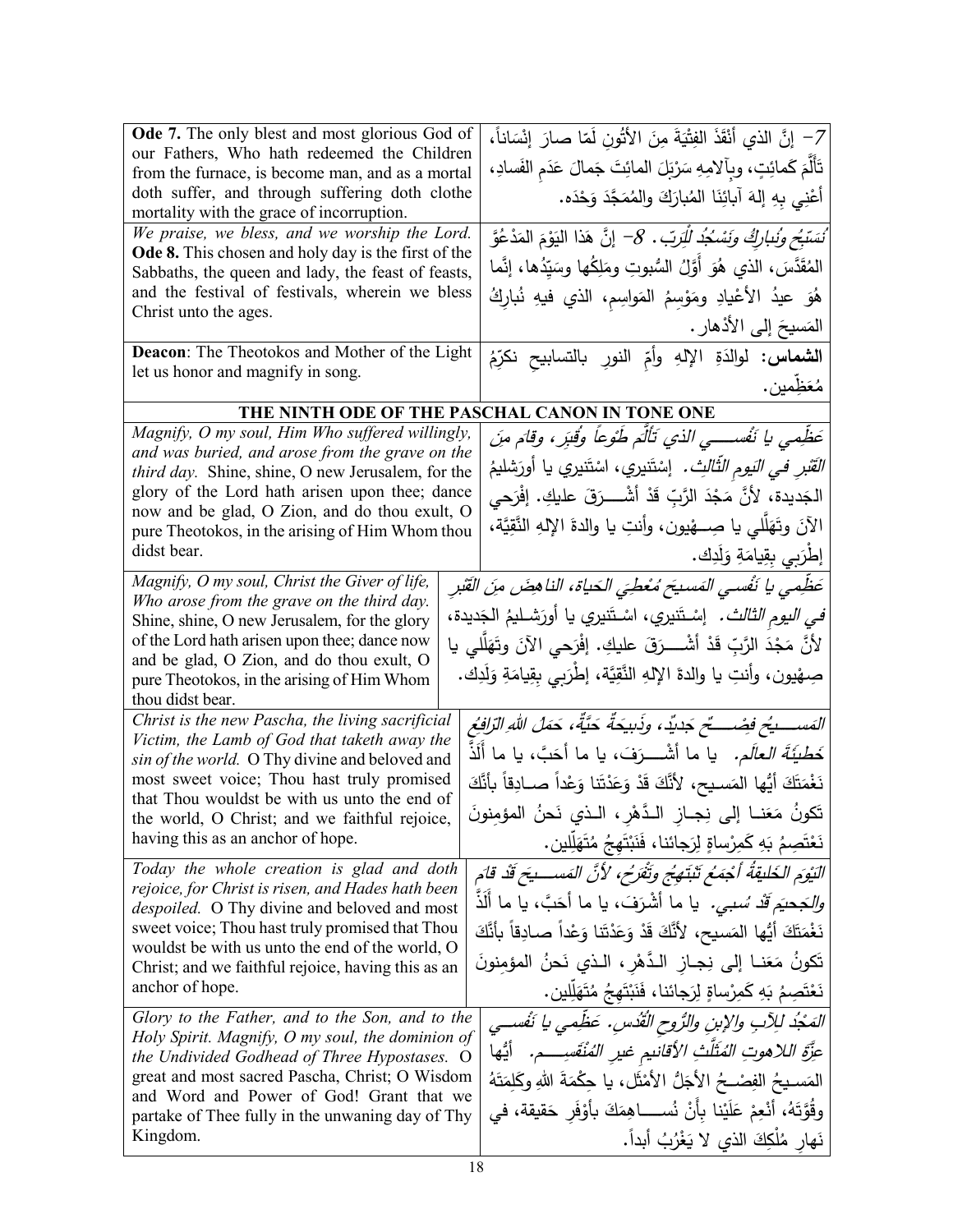| Both now, and ever, and unto ages of ages.                                                           |  | الآنَ وكلَّ أُوانِ وإلى دَمُرِ الـداهرينَ، آمين. إفَرحى أيَّتُها                                   |
|------------------------------------------------------------------------------------------------------|--|----------------------------------------------------------------------------------------------------|
| Amen. Rejoice, O Virgin, rejoice; rejoice, O<br>blessed one; rejoice, O most glorified one,          |  | الْبَتولُ الْقَرِحى، إِفْرَحى يا مُبارَكَة، إِفْرَحى يا مُمَجَّدَة لأَنَّ                          |
| for thy Son hath arisen from the grave on                                                            |  | البَنَكِ قَدْ قا <sub>َم</sub> م <i>ِنَ القَبْرِ في اليوم الثالث .</i> أَيُّها  المَسيحُ  الفِصْحُ |
| the third day. O great and most sacred                                                               |  |                                                                                                    |
| Pascha, Christ; O Wisdom and Word and                                                                |  | الأجَلُّ الأَمْثَل، يا حِكْمَةَ اللهِ وكَلِمَتَهُ وقُوَّتَهُ، أَنْعِمْ عَلَيْنا بِأَنْ             |
| Power of God! Grant that we partake of                                                               |  | نُساهِمَكَ بأَوْفَرِ حَقيقة، في نَهارِ مُلْكِكَ الذي لا يَغْرُبُ أبداً.                            |
| Thee fully in the unwaning day of Thy                                                                |  |                                                                                                    |
| Kingdom.<br>Ode 9. The Angel cried unto her that is full                                             |  |                                                                                                    |
| of grace: O pure Virgin, rejoice, and again I                                                        |  | 9– إنَّ المَلاكَ تَفَوَّهِ نَحْو المُنْعَمِ عَلَيْها: أَيَّتُها العَذْراءُ النَّقِيَّةُ            |
| say, rejoice; for thy Son hath arisen from the                                                       |  | الْقَرِحِي، وأَقُولُ أَيْضِـــــاً الْقَرِحِي، لأَنَّ ابْنَكِ قَدْ قَامَ مِنَ الْقَبْرِ            |
| grave on the third day. Shine, shine, O new                                                          |  | <i>في النّوم الثالث.</i> إسْتَنيري، اسْتَنيري، يا أورَشليمُ الجديدة،                               |
| Jerusalem, for the glory of the Lord hath                                                            |  |                                                                                                    |
| arisen upon thee; dance now and be glad, O                                                           |  | لأَنَّ مَجْدَ الرَّبِّ قَدْ أَشْــــرَقَ عليكِ، إفْرَحي الآنَ وتَهَلَّلي يا                        |
| Zion, and do thou exult, O pure Theotokos,                                                           |  | صِهْيونُ، وأَنْتِ يا والِدَةَ الإِلهِ النَّقِيَّة، إطْرَبِي بِقِيامَةِ وَلَدِك.                    |
| in the arising of Him Whom thou didst bear.                                                          |  |                                                                                                    |
| Deacon: Again and again, in peace, let us                                                            |  | THE LITTLE LITANY                                                                                  |
| pray to the Lord.                                                                                    |  | ال <b>شماس:</b> أيْضاً وأيْضاً بِسَلامِ إلى الرَّبِّ نَطْلُب.                                      |
| <b>Choir:</b> Lord, have mercy.                                                                      |  | ا <b>لجوق</b> : يا ربُّ ارْحَمْ.                                                                   |
| Deacon: Help us; save us; have mercy on                                                              |  | ا <b>لشماس:</b> أعْضُدْ، وَخَلِّصْ، وارْحَمْ، واحفَظْنا يا اللهُ بِنِعْمَتِكَ.                     |
| us; and keep us, O God, by Thy grace.                                                                |  | ا <b>لجوق</b> : يا ربُّ ارْحَمْ.                                                                   |
| <b>Choir:</b> Lord, have mercy.                                                                      |  |                                                                                                    |
| <b>Deacon:</b> Calling to remembrance our all-                                                       |  | ا <b>لشماس:</b> بعدَ ذِكْرِنا الكُلِّيَّةَ القداسَةِ، الطاهِرَةَ، الفائِقَةَ البَرَكاتِ            |
| holy, immaculate, most-blessed<br>and                                                                |  | المَجيدة، سيِّدَتَنا والِدَةَ الإِلهِ الدائِمَةَ البَتولِيَّةِ مَرْيَمَ مَعَ جَميع                 |
| glorious Lady the Theotokos and ever-<br>virgin Mary, with all the saints: let us                    |  | القدِّيسين، لِنودِعْ أنفُسَنا وبَعْضُنا بَعْضاً وَكُلَّ حَياتِنا لِلْمَسيح الإِله.                 |
| commend ourselves and each other, and all                                                            |  |                                                                                                    |
| our life unto Christ our God.                                                                        |  | ا <b>لجوق</b> : لكَ يا ربّ.                                                                        |
| Choir: To Thee, O Lord.                                                                              |  | الكاهن: لأنَّهُ إِيَّاكَ شُبَبِّحُ كُلُّ قُوَّاتُ السَّماواتِ، ولَكَ يُرْسلونَ المَجْدَ            |
| <b>Priest:</b> For all the powers of Heaven praise                                                   |  | أَيُّها الآبُ والإبنُ والرُّوحُ القُدُسُ، الآنَ وكلَّ أوانِ وإلى دَهْرِ                            |
| Thee, and unto Thee do they ascribe glory to                                                         |  | الدَّاهِرِينِ .                                                                                    |
| the Father and to the Son and to the Holy                                                            |  |                                                                                                    |
| Spirit, now and ever, and unto ages of ages.                                                         |  | الجوق: أمين.                                                                                       |
| Choir: Amen.                                                                                         |  |                                                                                                    |
| Holy is the Lord our God. (thrice)                                                                   |  | قُدّوسٌ هُوَ الرَّبُّ إِلهُنا. <i>(ثلاثاً)</i>                                                     |
| THE EXAPOSTEILARION OF PASCHA IN TONE TWO                                                            |  |                                                                                                    |
| When Thou hadst fallen asleep in the flesh as one                                                    |  | لمّا اضْــــطَجَعْتَ بِالْجَسَـــدِ نائِماً كَمائتِ، يا مَنْ هُوَ                                  |
| mortal, O King and Lord, Thou didst rise again on                                                    |  | الرَّبُّ والمَلِـكُ، أَبْطَلْـتَ المَوْتَ مُعَطِلاً، وفي اليَوْمِ                                  |
| the third day, raising up Adam from corruption,<br>and abolishing death: O Pascha of incorruption! O |  |                                                                                                    |
| salvation of the world!                                                                              |  | الثالِثِ قُمْتَ مُنْبَعِثاً، وأقَمْتَ آدَمَ مِنَ البِلي مُنْهِضاً، يا                              |
|                                                                                                      |  | فِصْحَ عَدَمِ الفَسادِ وخَلاصَ العالَمِ.                                                           |
|                                                                                                      |  | THE EXAPOSTEILARION OF ST. JOHN THE THEOLOGIAN IN TONE TWO                                         |
|                                                                                                      |  | $(**Upon$ that mount in Galilee**)                                                                 |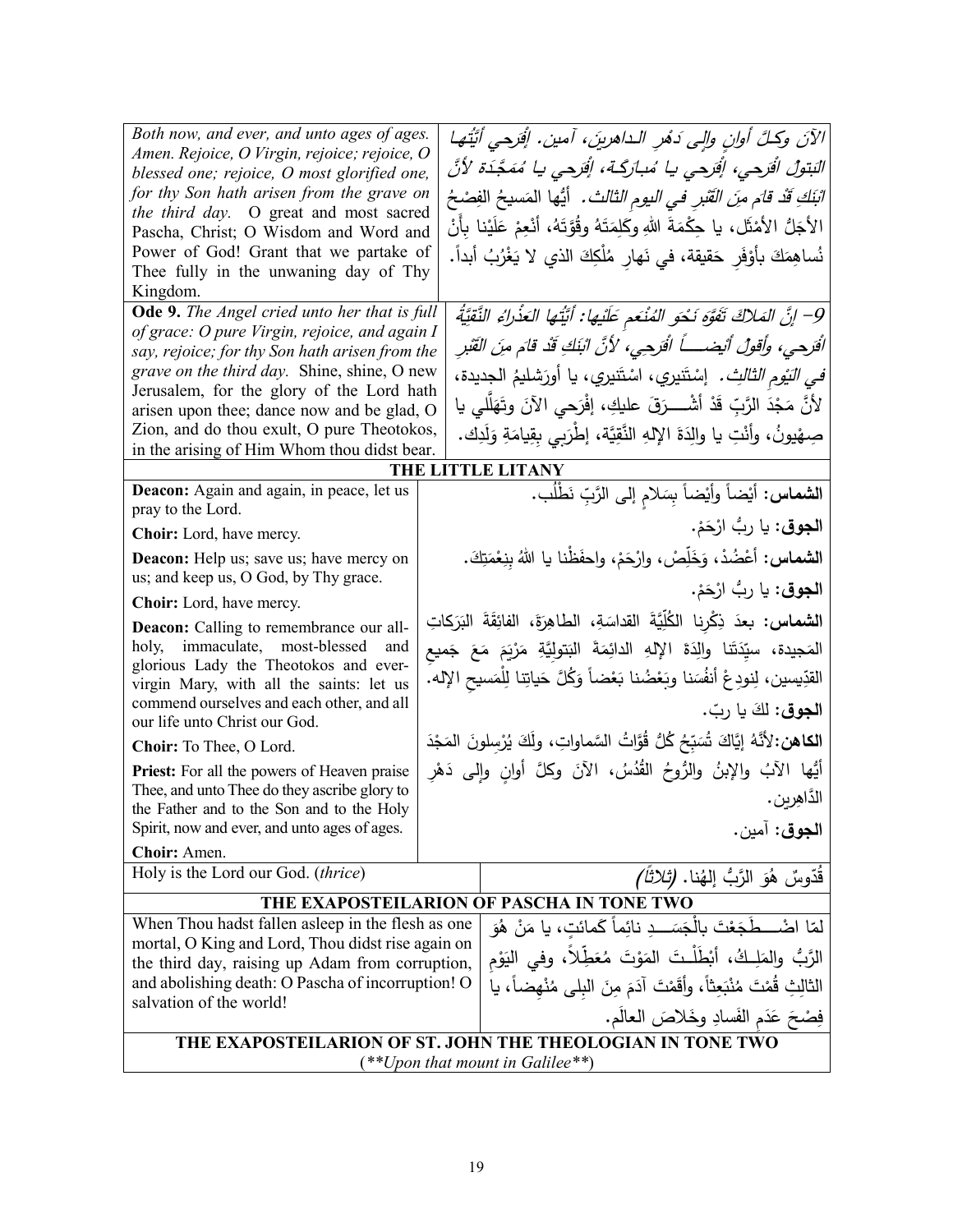| O John, declaring things divine, * thou didst                                                                | أَيُّها الرَّســولُ يوحَنا، لقَدْ رَعَدْتَ مُتَكَلِّمًا فـى الإِلهياتِ،          |
|--------------------------------------------------------------------------------------------------------------|----------------------------------------------------------------------------------|
| resound like thunder: * In the beginning was the                                                             |                                                                                  |
| Word, * and that the Word was with God, * and                                                                | وهاتِفاً: "في البَدْءِ كانَ الكَلِمَةُ، والكَلِمَةُ كانَ عندَ الله،              |
| that the Word was Himself God. * For thou, O                                                                 | وكانَ الكلمَةُ إلهاً." لأَنَّكَ لمّا اتَّكَأْتَ على صَـــــــدْر                 |
| blest Apostle, * didst lean upon the breast of<br>Christ, * and thence drawing for all time * a              | المَســيح، ومنْ هناكَ ارْتِشَــفْتَ مَجْرِي الحَياة، مَمْلوءاً                   |
| stream of life * filled with all theology, O                                                                 | مِنَ التَّكَلَّم باللاهوتِ، أيُّها المَغْبوطُ الثاولوغُس، فَأَنْتَ               |
| Theologian,* thou wat'rest<br>all<br>creation,                                                               |                                                                                  |
| which * doth honor thee forever.                                                                             | تُروي الخَليقَةَ بِأَسْرِها، التي تُعيِّدُ لَكَ باحْتِفال.                       |
| THE EXAPOSTEILARION OF THE MYRRH-BEARING WOMEN IN TONE TWO                                                   |                                                                                  |
| $(**The original melody**)$                                                                                  |                                                                                  |
| Hearken, ye women, and give ear * unto the voice of<br>joy, for I * have trampled down tyrant Hades * and    | أَيَّتُها النِّسوَةُ اسْمَعْنَ صَوْتَ البَهْجَةِ يَقولُ: إنَّنى قَدْ             |
| raised the world from corruption. * Hasten ye                                                                | وَطِئْتُ الجَحيمَ غالِباً، وأَنْهَضْتُ العالَمَ مِنَ الفَساد.                    |
| quickly and proclaim * the gladsome tidings to My                                                            | فأَسْرِعْنَ وانْقُلْنَ النَشائِرَ ۖ لأَحِبّائي، لأنَّني أشاءُ أنْ                |
| friends; * for I have willed that joy shine                                                                  |                                                                                  |
| forth * thence upon all My creation * from whence                                                            | يُشْرِقَ الفَرَحُ لِجِبْلَتي مِنْ هُناكَ، أَيْ مِنْ حَيثُ وَرَدَ                 |
| there first came forth sorrow.                                                                               | الحُزْنُ قَبْلاً.                                                                |
| <b>AINOI</b> (PRAISES) IN TONE TWO                                                                           |                                                                                  |
| Let everything that hath breath, praise the Lord.                                                            | كُلُّ نَسَمَةٍ فلْتُسَبِّحِ الرَّبِّ. سَبِّحوا الرَّبَّ مِنَ السَّماواتِ،        |
| Praise ye the Lord from the heavens; praise Him                                                              |                                                                                  |
| in the heights. To Thee, O God is due our song.                                                              | سَبّحوهُ في الأعالى، لأنه لَكَ يَليقُ النَّسبيحُ يا الله.                        |
| Praise ye Him, all His angels; praise ye Him, all                                                            | سَبّحوهُ يا جَميعَ ملائِكَتِهِ، سَبّحوهُ يا سائِرَ  قُوّاتِهِ، لأنه              |
| His hosts. To Thee, O God, is due our song.                                                                  | لكَ يَلِيقُ التَّسْبِيحُ يا الله.                                                |
| For the Resurrection in Tone Two                                                                             |                                                                                  |
| Verse 1. This glory shall be to all His saints. All                                                          | 1−   هذا المَدْدُ بَك <i>ونُ ل</i> جميع <i>أثرارِهِ.</i> أَيُّها الرَّبُّ ، إنَّ |
| creatures glorify Thee, O Lord, with every breath;                                                           |                                                                                  |
| for by the Cross Thou didst abolish death, that                                                              | البَرايا بأَسْرِها تُمَجِّدُكَ مَعَ كُلِّ نَسَمَةٍ، لأنَّكَ بالْصَّليبِ          |
| Thou mightest manifest to the nations Thy                                                                    | قَدْ أَبْطَلْتَ المَوْتَ، لِكَيْ تُظْهِرَ لِلْشُـــعوبِ قِيامَتَكَ مِنْ          |
| Resurrection from the dead; for Thou alone art the<br>Lover of mankind.                                      | بين الأمواتِ، بمَا أَنَكَ مُحِبٌ البشرِ وَحْدَك.                                 |
| Verse 2. Praise God in His sanctuary; praise Him                                                             |                                                                                  |
| in the firmament of His power. Answer, O Jews,                                                               | 2– سَبْحوا اللهَ في قَدِيسِيهِ، سَبْحِوُهِ في فَلَكِ قُوَّتِهِ.                  |
| how was it that the guardian soldiers lost the King                                                          | أَجيبوا أيُّها اليَهودُ كيفَ أنَّ الشُّرَطُ أضاعُوا المَلِكَ                     |
| Whom they were guarding? Why was it that the                                                                 | الذي كانوا يَحْرُسونَهُ؟ لِماذا الحَجَرُ ۖ لَمْ يَحْفظُ صَخْرةَ                  |
| stone could not retain the Rock of life? Either must<br>ye, therefore, deliver to us Him that was buried, or | الحياة؟ فَإِمّا أَنْ تُعْطونا المَدْفونَ، أَو فاسْجُدوا مَعَنا                   |
| worship with us Him Who is risen, shouting: Glory                                                            | لِلنّاهِض هاتفين: الْمَجِدُ لِرأَفَاتِكَ الغزبرةِ، يا مُخَلِّصَنا                |
| to Thy bountiful mercies, our Savior, glory to Thee.                                                         |                                                                                  |
|                                                                                                              | المَجْدُ لكَ.                                                                    |
| Verse 3. Praise Him for His mighty acts; praise                                                              | 3– سَـــتَبحوُهِ على مَقْدَرَتِـهِ، سَـــتَبحوُهِ نَظْيَرِ كَثْرَةِ              |
| Him according to His excellent greatness.                                                                    | عَ <i>ظَمَتِهِ.</i> إفْرحوا يا شُعوبُ وابْتَهجوا، لأنَّ المَلاكَ قَدْ            |
| Rejoice, O nations, and be glad, for the angel hath<br>sat on the stone of the grave, and given us the glad  |                                                                                  |
| tidings, saying: Christ the Savior of the world is                                                           | جَلَسَ على حَجَرِ القَبْرِ ، مُبشِّراً إيّانا وقائلاً: المَسـيحُ                 |
| risen from the dead. He hath filled all with sweet                                                           | قـامَ مِنْ بين الأمواتِ مُخَلِّصُ العـالَمِ، وأوْعَبَ الكُلَّ                    |
| scent. Rejoice, O ye nations, and be joyful.                                                                 | شَذاً عَطِراً. فافْرَحوا إذَنْ يا شُعُوبُ وابْتَهجوا.                            |
| For St. John the Theologian in Tone Eight (** O strange wonder**)                                            |                                                                                  |
| Verse 4. Praise Him with the sound of the                                                                    | 4– سَبْحوُه بِلَحْنِ البوقِ، سَبْحوُه بِالمِزْمارِ والقيثارةِ.                   |
| trumpet; praise Him with the psaltery and harp.                                                              |                                                                                  |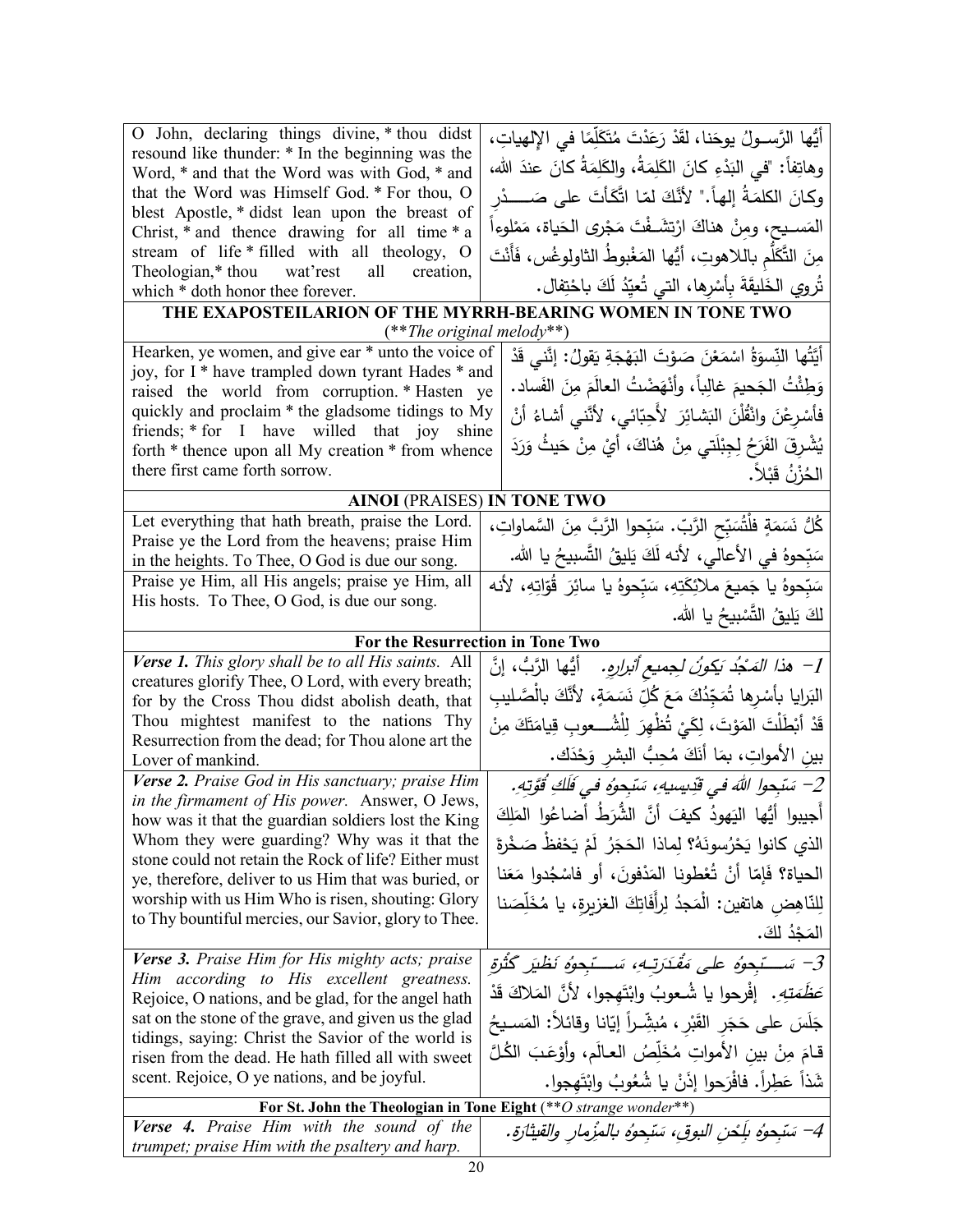| Seeing the excess of fervent love * which thou                                                          |                                                                                 |
|---------------------------------------------------------------------------------------------------------|---------------------------------------------------------------------------------|
|                                                                                                         | يا يُوحَنَّا الوَافِرَ  الحِكْمَة،   * لَقَدْ أَحْبَبْتَ المَسِـــــيح   *      |
| didst have for thy Christ, * O all-wise and most<br>blessed John, * thou wast loved more greatly        | بحَرارَةٍ، يـا مَغْبُوط، * لِـذا قَـدْ أَحَبَّـكَ * فَوقَ كُـلِّ                |
| than * all thy fellow disciples were * by God the                                                       | تَلامِيذِه.   * وهوَ الكَلِمَةُ العَالِمُ كُلَّ شَــــىء ،   * دَيَّانُ         |
| Word, Who beholdeth all that is * and with a just                                                       |                                                                                 |
| measure judgeth all the earth. * For thou didst                                                         | الدُّنْيا بِالعَدْلِ والإِنْصَـــــافِ، * وظَهَرتَ بَاهِياً *                   |
| brightly shine * both in mind and body with the<br>beauty of * purity and chastity, O thou most blest   | مُتَجَمِّلاً بِالطَّهْرِ والنَّقاءِ، * مُسْـــتَنِيراً كُلُّكَ* بِالعَقْلِ      |
| of God.                                                                                                 | والجَسَدِ.                                                                      |
| Verse 5. Praise Him with the timbrel and dance; praise                                                  | 5– سَبْحوُه بالطُبْلِ والمَصافِ. سَبْحوُه بالأوتار                              |
| Him with stringed instruments and organs. Come, let                                                     | <i>وآلةِ الطَّرَب.</i> يا يُوحَنَّا خَادِمَ المَسيح، * إنَّنا                   |
| us extol and magnify * with hymns and spiritual                                                         |                                                                                 |
| songs * that fair bloom of virginity, * wisdom's<br>tuneful instrument, * and the Spirit's most, sacred | نَمدَحُكَ * بالنَّشائِدِ الرُّوحيِّةِ، * لأَنَّكَ بِحَقٍّ *                     |
| shrine; * the hallowed virtues' well-pleasing dwelling-                                                 | زَهرةُ البَتُوليّةِ، * ولِلفَضَائِلِ الكُلِّيَّةِ الإكرامِ *                    |
| place; * the bright and ven'rable eye of all the                                                        | خِزانَةٌ، وآلَةٌ لِلحكمَةِ * وللرُّوحِ هَيَكُلٌ، * ولِلنِّعمَةِ                 |
| Church; * that chosen mouth of grace * which hath                                                       | فَمٌ مُذَهَّبٌ * وَلِبِيعَةِ المَسيحِ * عَيْنٌ وَقَّادَةٌ.                      |
| brought the light to us; come let us laud * John as the<br>true servant of our Savior Jesus Christ.     |                                                                                 |
| Verse 6. Praise Him upon the loud cymbals:                                                              |                                                                                 |
| praise Him upon the high-sounding cymbals. Let                                                          | 6– سَبْحِوْهِ بِنَعَماتِ الصُنوجِ، سَبْحِوْهِ بِصُنوجِ التَّهْليلِ،             |
| everything that hath breath praise the Lord.                                                            | كُلُّ نَسَمةٍ فَلْتُسَبِّحِ الزَّتِ.                                            |
| When thou didst recline upon the breast * of                                                            | يا كُلِّيَّ الفَضـــلِ يُوحَنَّا، * لمَّا على صَـــدر الرَّبّ *                 |
| Wisdom, thou drewest forth * the clear streams of<br>theology * and didst water all the world, * John,  | إِتَّكَأْتَ مُرتَشِفاً * مِياهَ المَعرفَةِ * والتَّكَلُّم باللأهوتِ،            |
| unequalled in excellence; * and with the                                                                | * أَرْوَيْتَ الكُلَّ بِمَعرِفَةِ الثَّالوثِ، * مُجفِّفاً بِحَارَ                |
| knowledge of God the Trinity, * thou didst dry up                                                       |                                                                                 |
| the whole sea of godlessness, * since thou wast                                                         | المُجَدِّفِينَ، * صَـــائِراً كَالعَمودِ * والسَّـــحابةِ الحَيّةِ،             |
| verily * as a living cloud and pillar guiding all, *<br>showing us the way to the celestial heritage.   | لكي * تُرشِدَ المُجاهدِين * إلى مِيراثِ السَّماءِ.                              |
|                                                                                                         | THE PASCHAL STICHERA IN TONE FIVE                                               |
| Verse 1. Let God arise! Let His enemies be                                                              | 1– لَيُقِم اللهُ وَيَتَبَدَّد جَميعُ أعدائهِ، وَيُهُربُ مُبْغِضِــوُهِ          |
| scattered! Let those who hate Him flee from                                                             | <i>مِنْ أمام وَجْهِه.</i> إنَّ فِصْـــحَنا المَســـيحَ المُنْقِذْ، قَدِ         |
| before His face! Today a sacred Pascha is<br>revealed to us. Pascha new and holy, Pascha                |                                                                                 |
| mystical. Pascha all-laudable, Pascha which is                                                          | اتَّضَحَ لَنا اليَوْمَ فِصْحاً شَرِيفاً، فِصْحاً جَديداً مُقَدَّساً،            |
| Christ the Redeemer. Pascha most great, Pascha                                                          | فِصْحاً سِرِّباً، فِصْحاً جَليلَ الوَقارِ ، فِصْحاً بَرِيناً مِنَ               |
| most pure, Pascha of the faithful. Pascha which                                                         | العَيْبِ، فِصْـــحاً عَظيماً، فِصْـــحاً لِلْمؤمِنينِ، فِصْـــحاً               |
| opens the gates of heaven for us. Pascha which<br>sanctifies the faithful.                              | فاتِحاً لَنا أَبْوابَ الفِرْدَوْسِ، فِصْـــــحاً مُقَدِّســـــاً جميعَ          |
|                                                                                                         | المؤمنين.                                                                       |
| Verse 2. As smoke vanishes, so let them vanish; as                                                      |                                                                                 |
| wax melts before the fire! Come from that scene,                                                        | 2– كَما يُيادُ الدخانُ يُيادونِ، وگما يَذوبُ الشَّمْعُ مِنْ                     |
| O women-bearers of good news and say to Sion:                                                           | أمام وَجْهِ النّارِ .                                                           |
| "Receive from us the good news of Christ's                                                              | هَلَمَّ مِنَ المَنْظُرِ أَيَّتُها النِّسْـــوَةُ النَشــــيرات، وخاطِبْنَ       |
| Resurrection. Exalt and be glad, O Jerusalem,<br>seeing Christ the King coming from the tomb as a       | صِـــــــهْيَوْنَ قَائِلاتٍ: إِقْبَلِي مِنّا بَشــــــائِرَ الفَرَحِ بِقِيامَةِ |
| Bridegroom in procession."                                                                              | المَسـيح! يا أورَشـليمُ اطْرَبي بِحُبورِ وتَهَلّلي بِسُـرورِ ،                  |
|                                                                                                         |                                                                                 |
|                                                                                                         | لِمُشاهَدَتِكِ المَسيحَ مَلِكَكِ بارِزاً مِنَ القَبْرِ كَخَتَنِ.                |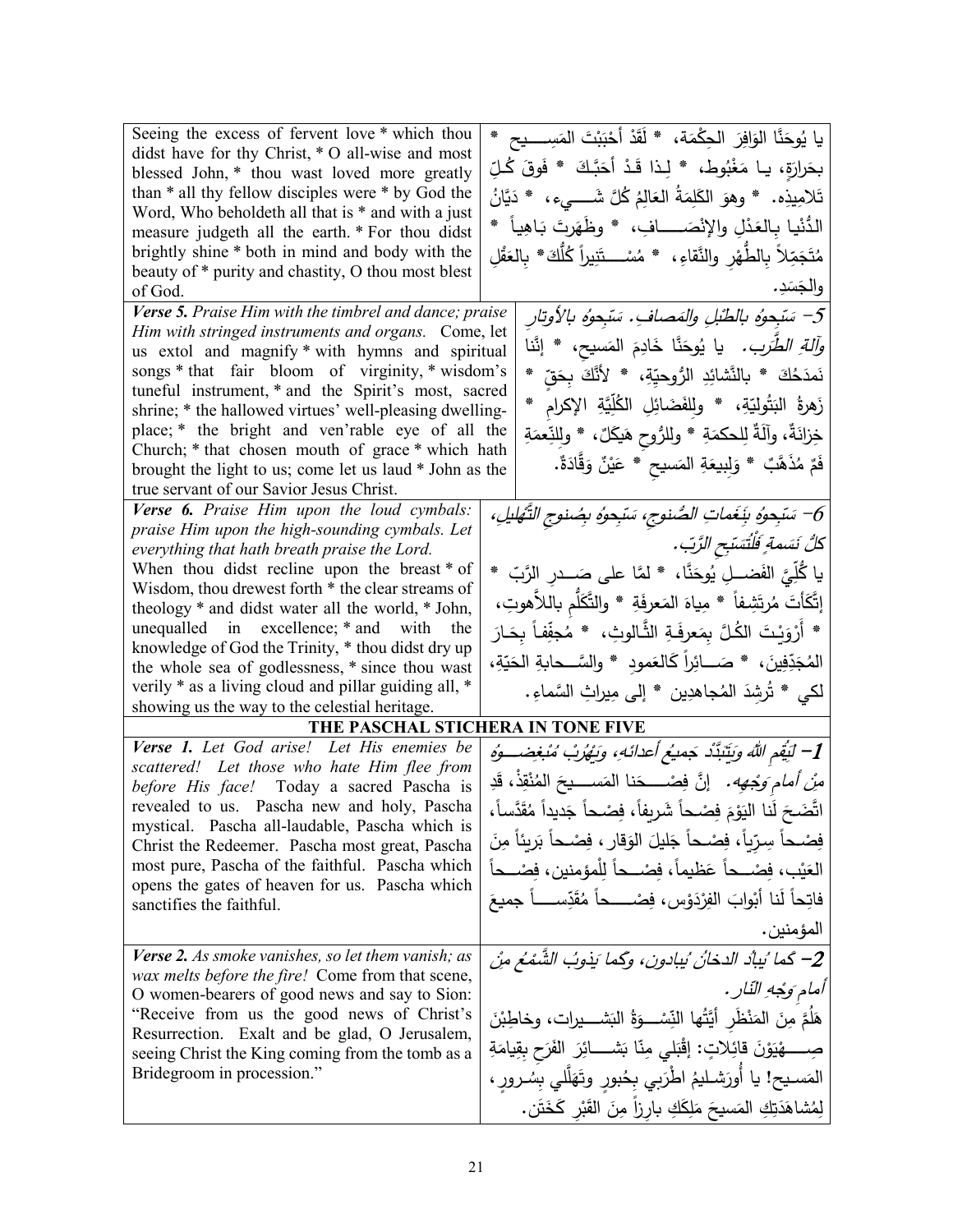| Verse 3. So the sinners will perish before                                                                | 3– كَذلِكَ تَـْهَلَكُ الخَطَأَةُ مِنْ أمام وَجْهِ اللهِ، والصّرِدّيقونَ يَقْرَحونَ                                                |
|-----------------------------------------------------------------------------------------------------------|-----------------------------------------------------------------------------------------------------------------------------------|
| the face of God; but let the righteous be                                                                 | <i>وَيَتَهَلَّلُونَ أَمَامَ اللَّهِ، وَيَتَنَعَّمُونَ بِالسَّـرورِ .</i> إِنَّ النِّسْـوَةَ الْـحامِلاتِ                          |
| glad! The myrrh-bearing women, early<br>in the morning, came to the tomb of the                           |                                                                                                                                   |
| Giver of life. They found an angel                                                                        | الطِّيب، لمَّا انْتَصَـــبْنَ في دِلْجَةٍ عَميقَةٍ بإزاءِ ضَــــريح المُعْطي                                                      |
| sitting on the stone who cried out to                                                                     | الحَياة، صـــادَفْنَ مَلاكاً جالِســاً على الحَجَرِ ، فَطَفِقَ يُخاطِبُهُنَّ                                                      |
| them, saying: "Why do you seek the                                                                        | قـائِلاً لَهُنَّ هَكَـذا: مـا بـالُكُنَّ تَطْلُبنَ الحَيَّ مَعَ المَوْتـى؟ لِمــاذا                                               |
| Living among the dead? Why mourn the                                                                      |                                                                                                                                   |
| Incorrupt amidst corruption? Go and                                                                       | تَندُبنَ في البِلي المُنَزَّهَ عَنِ البِلي؟ إذْهَبْنَ وبَشِّرنَ تَلاميذَه.                                                        |
| announce to His disciples!"                                                                               |                                                                                                                                   |
| Verse 4. This is the day which the Lord has<br>made. Let us rejoice and be glad in it! Pascha             | 4– هذا هو النِّومُ الذي صَنَعَهُ الرَّبُ، لنِّفَرْحٍ ونَتَهَلَّلْ بِهِ.                                                           |
| of beauty! Pascha of the Lord! All-venerable                                                              | إِنَّ فِصْـــحَنا الذي هو فِصْـــحُ الرَّبّ، قَدْ أَطْلَعَ لَنا فِصْـــحاً                                                        |
| Pascha today has shined on us! O Pascha, on                                                               | مُطْرِباً، فِصْــــحاً جَليلَ الإعْتِبارِ ، فِصْــــحاً نُصــــافِحُ فيهِ                                                         |
| which let us embrace each other! O Pascha,                                                                |                                                                                                                                   |
| deliverance from affliction! For today as from                                                            | بَعْضُنا بَعْضاً بِفَرَحٍ، فيا لَهُ مِنْ فِصْحِ مُنْقِزِ مِنَ الْحُزْنِ،                                                          |
| a bridal chamber Christ has shown forth and                                                               | وذلكَ لأنَّ المَســــــيحَ قَدْ بَزَغَ اليومَ مِنَ الْقَبْرِ كالبازِغِ مِنَ                                                       |
| filled the women with joy, saying: "Announce<br>to the Apostles!"                                         | الْخِدْرِ ، وأَوْعِبَ النِّسْوَةَ فَرَحاً بِقَوْلِهِ: بَشِّرنَ الرُّسُلَ بِذلك.                                                   |
|                                                                                                           | THE DOXASTICON OF ST. JOHN THE THEOLOGIAN IN TONE EIGHT                                                                           |
| Glory to the Father, and to the Son, and to the                                                           | <i>المَعْبُد للآبِ والإبنِ والروحِ القدّسِ.</i> يا يُوحَنَّا البَشيرُ                                                             |
| Holy Spirit. O Evangelist John, virgin peer of                                                            |                                                                                                                                   |
| Angels and Theologian taught of God, in                                                                   | المُعادلُ المَلائِكة. أَيُّها البَتُولُ المُتَكلِّمُ باللاَهوتِ                                                                   |
| Orthodox manner thou hast proclaimed to the                                                               | والمُتَعلِّمُ مِنَ اللهِ، لَقَدْ كَرِزْتَ للِعَالَمِ بِاسْتِقامَةِ رَأِي                                                          |
| world that immaculate side which poured forth<br>Blood and water, whereby we obtain eternal life          | بالجنْبِ الطَّاهرِ المُفيضِ الدَّمَ والمَاءِ، الَّذي بهِ نجْتَني                                                                  |
|                                                                                                           |                                                                                                                                   |
|                                                                                                           |                                                                                                                                   |
| for our souls.                                                                                            | الحياةَ الأَبَديّةَ لِنُفُوسِنا.                                                                                                  |
|                                                                                                           | THE DOXASTICON FOR PASCHA IN TONE FIVE                                                                                            |
| Both now and ever, and unto ages of ages. Amen.                                                           | الآنَ وَكُلَّ أُوانٍ وَالِي دَهْرِ الدَّاهِرِينَ. آمين.                                                                           |
| It is the day of Resurrection; let us be radiant for<br>the festival, and let us embrace one another. Let | أَليومَ يومُ القيامَة، فَسَبِيلُنا أَنْ نَتَلَألاً بالمَوْسِم، ونُصافِحَ                                                          |
| us say, O brethren, even to those that hate us: Let                                                       | بَعْضُنا بَعْضاً، ولْنَقُلْ يا إخْوَةُ، ولْنَصْفَحْ لِمُبْغِضينا عَنْ                                                             |
| us forgive all things on the Resurrection. And thus                                                       |                                                                                                                                   |
| let us cry:                                                                                               | كلِّ شَيْءٍ في القيامَةِ، ولِّنَهْتِفْ هكذا قائلين:                                                                               |
| Christ is risen from the dead trampling down                                                              | المَسِيحُ قامَ مِنْ بينِ الأَمْواتِ دائِساً المَوْتَ بِمَوْتِهِ،                                                                  |
| death by death, and upon those in the tombs,<br>bestowing life!                                           | والذينَ في القُبورِ وَهَبَهُمُ الحياة.                                                                                            |
|                                                                                                           | THE GREAT DOXOLOGY IN TONE FIVE                                                                                                   |
| Glory to Thee, who has shown forth the Light.                                                             | المَجْدُ لَكَ يا مُظهِرَ النورِ ، المَجْدُ للهِ في العَلاءِ ، وعلي                                                                |
| Glory to God in the highest, and on earth peace,                                                          |                                                                                                                                   |
| good will among men.                                                                                      | الأرْض السَّلامُ، وفي النَّاسِ المَسَرَّة.                                                                                        |
| We hymn thee, we bless Thee, we worship Thee,                                                             | نُسَبِّحُكَ، نُبارِكُكَ، نَسْجُدُ لَكَ، نُمَجّدُكَ، نَشْكُرُكَ مِنْ                                                               |
| we glorify Thee, we give thanks unto Thee for Thy                                                         | أَجْلِ عَظْيم جَلالٍ مَجْدِك.                                                                                                     |
| great glory.<br>O Lord King,<br>heavenly God, Father                                                      |                                                                                                                                   |
| Almighty; O Lord, the only-begotten Son,                                                                  | أَيُّها الرَّبُّ المَلِكُ، السَّماوِيُّ، الإِلهُ، الآبُ الضَّابِطُ الكُلِّ؛ أَيُّها                                               |
| Jesus Christ; and the Holy Spirit.                                                                        | الرَّبُّ الإِبْنُ الوَحيدُ، يا يَسوعُ المَسيحِ؛ ويا أَيُّها الرّوحُ القُدُسِ.                                                     |
| O Lord God, Lamb of God, Son of the Father, that                                                          | أَيُّها الرَّبُّ الإلهُ، يا حَمَلَ اللهِ يا ابْنَ الآب، يا رافِعَ                                                                 |
| takest away the sin of the world, have mercy on                                                           |                                                                                                                                   |
| us, Thou that takest away the sins of the world.<br>Receive our prayer, Thou that sittest at the right    | خطيئةِ العالَمِ، ارْحَمْنا، يا رافِعَ خَطَايا العالَمِ.<br>نَقَبَّلْ نَضَرُّعَنا أَيُّها الْجالِسُ عَنْ يَمينِ الآبِ، وارْحَمْنا. |